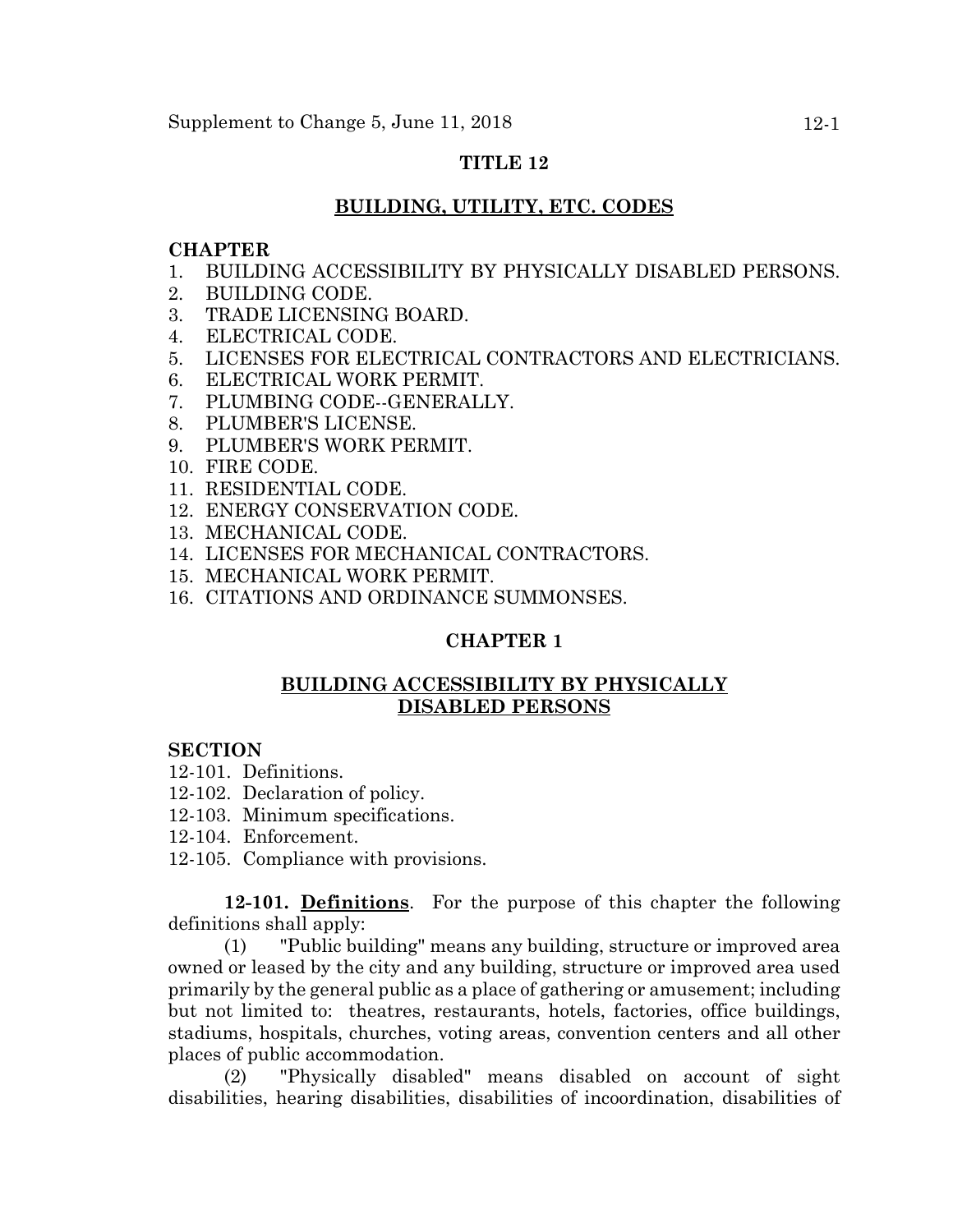aging, and any other disability that significantly reduces mobility, flexibility, coordination or perceptiveness.

(3) "Responsible authority" means the city manager or the city manager's duly authorized representative.

(4) "Renovation," "modification" or "alteration" means with respect to an existing public building to construct an addition, make substantial repair or substantially alter the appearance, design or layout. (1969 Code, § 9-12.1)

**12-102. Declaration of policy**. It is declared to be the policy of the City of Oak Ridge to make all public buildings accessible to and functional for persons who are physically disabled. (1969 Code, § 9-12.2)

**12-103. Minimum specifications**. (1) Any public building which is constructed, enlarged or substantially altered or repaired after the effective date of the ordinance comprising this section, shall be designed and constructed pursuant to specifications, approved by the responsible authority, making such building accessible to and usable by persons with disabilities. The minimum specifications shall be the Accessible and Usable Buildings and Facilities ICC A117.1-2009 Code thereto, which is hereby adopted by reference and shall become a part of this chapter as if copied herein verbatim, except as such code may be in conflict with other provisions of this chapter, in which event such other provisions of this chapter shall prevail.

(2) The minimum specifications for a project shall be those in effect at the time the project is submitted to the responsible authority for final approval of the construction, enlargement, alteration or repair.

(3) All auditoriums, theaters, gymnasiums, stadiums and other public entertainment facilities must provide accommodations in level or nearly level locations from which persons confined in wheelchairs may see and hear the offered entertainment as well as persons regularly seated in the facility. (Ord. #19-00, Aug. 2000, as replaced by Ord. #1-08, Jan. 2008, and Ord. #15-2012, Oct. 2012)

**12-104. Enforcement**. The building official shall be responsible for the enforcement of this chapter and the minimum specifications shall be complied with as to buildings under construction as of February 1, 1975. (1969 Code, § 9-12.4, as replaced by Ord. #1-08, Jan. 2008)

**12-105. Compliance with provisions**. It shall be unlawful to design or construct any public building without complying with the provisions of this chapter and the city may seek injunctive relief to prevent any such violation. (1969 Code, § 9-12.5)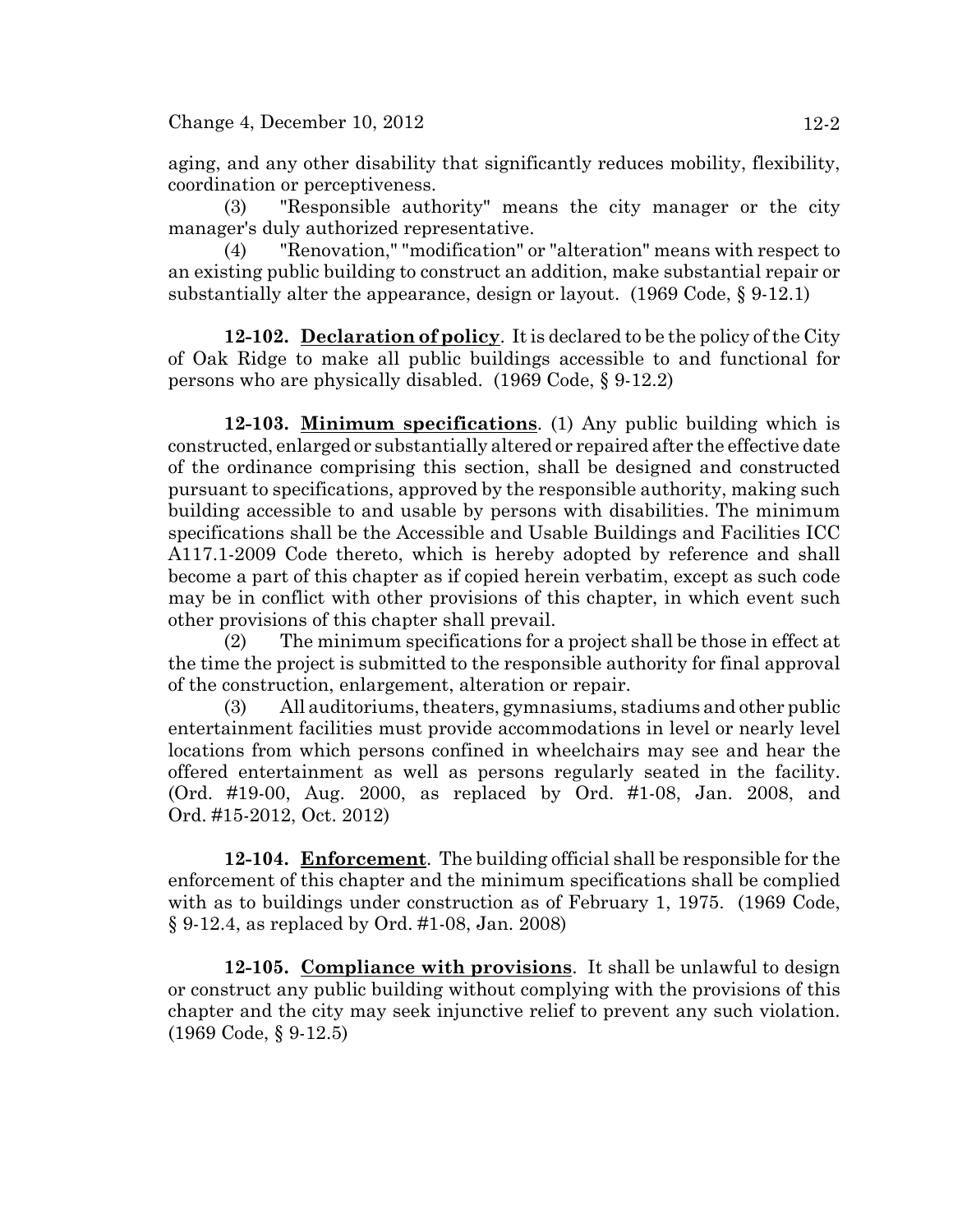### **BUILDING CODE1**

#### **SECTION**

12-201. Building code adopted.

12-202. Amendments.

12-203. Manufactured homes.

**12-201. Building code adopted**. The International Building Code, 2012 edition, including appendices A, C, F, G, H and K, are hereby adopted by reference and shall become a part of this chapter as if copied herein verbatim, except as such code may be in conflict with other provisions of this chapter, in which event such other provisions of this chapter shall prevail. (Ord. #14-00, Aug. 2000, § 1, as replaced by Ord. #3-08, Jan. 2008, and Ord. #18-2012, Oct. 2012)

**12-202. Amendments**. (1) Generally. The building code and the appendices adopted by § 12-201 are hereby amended as set out in this section. All references to section numbers in the text of this section shall be considered as if followed by the words "of the building code," unless clearly indicated to the contrary. In all places where the building code requires the insertion of the jurisdiction name, the City of Oak Ridge, Tennessee, shall be inserted.

(2) Titles and designations. Titles and designations used in the building code shall be changed to conform with the proper city titles and departments as follows:

(a) "Building official" shall mean the city manager or the city manager's designee.

(b) "Board of appeals" shall mean the city's board of building and housing code appeals.

(c) "Chief appointing authority" shall mean city manager.

(d) "Department of law" shall mean city attorney.

(3) Appendix H. Appendix H is hereby amended as follows:

(a) Section H101.2, Signs exempt from permits. Delete subsection 1 in its entirety.

(b) Section H102.1, General. Delete the definitions for "ground sign" and "roof sign" in their entirety.

<sup>1</sup>Municipal code reference

Fire protection: title 7.

Planning and zoning: title 14.

Water and sewers: title 18.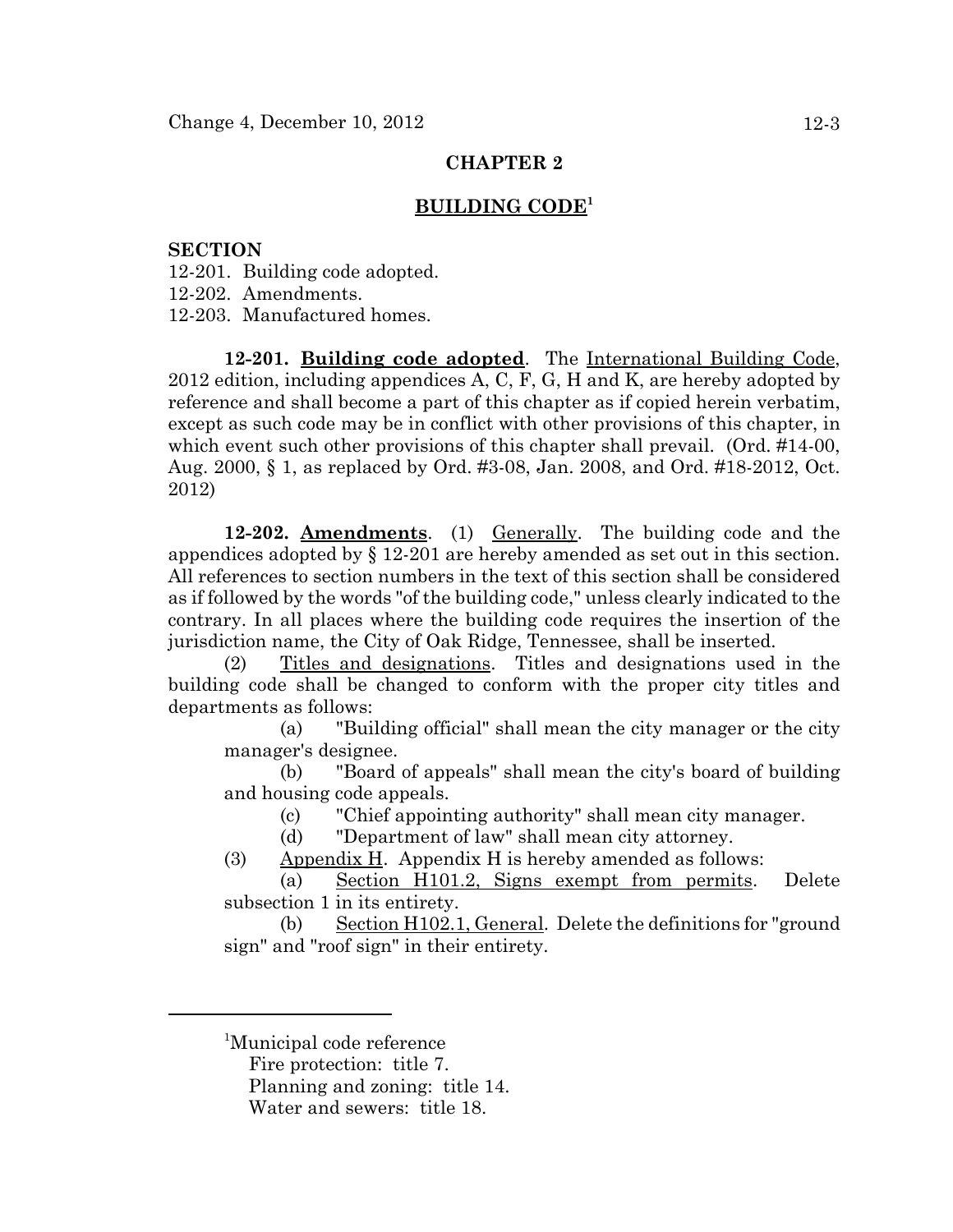(c) Section H104, Identification. Section H104 is hereby deleted in its entirety.

(d) Section H105.2 Permits, drawings and specifications. In the first sentence, delete the word "shall" and replace with "may."

(e) Section H110, Roof Signs. Section H110 is hereby deleted in its entirety.

(f) Section H114.1, General. In the first sentence, delete the word "roof."

(4) Section 103.1, Creation of enforcement agency. Section 103.1 is hereby deleted in its entirety and is replaced with the following:

(a) Section 103.1, Building Official. The provisions of this code shall be enforced by the Building Official.

(5) Section 105.2, Work exempt from permit. This section is hereby amended by deleting all items listed under the heading "Building," except for items numbered 7, 11 and 13, which shall remain in their entirety.

(6) Section 105, Permits. Section 105 is hereby amended by adding the following new subsections:

(a) Section 105.8, Contractor License. It shall be the duty of every contractor or builder who shall make contracts for the erection or construction or repair of buildings for which a permit is required in the city and every contractor or builder making such contracts, and subletting the same, or any part thereof, to pay a privilege license tax as provided by ordinance and to register his or her name in a book provided for the purpose with the code enforcement administrator, giving full name, residence, and place of business, and in case of removal from one place to another in the city to have made corresponding change in said register accordingly.

(b) Section 105.9, Liability Insurance. Any contractor doing work requiring a city building permit shall present evidence of liability insurance with coverage in an amount acceptable to the city manager.

(c) Section 105.10, Workers' Compensation Insurance. Any contractor doing work requiring a city building permit shall present evidence of workers' compensation insurance in compliance with state regulations.

(7) Section 107.2.5. Site plan. Section 107.2.5 is hereby amended by inserting the following sentence in between the first and second sentences:

The building official may require a boundary line survey prepared by a licensed land surveyor. Such boundary line survey may be required after the footers or foundation is in place, in which case it shall show the location of the footers or foundation in relation to required setback requirements.

(8) Section 113.1. Generally. Section 113.1 is hereby deleted in its entirety and replaced with the following: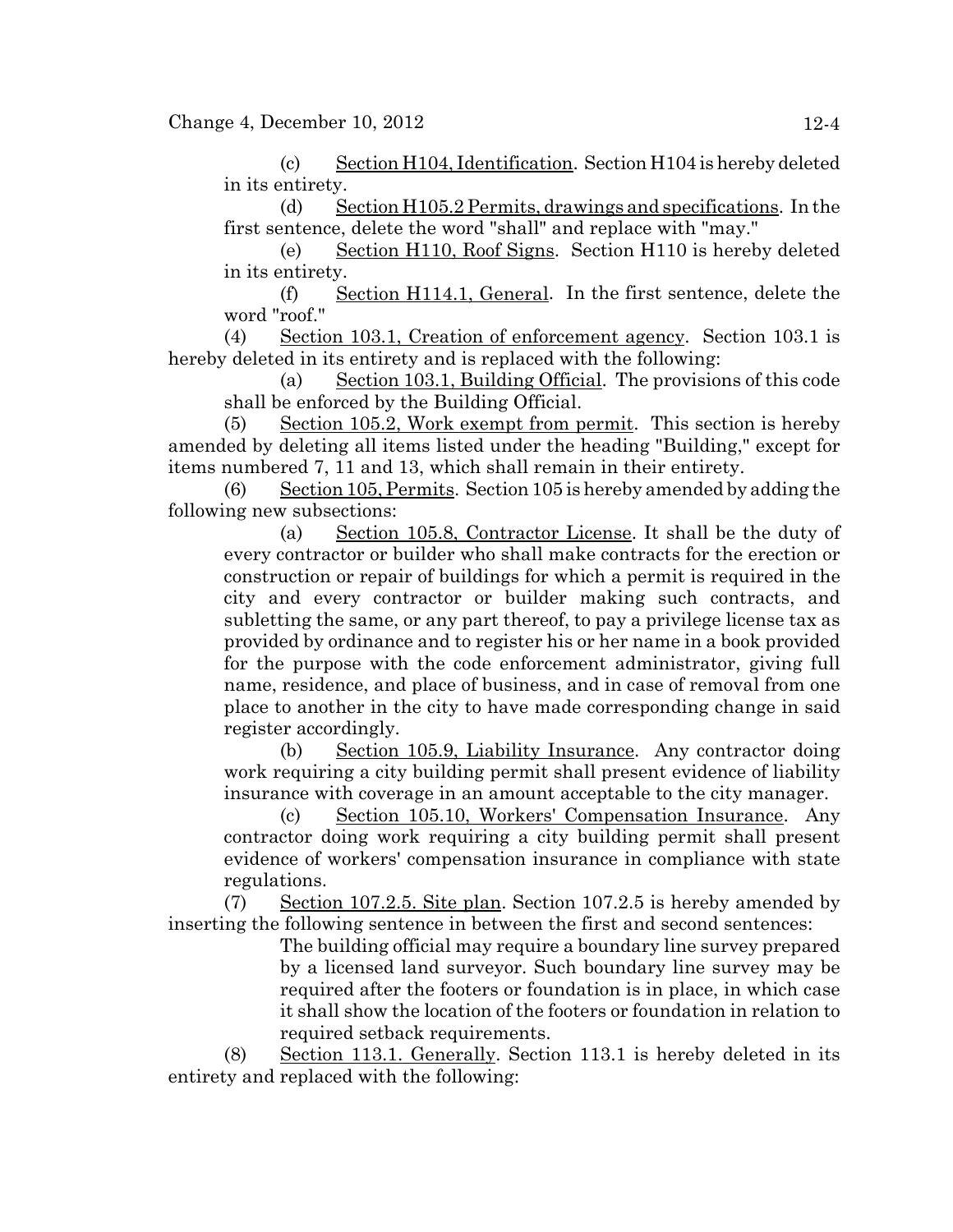The board of appeals shall hear all appeals provided for in this chapter in accordance with rules and regulations established by such board for such appeals, which rules and regulations shall not be inconsistent with the provisions of this code. The board shall meet at such regular intervals as determined necessary by the board, but shall meet within fifteen (15) days after a notice of appeal under this chapter has been received. Every decision shall be promptly filed in writing in the office of the code enforcement administrator, and shall be open to public inspection, and a copy shall be mailed to the appellant at the address contained in the notice of appeal.

The provisions of this section shall become effective August 1, 1991.

(9) Section 113.2. Limitations on authority. Section 113.2 is hereby amended by adding the following to the end of the section:

> Notice of appeal shall be in writing and filed within sixty (60) days after the decision is rendered by the building official and/or the fire official. The required fee established by city policy shall accompany such notice of appeal.

(10) Section 113. Board of appeals. Section 113 is hereby amended by adding the following new subsections:

(a) Section 113.4. Unsafe or dangerous building. In case of a building or structure which, in the opinion of the building official, is unsafe or dangerous, the board may on request of the building official shorten the time for appeal.

(b) Section 113.5. Appeals from fire, plumbing, electrical, residential, mechanical and property maintenance inspectors' decision. The board of appeals shall act as the board which hears appeals from the decisions of the fire inspector on interpretations of the fire code, the electrical inspector on interpretations of the electric code, the plumbing inspector on interpretations of the plumbing code, the building inspector on interpretations of the residential code, the mechanical inspector on interpretations of the mechanical code and the property maintenance inspector on interpretations of the property maintenance code, as well as acting as the appeals board under this code.

(c) Section 113.6. Variances. The board of appeals, when appealed to and after a hearing, may vary the application of any provision of the fire code, electrical code, plumbing code, residential code, mechanical code, property maintenance code, and this code to any particular case when, in its opinion, the enforcement there would do manifest injustice and would be contrary to the spirit and purpose of that particular code, or when the interpretation of the building official, the fire official, the electrical inspector, the mechanical inspector, the property maintenance inspector, or the plumbing inspector should be modified or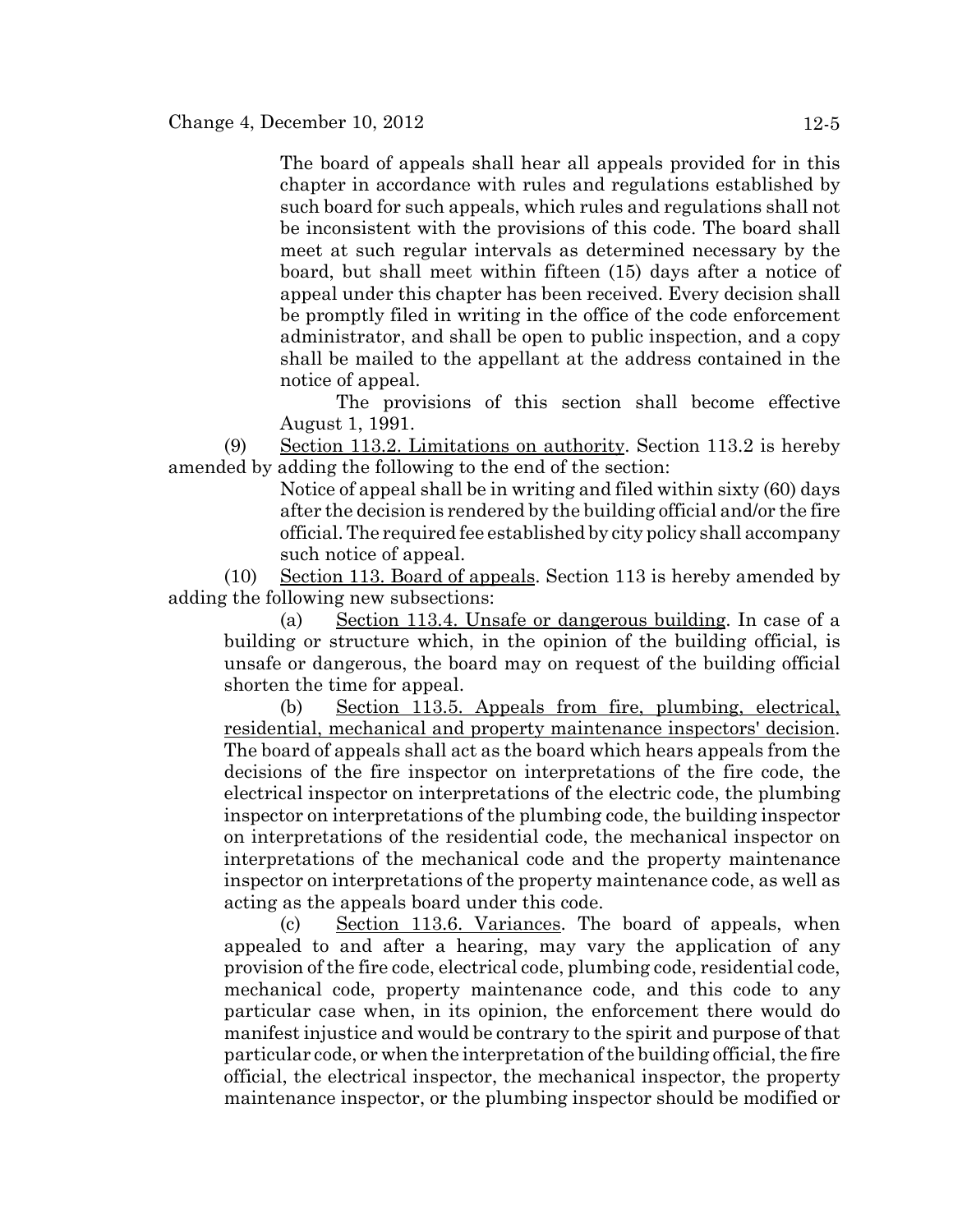#### Change 4, December 10,  $2012$  12-6

reversed, provided, however, the board of appeals also finds all of the following:

(i) That special conditions and circumstances exist which are peculiar to the building, structure or service system involved and which are not applicable to others.

(ii) That the special conditions and circumstances do not result from the action or inaction of the applicant.

(iii) That granting the variance requested will not confer on the applicant any special privilege that is denied to other buildings, structures or service systems.

(iv) That the variance granted is the minimum variance that will make possible the reasonable use of the building, structure or service system.

(v) That the grant of the variance will be in harmony with the general intent and purpose of the adopted code and will not be detrimental to the public health, safety and general welfare.

(d) Section 113.7. Action. The board of appeals shall, in every case, reach a decision without unreasonable or unnecessary delay. If the decision be to vary or modify the application of the building, fire, electric, plumbing or property maintenance code, or if it varies or modifies an order of the building official, fire official, or the plumbing, electrical, or property maintenance inspector, the board's decision shall indicate how the variation or modification is made and any condition on which it is made. All decisions shall indicate the reasons therefor.

(e) Section 113.8. Decisions are final. Every decision of the board of appeals shall be final, subject, however, to such remedy as any aggrieved party might have in law or at equity.

(11) Section 114.4. Violation penalties. Section 114.4 is hereby deleted in its entirety and replaced with the following:

> Any person, firm, corporation, or agent who shall violate any provisions of this code, or fail to comply therewith, or with any of the requirements thereof, or who shall erect, construct, alter, demolish or move any structure or has erected, constructed, altered, repaired, moved or demolished a building or structure in violation of a detailed statement or drawing submitted and approved thereunder, or who shall fail to comply with such an order as affirmed or modified by the city court or by a court of competent jurisdiction, within the time fixed herein, shall severally for each and every such violation and noncompliance respectively, be guilty of a misdemeanor, punishable as provided in § 1-107 of this code of ordinances. The imposition of one penalty for any violation shall not excuse the violation or permit it to continue, and all such persons shall be required to correct or remedy such violations or defects within a reasonable time. When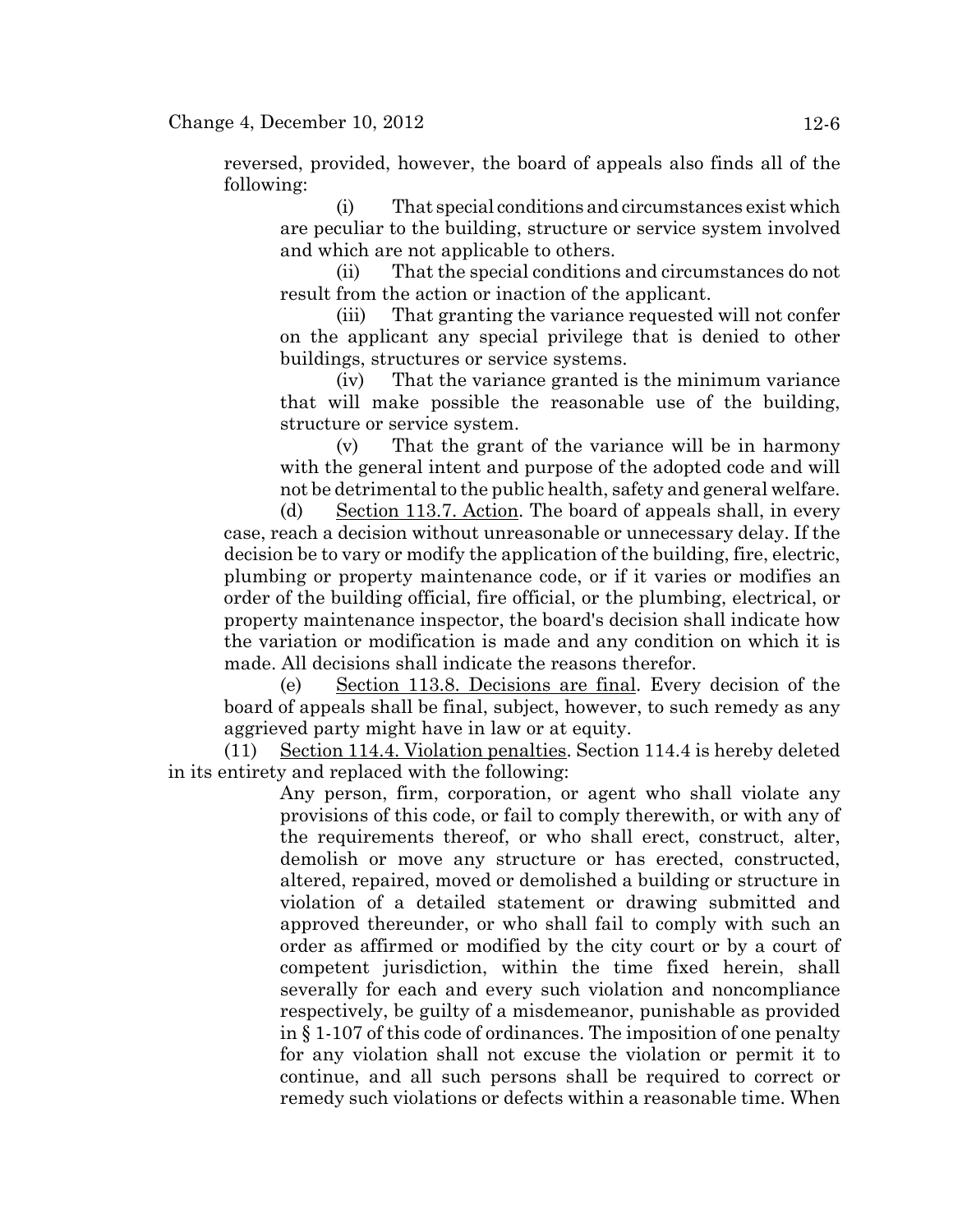not otherwise specified, each day that prohibited conditions are maintained shall constitute a separate offense.

(12) Section 903. Automatic sprinkler systems. This section is hereby amended as follows:

(a) The square footage amounts referred to in certain sections of section 903 are hereby deleted and replaced as follows:

(i) In Sections 903.2.1.1, 903.2.1.3, 903.2.1.4, 903.2.9.1, and 903.2.9.2 (requiring sprinkler systems to be installed at a square footage threshold), replace the number 12,000 with the number 10,000.

(ii) In Sections 903.2.4, 903.2.7, and 903.2.9 (requiring sprinkler systems to be installed at a square footage threshold), replace the number 12,000 with the number 10,000, and replace the number 24,000 with the number 20,000.

(iii) In Section 903.2.3 (requiring sprinkler systems to be installed at a square footage threshold in Educational Occupancies), replace the number 12,000 with the number 10,000.

(b) Section 903.2.13. Additional sprinkler requirements.

(i) Sprinkler system in new construction. Except where more stringent requirements are stipulated elsewhere in the building code, all new commercial and residential buildings of ten thousand (10,000) square feet or more shall be equipped with an approved automatic sprinkler system.

(ii) Sprinkler system in large additions to buildings. Any new addition, which is more than ten thousand (10,000) square feet, connected to an existing building of any size, shall be equipped with an approved automatic fire sprinkler system. The new addition shall either:

(A) Be separated from the existing building by twohour or greater construction; or

(B) Have the sprinkler system extend to cover the existing construction as well as the new addition.

(iii) Sprinkler system in small additions to buildings. Any new addition of more than five thousand (5,000) square feet but less than ten thousand (10,000) square feet that does not increase the size of the complete facility (existing plus new addition) to more than ten thousand (10,000) square feet shall be equipped with a complete automatic fire detection system or fire sprinkler system. The new addition with the automatic fire detection or fire sprinkler system installed shall either:

 $(A)$  Be separated from the existing building by twohour or greater construction; or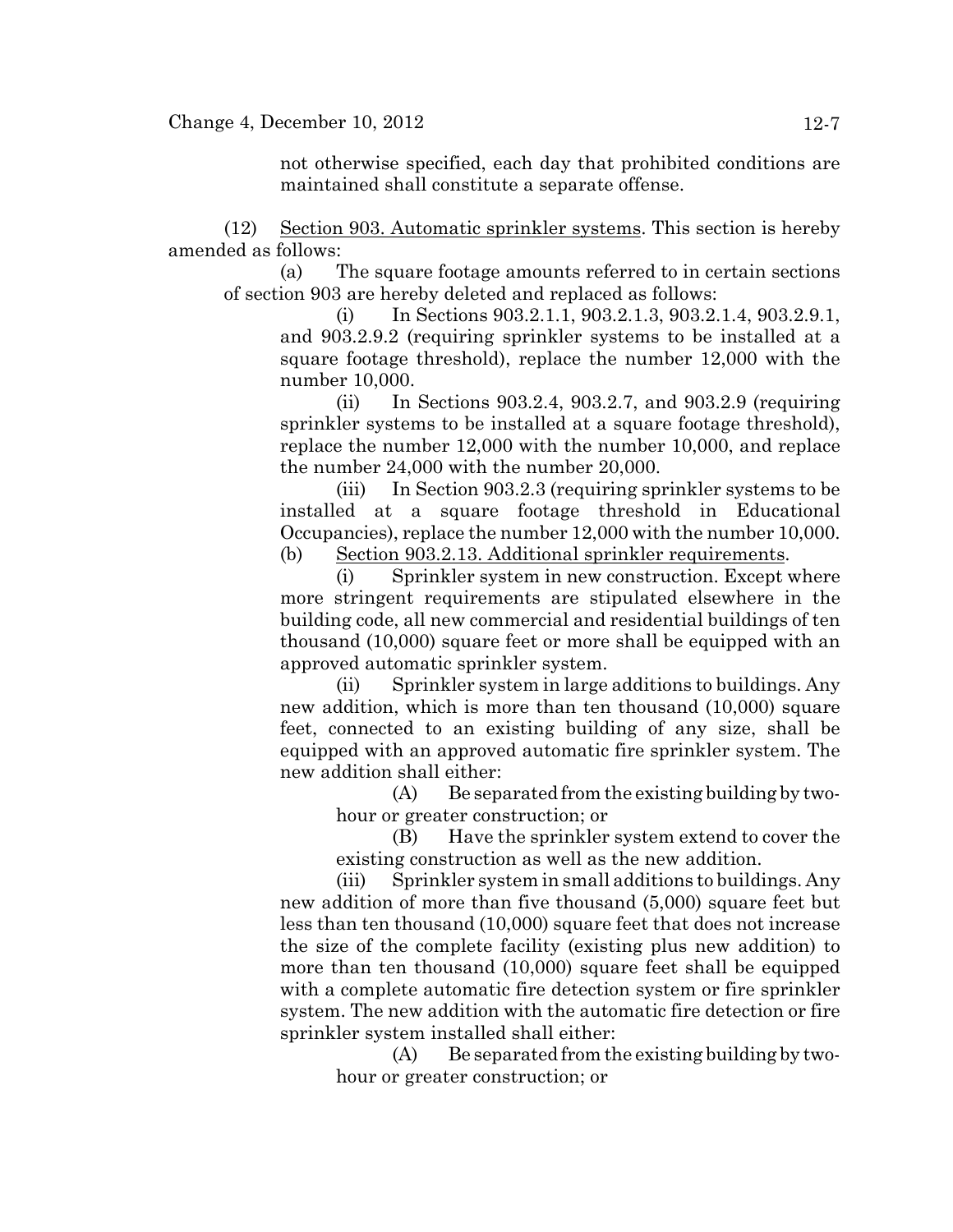(B) Have the fire detection or fire sprinkler system extend to cover the existing construction as well as the new addition.

(iv) Sprinkler system in additions to unsprinklered buildings. Any new addition that will increase the size of the complete facility (existing building plus new addition) to more than ten thousand (10,000) square feet shall either:

(A) Be separated from the existing construction by a non-penetrated, four-hour fire wall and have an automatic fire detection system installed in the new addition and the existing building; or

(B) Be separated from the existing construction by a two-hour or greater fire wall, and have an automatic fire detection system installed in both the new addition and the existing building; or

(C) Be separated from the existing construction by a two-hour or greater fire wall, and have an automatic fire sprinkler system installed in the new addition; or

(D) Have an automatic fire sprinkler system installed in the entire facility, both the new addition and the existing building.

The term "automatic fire sprinkler system" means a system meeting the requirements of the latest edition of the application National Fire Protection Association standard for the installation of sprinkler systems.

(v) Fire sprinkler systems shall be installed when required by the City of Oak Ridge Standard Construction Requirements and Details, specifically section 602(2), Adequate Fire Protection, which is reprinted here:

In any one or more of the conditions listed below, the developer or builder shall provide a means for adequate fire protection including but not limited to the installation of a domestic sprinkler system complying with applicable codes, the installation of an additional fire hydrant capable of supplying adequate flow, or the installation of a booster pump to increase flow to an acceptable level at the structure.

(A) Any part of the building is more than five hundred feet (500') from a hydrant measured along an accessible roadway; or

(B) The nearest hydrant provides a water supply of less than five hundred (500) gpm in residential areas of one-thousand (1,000) gpm in non-residential areas at twenty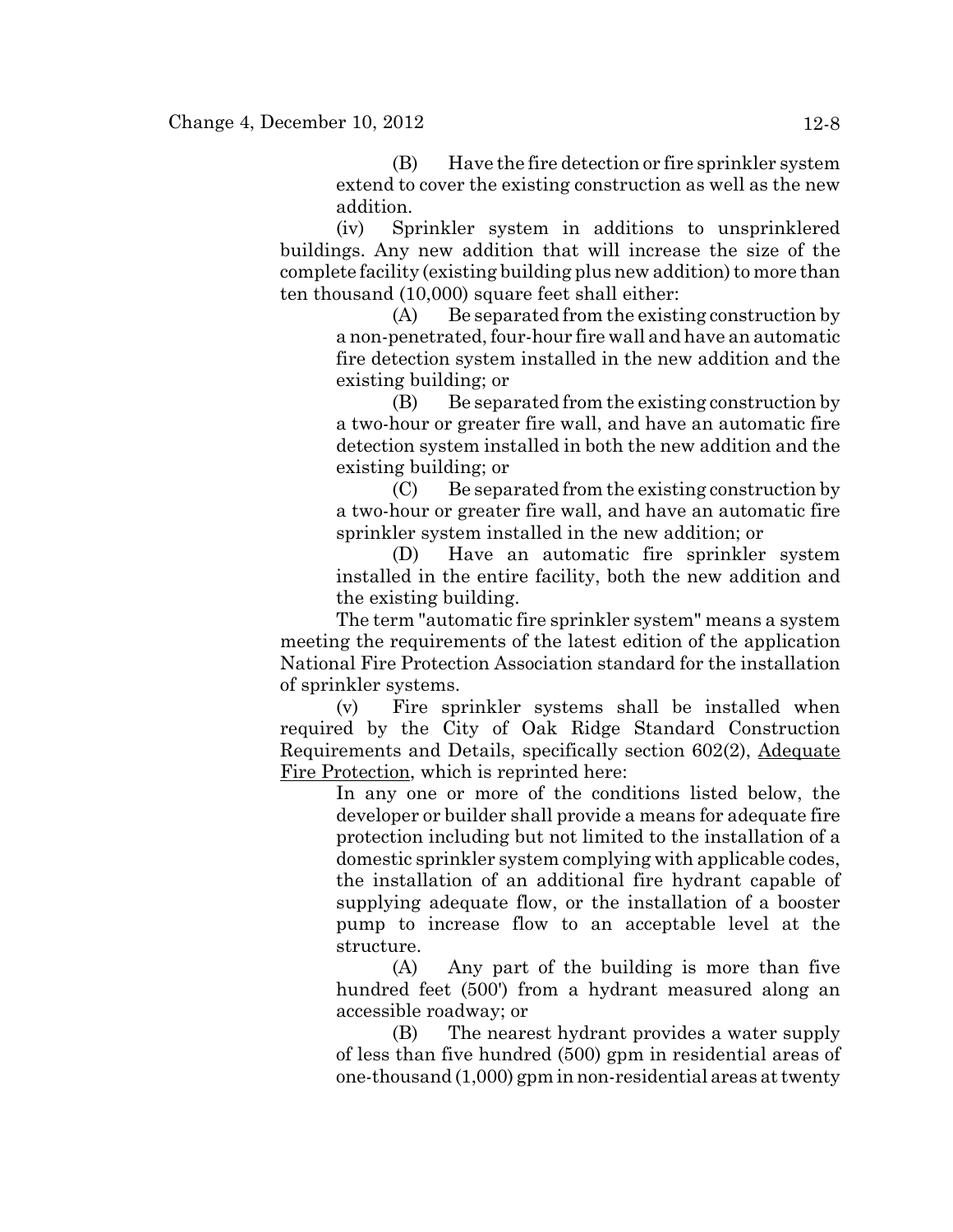(20) pounds per square inch residual pressure at periods of peak demand.

(C) The elevation difference between the highest floor of the referenced structure and the nearest hydrant prevents adequate water flow and pressure for fire protection at that structure.

(vi) Detection system or sprinkler system for smaller buildings. Except where more stringent requirements are stipulated in the building code, all buildings of greater than five thousand (5,000) square feet hereafter constructed shall be equipped with an automatic fire detection system, approved by the fire chief, using UL listed equipment, and monitored through an approved central station facility, or an approved automatic sprinkler system monitored as outlined above, except where fourhour non-penetrated fire walls divide the building into units of less than five thousand (5,000) square feet.

(vii) Open parking garages, exception to sprinkler requirement.

(A) Open parking garage shall mean a structure, or portion thereof, that is used for the parking or storage of private motor vehicles with openings described as follows:

> (1) For natural ventilation purposes, the exterior side of the structure shall have uniformly distributed openings on two (2) or more sides. The area of such openings in exterior walls on a tier must be at least twenty percent (20%) of the total perimeter wall area of each tier. The aggregate length of the openings considered to be providing natural ventilation shall constitute a minimum of forty percent (40%) of the perimeter of the tier. Interior walls shall be at least twenty percent (20%) open with uniformly distributed openings.

> (2) Exception. Openings are not required to be distributed over forty percent (40%) of the building perimeter where the required openings are uniformly distributed over two (2) opposing sides of the building.

(B) An open parking garage shall not be required to be equipped with an approved automatic fire sprinkler system provided the following requirements are met:

> (1) The open parking garage is above ground;

> (2) No space for human occupancy shall be located below, within or above the open parking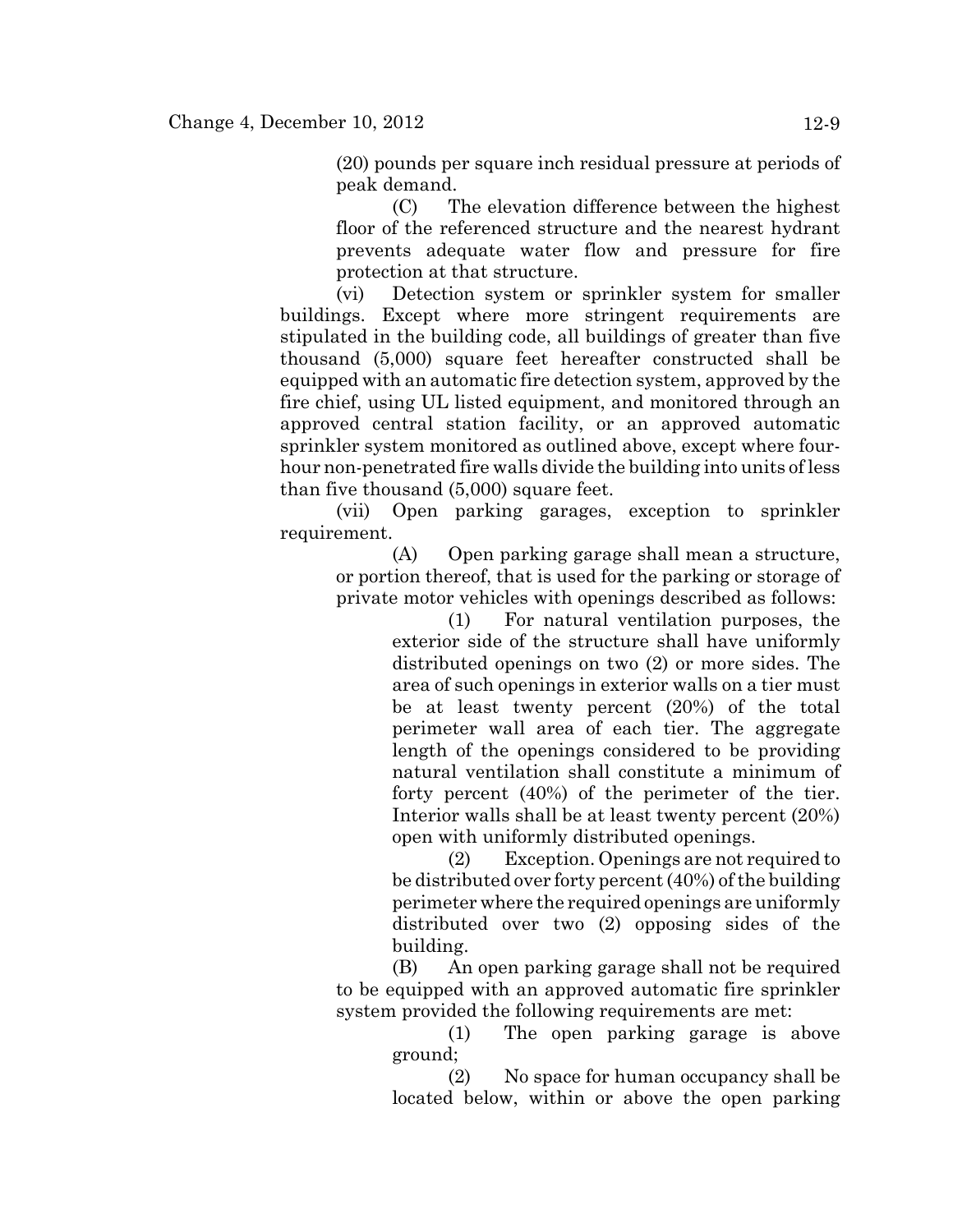garage except as ancillary to the operation of the open parking garage;

(3) Two (2) or more sides of the open parking garage shall be open and accessible to aerial fire apparatus;

(4) Attached structure(s) shall be separated from the open parking garage by a wall with a minimum of a two-hour fire rating certified by a competent engineer;

(5) A standpipe system, meeting the requirements of NFPA 14, shall be provided with outlets no more than one hundred thirty feet (130') from any point within the open parking garage;

(6) A fire hydrant shall be provided within one hundred feet (100') of the fire department supply connection to the standpipe system; and

(7) The open parking garage shall comply with all applicable requirements of the model codes adopted by the city.

(C) Exception. If a model code adopted by the city requires the open parking garage to be equipped with an approved automatic sprinkler system, the provisions of this section shall not apply and the open parking garage shall be equipped with an approved automatic sprinkler system.

(13) Section 1013.2. Where required. Section 1013.2 is amended by deleting the first sentence and replacing it with the following sentence:

> Guards shall be located along open-sided walking surfaces or ground surfaces, mezzanines, industrial equipment platforms, retaining walls, stairways, ramps, landings and any other locations that are located more than thirty inches (30") (762mm) above the floor or grade below.

(14) Chapter 11 Accessibility is hereby deleted in its entirety.

(15) Section 1612.3. Establishment of flood hazard areas. Section 1612.3 is hereby amended to specify the city has two (2) flood insurance studies which are as follows: Flood Insurance Study for Anderson County, Tennessee, and Incorporated Areas, effective January 17, 2007, and Flood Insurance Study for Roane County, Tennessee, and Incorporated Areas, effective September 28, 2007.

(16) Section 3410.2. Applicability. Section 3410.2 is hereby amended by inserting the required date as "the date of the adoption of the first building code regulations in the City of Oak Ridge, Tennessee." (1969 Code, §§ 9-19--9-31, as amended by Ord. #14-95, Aug. 1995, Ord. #14-00, Aug. 2000, Ord. #22-00, Aug. 2000, Ord. #14-03, July 2003, Ord. #21-04, Nov. 2004, and replaced by Ord. #3-08, Jan. 2008, and Ord. #18-2012, Oct. 2012)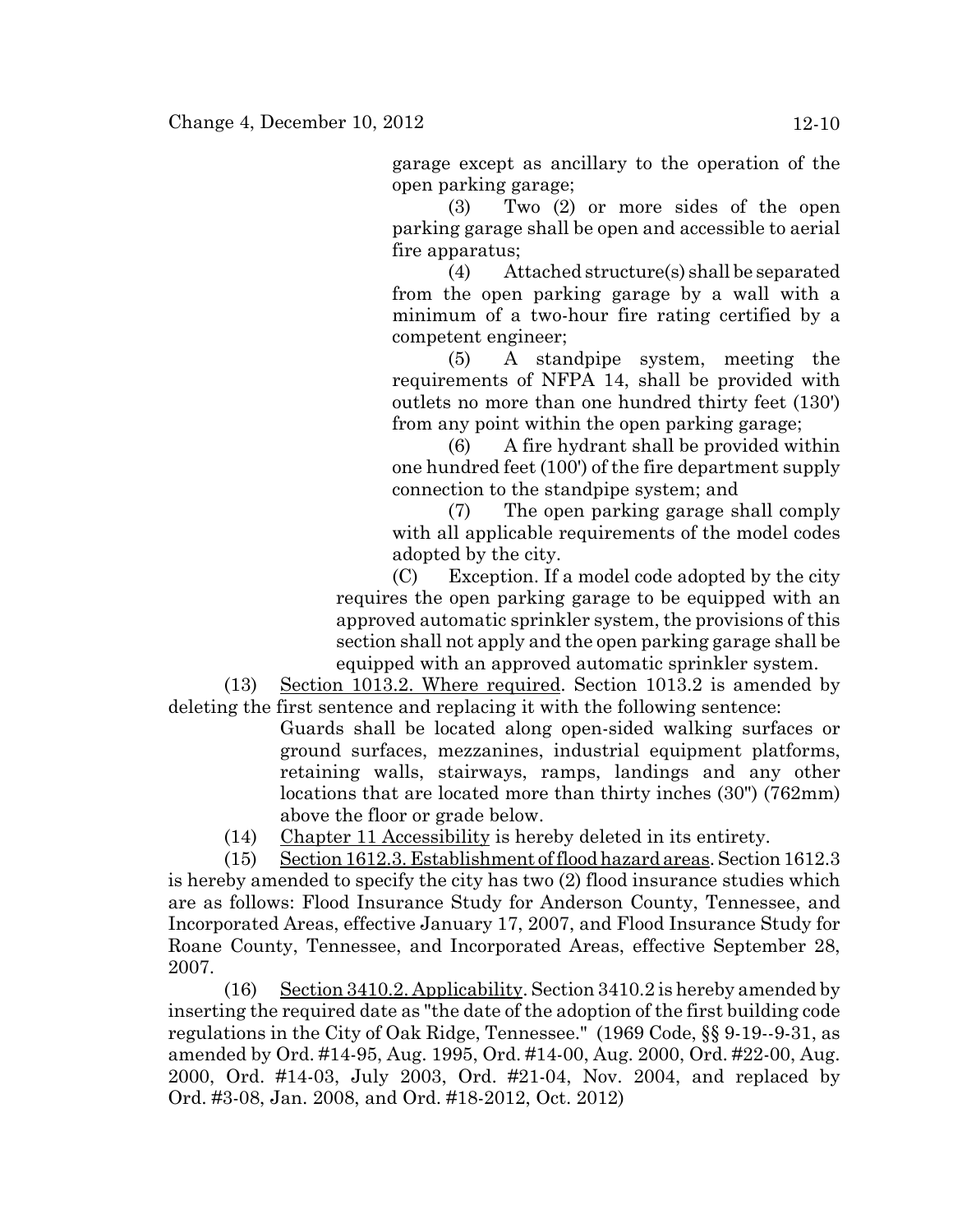**12-203. Manufactured homes**. (1) Defined. A manufactured home is a residential dwelling unit which:

(a) Contains one thousand (1,000) or more square feet of living space;

(b) Is composed of one (1) or more components, each of which was substantially assembled in a manufacturing plant;

(c) Is transported to the homesite on its own chassis;

(d) Was constructed after June 1, 1976 and meets or exceeds construction standards promulgated by the U.S. Department of Housing and Urban Development that were in effect at the time of construction;

(e) Has a length not exceeding four (4) times its width; and

(f) Has a width of at least twenty feet (20').

(2) Standards. Manufactured homes shall comply with the federal "Manufactured Home Construction and Safety Standards" dated August 11, 1987, including any subsequent revisions or amendments thereto, and shall comply with the following provisions:

(a) The pitch of the roof shall have a minimum vertical rise of two and two-tenths (2.2) feet for each twelve feet (12') of horizontal run and the finish shall be with a type of shingle commonly used in standard residential construction.

(b) The exterior siding shall consist predominantly of vinyl or aluminum lap siding, wood or hardboard, comparable in composition, appearance and durability to the exterior siding commonly used in standard residential construction.

(c) The home shall be installed on a permanent foundation system in accordance with all applicable requirements of the building code.

(d) Stairs, porches, entrances, platforms and other means of entrance and exit to the home shall be installed and constructed in accordance with the building code.

(e) The moving hitch, wheels and axles, and transporting lights shall be removed.

(f) All utilities shall be permanently connected to a public utility system in accordance with all applicable city codes, provided an approved septic tank is acceptable where public sewer is not available.

(g) A manufactured home unit shall bear the label or seal of compliance with the Federal Manufactured Home Construction and Safety Standards issued by an agency approved by the Secretary of the Department of Housing and Urban Development. (1969 Code, §§ 9-35 and 9-36, as replaced by Ord. #18-2012, Oct. 2012)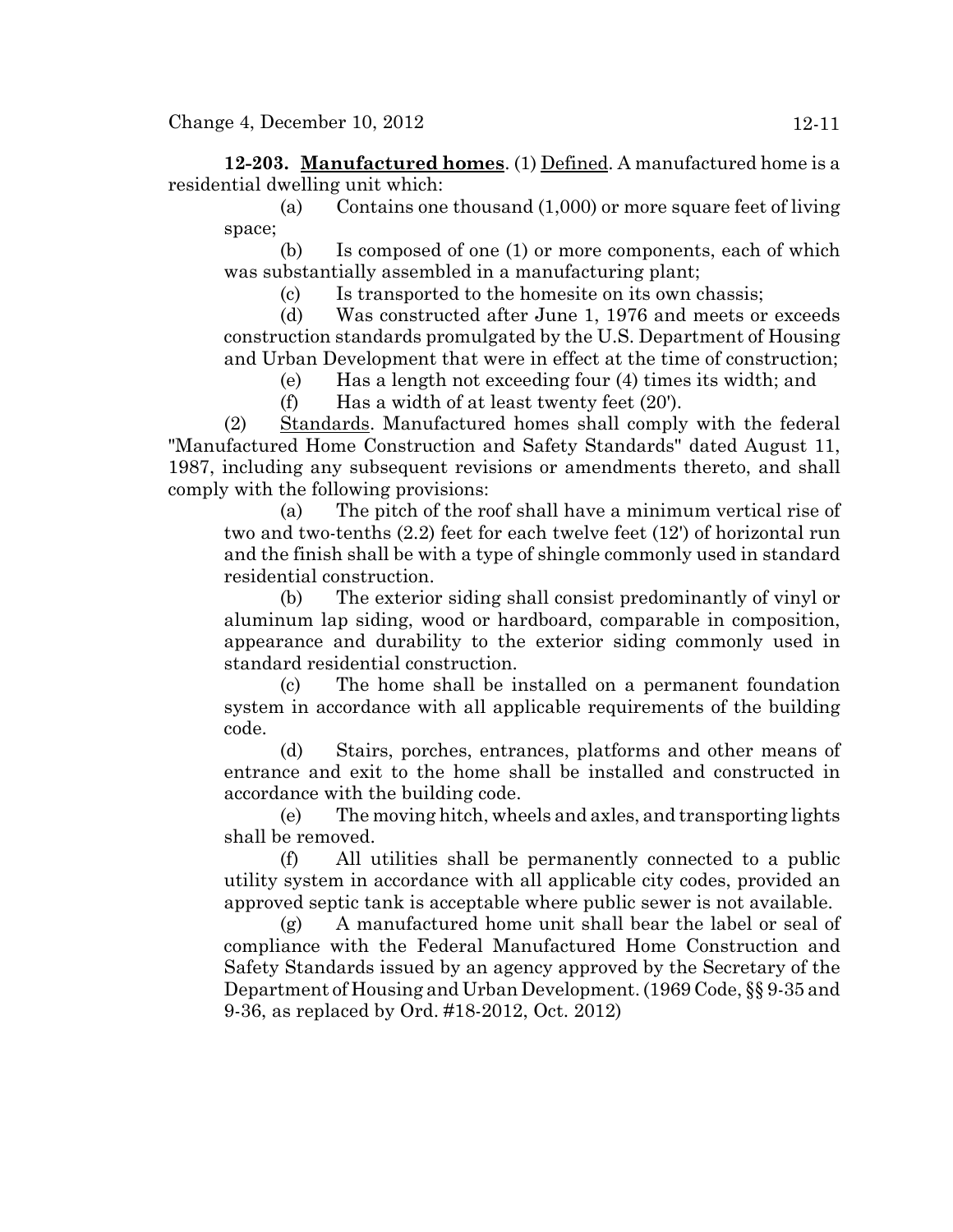#### **TRADE LICENSING BOARD**

#### **SECTION**

- 12-301. Established; composition.
- 12-302. Appointment of members.
- 12-303. Members not to own or be employed by same firm.
- 12-304. Terms of members; filling of vacancies; removal of members.
- 12-305. Chairperson.
- 12-306. Secretary.
- 12-307. Rules of procedure; meetings.
- 12-308. General powers and duties.
- 12-309. Records open to public inspection.
- 12-310. Examination of applicants.
- 12-311. [Deleted.]
- 12-312. [Deleted.]
- 12-313. [Deleted.]
- 12-314. [Deleted.]
- 12-315. [Deleted.]
- 12-316. [Deleted.]
- 12-317. [Deleted.]
- 12-318. [Deleted.]

**12-301. Established; composition**. There is hereby established in the city a trade licensing board, which shall consist of seven (7) members. Effective January 1, 2013, such board shall be composed of two (2) members holding a current and valid Class I or II electrical license from the City of Oak Ridge, two (2) members holding a current and valid plumber's license from the City of Oak Ridge, two (2) members holding a current and valid mechanical license from the City of Oak Ridge, if such qualified applicants are available, and the remaining member from the public at large, including persons who possess current and valid electrical, plumbing, and mechanical licenses.

In order to stagger the membership for the mechanical license holders, one (1) member's term shall expire on December 31, 2015, and the other member's term shall expire on December 31, 2013. Thereafter, the terms of office shall be for three (3) year terms as set forth in  $\S 12-304$ . (Ord. #14-95, Aug. 1995, § 12, as replaced by Ord. #4-11, March 2011, and Ord. #21-2012, Oct. 2012)

**12-302. Appointment of members**. Members of the board shall be appointed by city council. (Ord. #14-95, Aug. 1995, § 12, as replaced by Ord. #4-11, March 2011)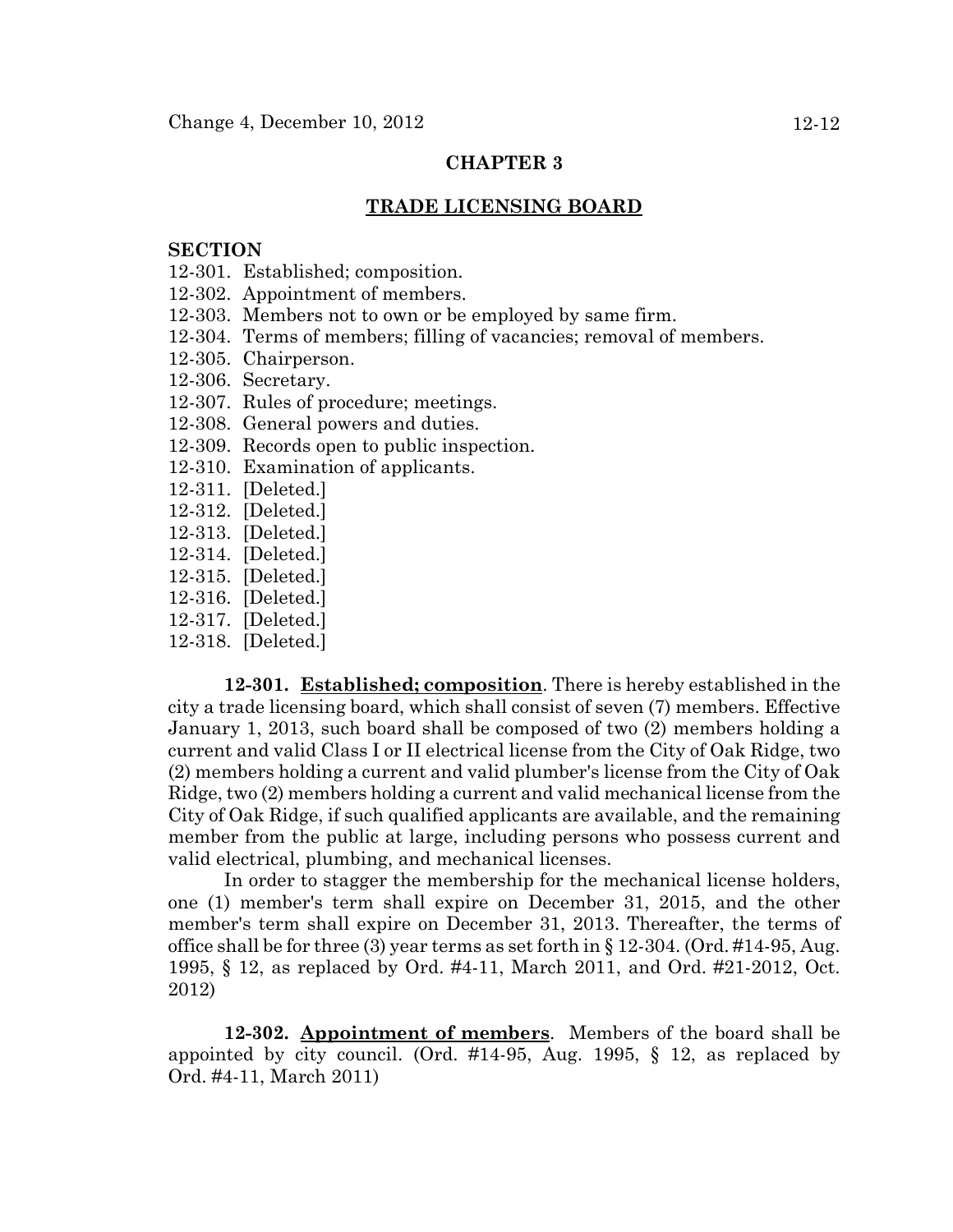**12-303. Members not to own or be employed by same firm**. Board members shall not own or be employees of the same contracting corporation, firm, partnership or individual employer. (Ord. #14-95, Aug. 1995, § 12, as replaced by Ord. #4-11, March 2011)

**12-304. Terms of members; filling of vacancies; removal of members**. Of the members first appointed to the board, three (3) members shall serve through December 31, 2014, two (2) members shall serve through December 31, 2013, and two (2) members shall serve through December 31, 2012. Thereafter, the term of office for board members shall be three (3) years commencing on January 1. In case of resignation, death, or removal from office, another appointment will be made to finish out the unexpired term of office of the former member. Members of the board may be removed for good cause by the city council at any time. Removal of members due to absences shall be governed by the attendance policy established by city council for all boards and commissions. (Ord. #14-95, Aug. 1995, § 12, as replaced by Ord. #4-11, March 2011)

**12-305. Chairperson**. The chairperson of the board shall be elected by the board from members serving on the board. The chairperson shall preside at meetings and shall have such other duties as designated by the board. In the absence of the chairperson, the board shall elect a chairperson pro tem. (Ord. #16-00, Aug. 2000, as replaced by Ord. #2-08, Jan. 2008, Ord. #6-09, April 2009, and Ord. #4-11, March 2011)

**12-306. Secretary**. A secretary shall be elected by the board from the members of the board. The secretary shall prepare or have prepared minutes of all meetings, and shall have such other responsibilities as assigned by the board. In the absence of the secretary, the board shall elect a secretary pro tem. Copies of all minutes shall be filed with and kept in the custody of the city clerk, and shall be available for public inspection. (Ord. #14-95, Aug. 1995, § 12, as replaced by Ord. #4-11, March 2011)

**12-307. Rules of procedures; meetings**. The board shall establish written rules and regulations for its own procedure consistent with the provisions of the electrical and plumbing codes of the City of Oak Ridge. Such rules, or any changes thereto, shall be approved by city council and shall be filed with the city clerk. The board shall meet at regular intervals at the call of the chairperson of the board or the city manager. (Ord. #14-95, Aug. 1995, § 12, as replaced by Ord. #4-11, March 2011)

**12-308. General powers and duties**. The board shall set standards and procedures for the qualification, examination, and licensing of Class I Electrical Contractors, Class II Residential Electrical Contractors, Master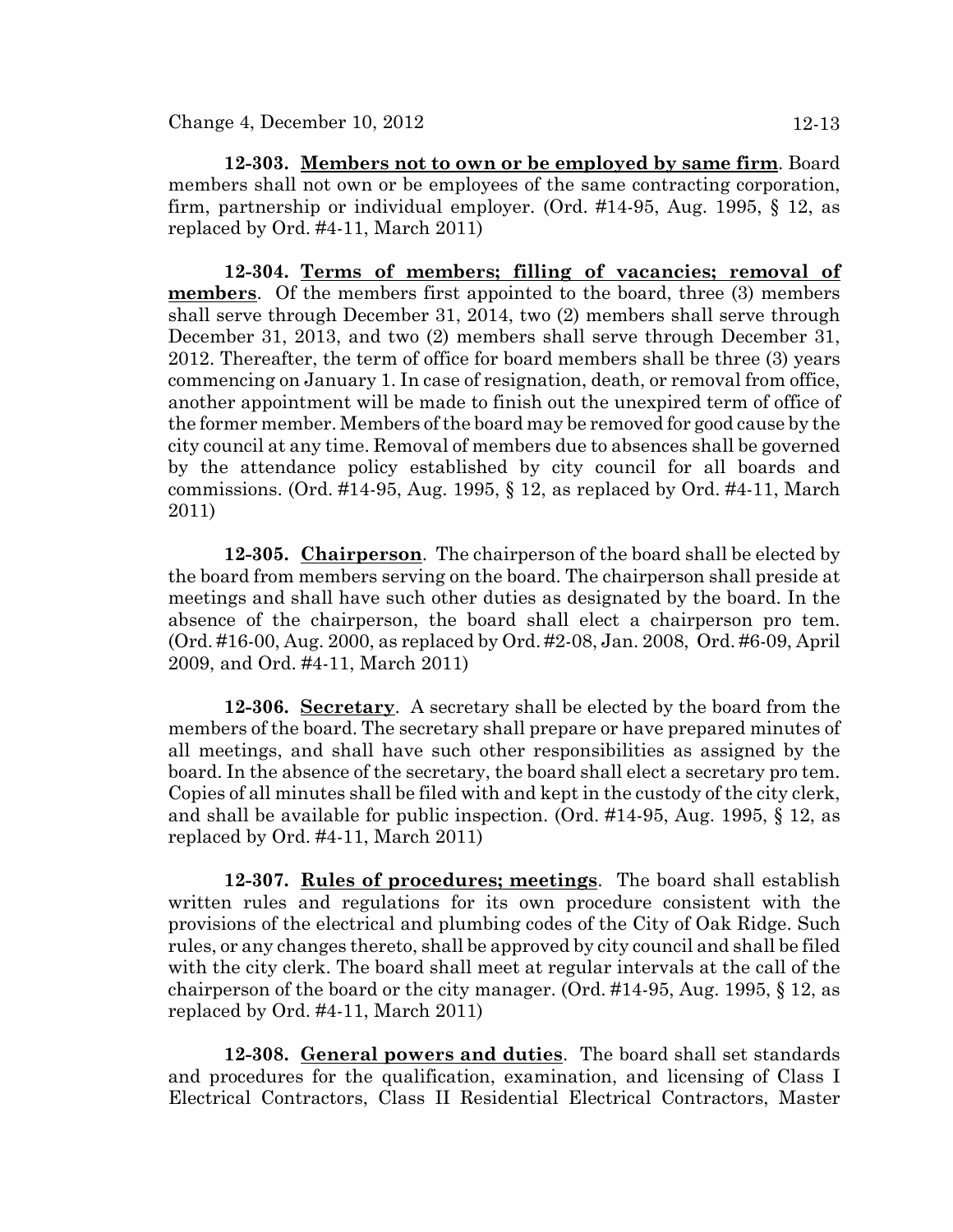Change 4, December 10, 2012 12-14

Electrician Certifications, Master Plumbers, and Journeyperson certifications under the provisions of the electrical and plumbing codes of the City of Oak Ridge. Such standards and procedures shall be approved by city council. The board shall exercise the powers and perform the duties provided for in the electrical and plumbing codes of the City of Oak Ridge and shall have such other duties and powers as are necessary to carry out the intent and provisions of the electrical and plumbing codes of the City of Oak Ridge. (Ord. #14-95, Aug. 1995, § 12, as replaced by Ord. #4-11, March 2011)

**12-309. Records open to public inspection**. All records of the board shall be maintained by the city manager or the city manager's designee and shall be open to inspection by the public. (Ord.  $\#14-95$ , Aug. 1995, § 12, as replaced by Ord. #4-11, March 2011)

**12-310. Examination of applicants**. The board shall use only boardapproved testing agencies for the electrical and plumbing construction industry, which shall include the State of Tennessee Licensing Board's approved test designed to measure competency in the electrical and plumbing professions. The test grade shall be current within two (2) years of an applicant appearing before the board. All examinations shall be proctored by a qualified person. (Ord. #14-03, July 2003, as replaced by Ord. #4-11, March 2011)

**12-311. [Deleted]**. (Ord. #14-95, Aug. 1995, § 12, as deleted by Ord. #4-11, March 2011)

**12-312. [Deleted]**. (Ord. #14-95, Aug. 1995, § 12, as deleted by Ord. #4-11, March 2011)

**12-313. [Deleted]**. (Ord. #14-95, Aug. 1995, § 12, as deleted by Ord. #4-11, March 2011)

**12-314. [Deleted]**. (Ord. #14-95, Aug. 1995, § 12, as deleted by Ord. #4-11, March 2011)

**12-315. [Deleted]**. (Ord. #14-95, Aug. 1995, § 12, as deleted by Ord. #4-11, March 2011)

**12-316. [Deleted]**. (Ord. #14-95, Aug. 1995, § 12, as deleted by Ord. #4-11, March 2011)

**12-317. [Deleted]**. (Ord. #14-95, Aug. 1995, § 12, as deleted by Ord. #4-11, March 2011)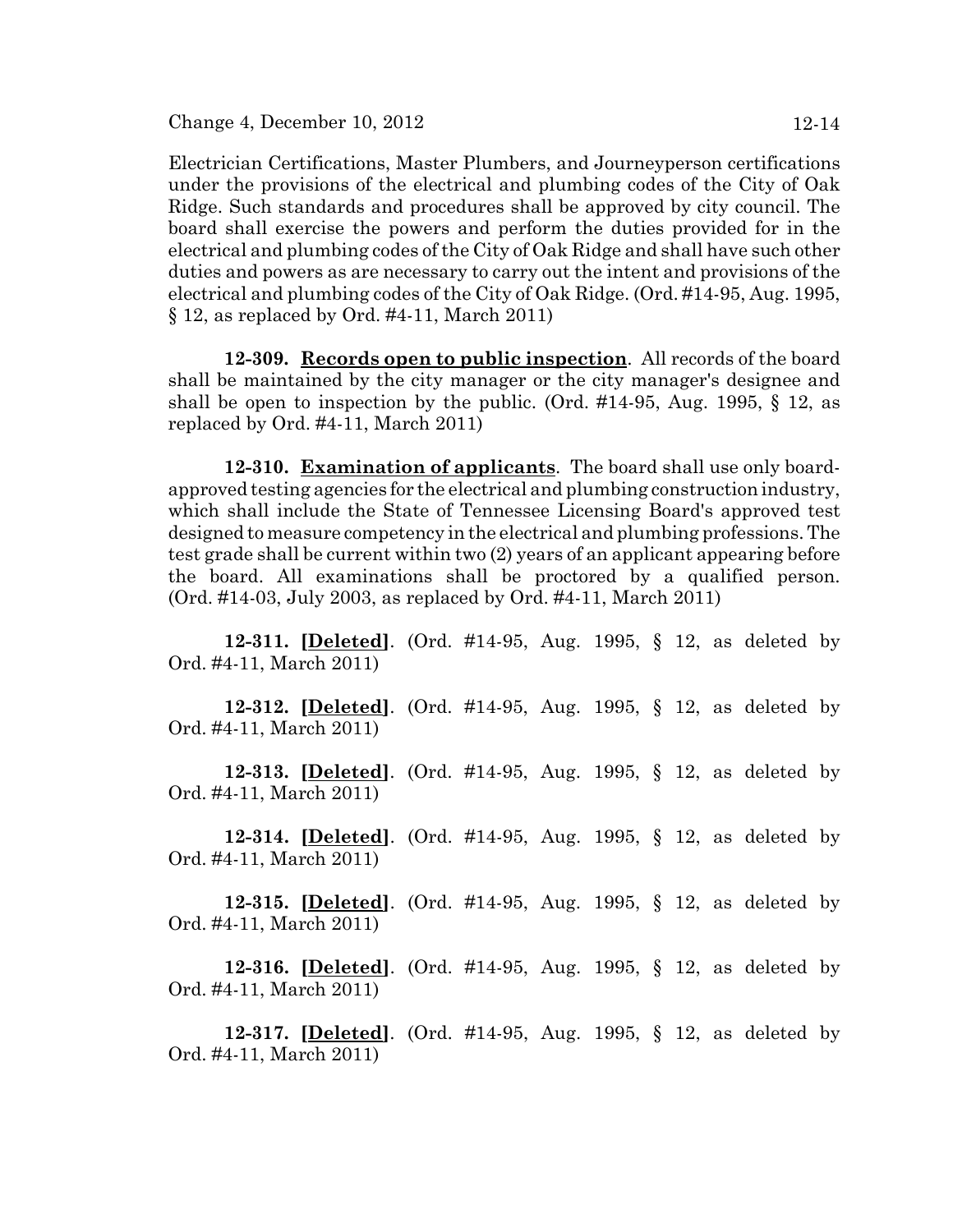**12-318. [Deleted]**. (Ord. #14-95, Aug. 1995, § 12, as deleted by Ord. #4-11, March 2011)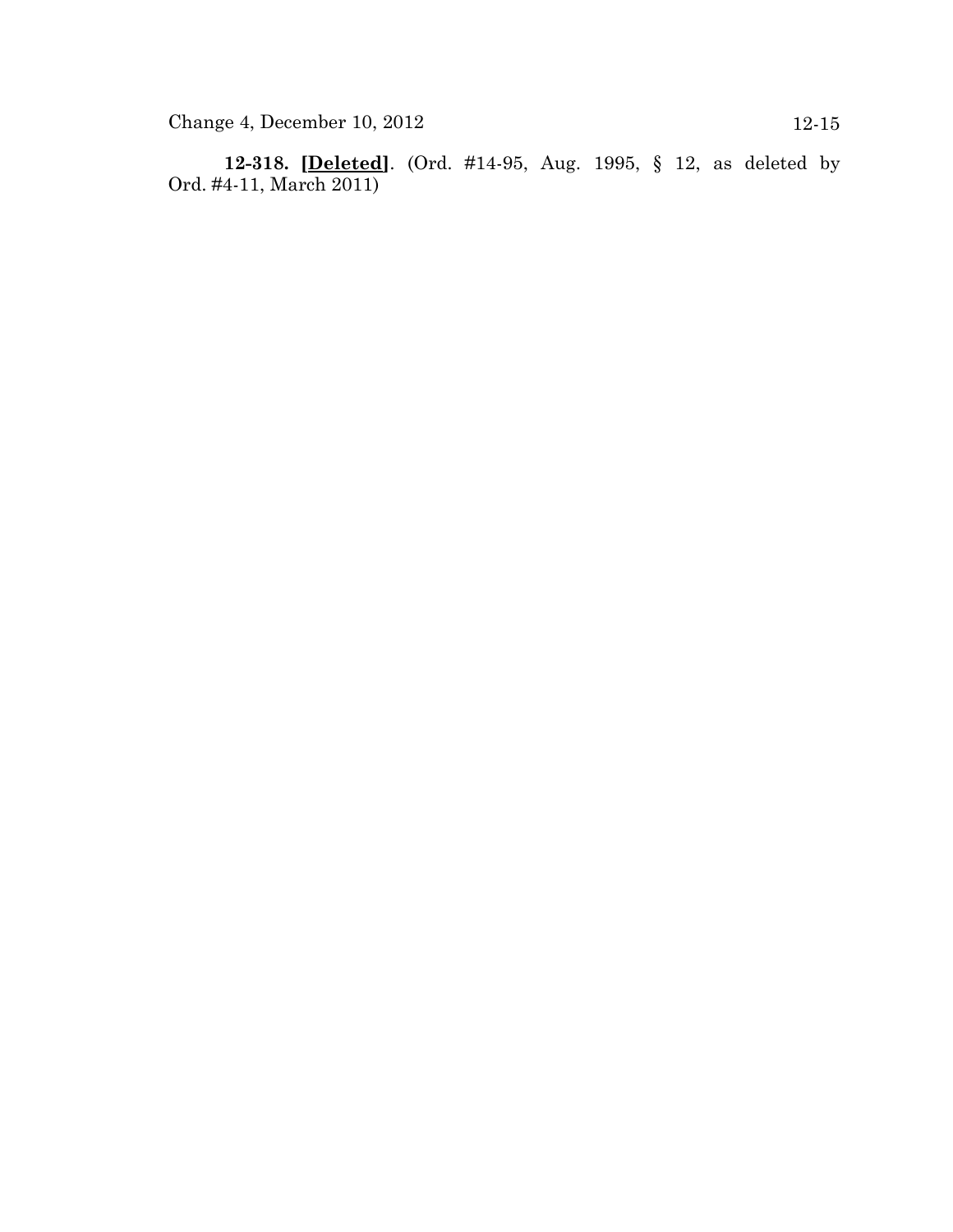# **ELECTRICAL CODE<sup>1</sup>**

- 12-401. Short title.
- 12-402. Definitions.
- 12-403. Provisions remedial; construction of provisions.
- 12-404. Application of provisions.
- 12-405. Electrical code adopted.
- 12-406. Appointment of inspectors, etc., to administer and enforce provisions.
- 12-407. Duty of city manager or the city manager's designee to enforce provisions.
- 12-408. Records.
- 12-409. Restrictions on city employees engaging in electrical business.
- 12-410. Liability insurance; workers' compensation.
- 12-411. Inspection of new work generally.
- 12-412. Roughing-in inspection of new work.
- 12-413. Final inspection of new work.
- 12-414. Certificate of approval for new work--generally.
- 12-415. Certificate of approval for new work--temporary work.
- 12-416. Stop work order.
- 12-417. Periodic inspection of existing installation; repair or demolition of unsafe installations.
- 12-418. Appeals from decisions of city manager or the city manager's designee.

**12-401. Short title**. The provisions embraced within chapters 3, 4, 5 and 6 shall constitute, be known as, and may be cited as "The Electrical Code of the City of Oak Ridge." (Ord. #14-95, Aug. 1995, § 12, as replaced by Ord. #4-11, March 2011)

**12-402. Definitions**. In the enforcement of chapters 3, 4, 5 and 6, the following definitions shall apply, unless clearly indicated to the contrary:

(1) "Apprentice" or "helper" is an individual not holding any type of electrical license, employed by a Class I Electrical Contractor, Class II Residential Electrical Contractor, Class IV Appliance Electrician, or journeyperson electrician to assist in the performance of electrical work for which the electrical contractor, appliance electrician, journeyperson or residential electrical contractor is licensed.

(2) "Board." The term "board" shall mean the Trade Licensing Board created by § 12-301.

<sup>1</sup> Municipal code reference

Electric utility: title 19.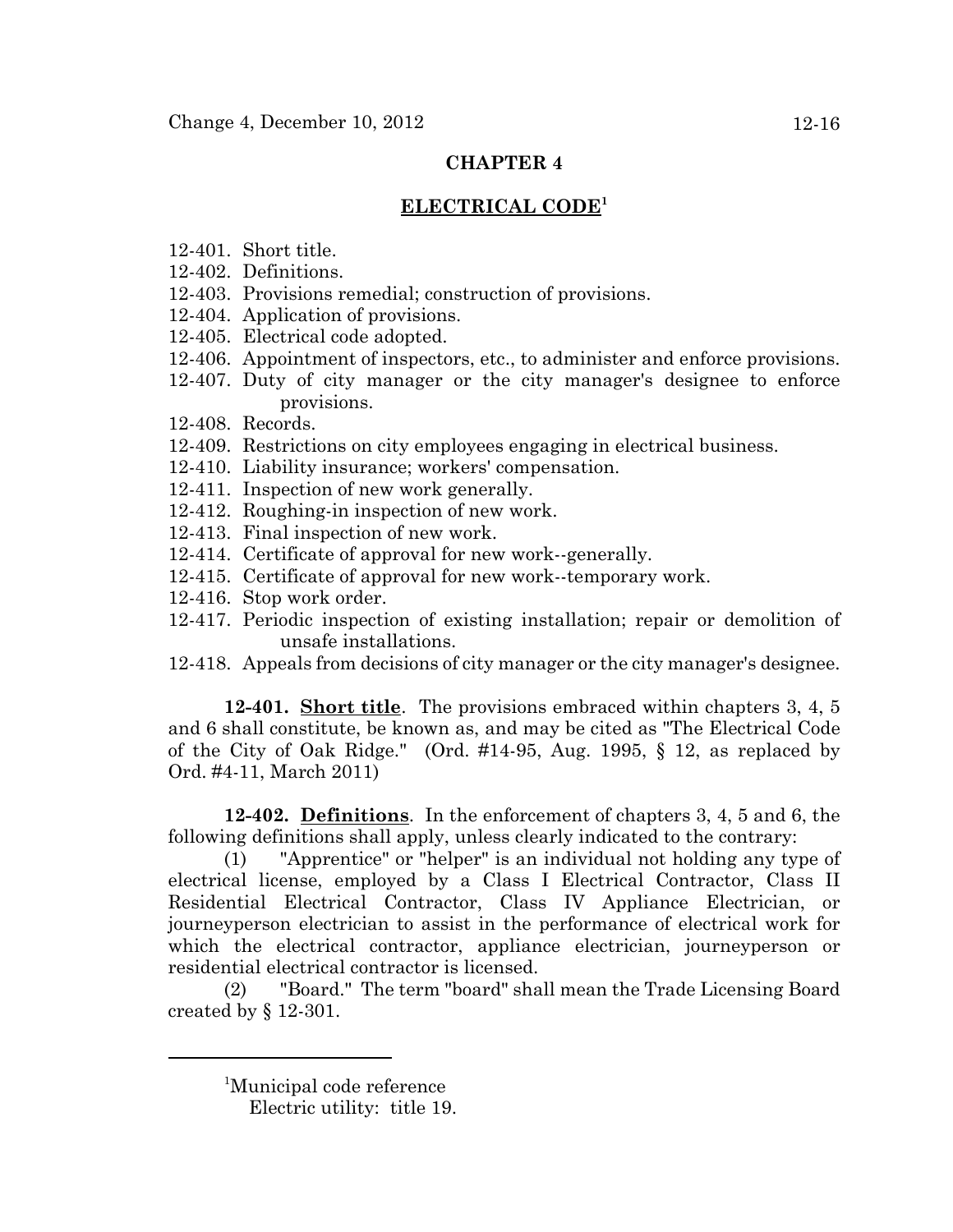Change 4, December 10, 2012  $12-17$ 

(3) "Class I: Electrical Contractor." The words "Class I Electrical Contractor" shall mean a person, firm or corporation who has been issued such a license and certificate by the City of Oak Ridge.

(4) "Class II: Residential Electrical Contractor." The words "Class II Residential Electrical Contractor" shall mean a person, firm or corporation who has been issued such a license and certificate by the City of Oak Ridge.

(5) "Class III: Maintenance Electrician." The words "Class III Maintenance Electrician" shall mean a person, firm or corporation who has been issued such a license and certificate by the City of Oak Ridge.

(6) "Class IV: Appliance Electrical Contractor." The term "Class IV Appliance Electrical Contractor" shall mean a person, firm or corporation who has been issued such a license and certificate by the City of Oak Ridge.

(7) "Electrical appliance." An "electrical appliance" is utilization equipment, generally other than industrial, normally built in standard sizes or types, which is installed or connected as a unit to perform one or more functions, such as clothes washing, air conditioning, food mixing, deep frying, etc., and may be either fixed, portable, or stationary.

(8) "Electrical permit" is the required authorization for work to proceed at the location and under the conditions described in the permit.

(9) "Journeyperson electrician." The words "journeyperson electrician" shall mean a person, firm or corporation who has been issued such a certificate by the City of Oak Ridge.

(10) "Maintenance" and "repair." The words "maintenance" and "repair" are hereby defined as the repair of existing wiring devices, motors, and equipment.

(11) "Master electrician" shall mean a person who has been issued such a certificate by the City of Oak Ridge.

(12) "On-site representative" is either the qualifying party or his or her on-site designee who is the on-site authorized company representative.

(13) "Qualified person" is an individual who has taken and passed the required electrical examination from the appropriate examining authority and shall be responsible for all work performed under the license. (Ord. #14-95, Aug. 1995, § 12, as replaced and amended by Ord. #4-11, March 2011)

**12-403. Provisions remedial; construction of provisions**. The provisions of The Electrical Code of the City of Oak Ridge are hereby declared to be remedial, and shall be construed to secure the beneficial interest and purposes, which are general public safety and welfare, by regulating the installation and maintenance of all electrical work in the city. (Ord. #14-95, Aug. 1995, § 12, as replaced by Ord. #4-11, March 2011)

**12-404. Application of provisions**. The provisions of chapters 3, 4, 5 and 6 shall apply to every electrical installation, including alterations, repairs,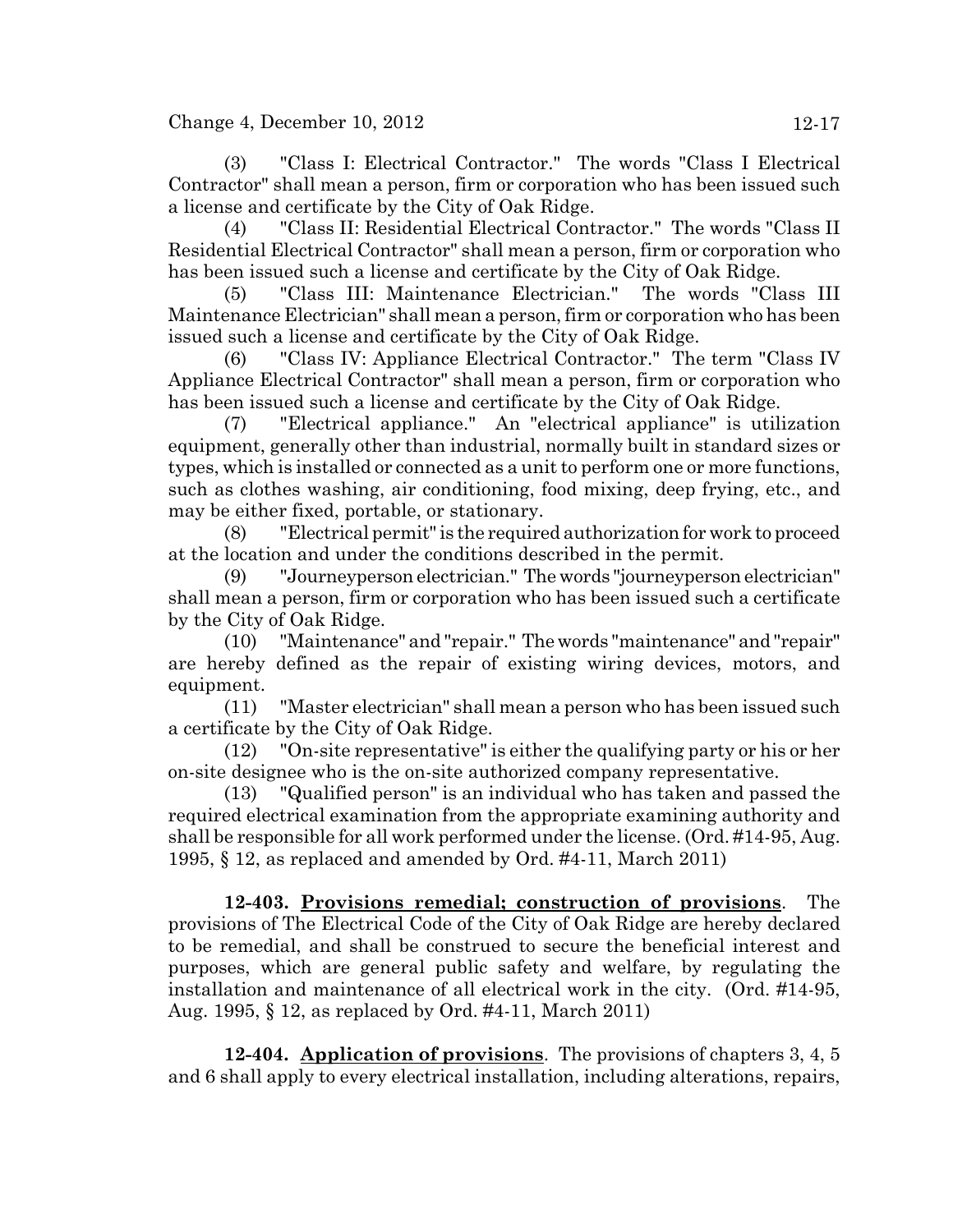equipment, wiring, construction and/or appurtenances thereto, within the city. (Ord. #14-95, Aug. 1995, § 12, as replaced by Ord. #4-11, March 2011)

**12-405. Electrical code adopted**. The National Electrical Code, 2011 edition, is hereby adopted by reference and shall become a part of The Electrical Code of the City of Oak Ridge as if copied herein verbatim, except as such code may be in conflict with other provisions of The Electrical Code of the City of Oak Ridge, in which event such other provisions shall prevail. (Ord. #14-95, Aug. 1995, § 12, as replaced by Ord. #4-11, March 2011, and amended by Ord. #12-2012, Oct. 2012)

**12-406. Appointment of inspectors, etc., to administer and enforce provisions**. The city manager shall appoint such number of officers, inspectors, assistants and other employees as shall be authorized from time to time in order to promote the public safety and to administer and enforce the provisions and intent of The Electrical Code of the City of Oak Ridge. All persons so appointed shall be experienced in the electrical craft and fully qualified to perform their assigned duties. (Ord.  $\#14-95$ , Aug. 1995, § 12, as replaced by Ord.  $\#4-11$ , March 2011)

**12-407. Duty of city manager or the city manager's designee to enforce provisions**. The city manager or the city manager's designee shall enforce the provisions of The Electrical Code of the City of Oak Ridge, and such persons, consistent with any constitutional limitations, may enter any building, structure or premises in the city to perform any duty imposed by chapters 3, 4, 5 and 6 of this title. (Ord. #14-95, Aug. 1995, § 12, as replaced by Ord. #4-11, March 2011)

**12-408. Records**. The city manager or the city manager's designee shall keep or cause to be kept records of the administration and enforcement of The Electrical Code of the City of Oak Ridge. (Ord. #14-95, Aug. 1995, § 12, as replaced by Ord. #4-11, March 2011)

**12-409. Restrictions on city employees engaging in electrical business**. No officer or employee of the city charged with the duty of enforcing The Electrical Code of the City of Oak Ridge, except one whose connection is as a member of the board of electrical examiners, shall be financially interested in the furnishing of labor, material, or appliances for the construction, alteration or maintenance of electrical installations or in the making of plans or of specifications therefor, unless he or she is owner of the building involved. No such officer or employee shall engage in any work which is inconsistent with his or her duties or with the interest of the city. (Ord. #14-95, Aug. 1995, § 12, as replaced by Ord. #4-11, March 2011)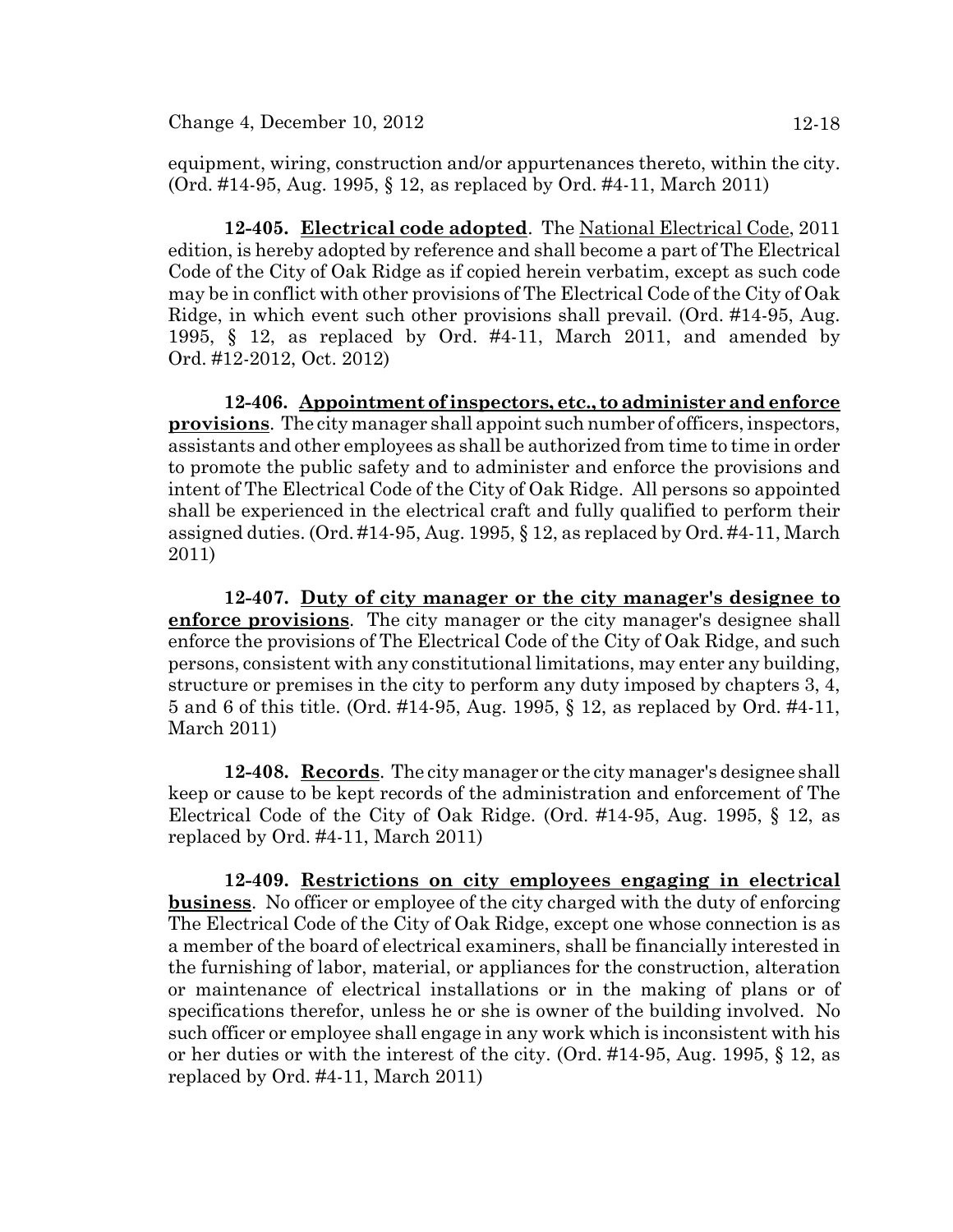**12-410. Liability insurance; workers' compensation**. All electrical contractors who have been issued a Class I, II, or IV license must meet the following requirements:

(1) Liability insurance required for electrical contracting business. Every person, firm or corporation engaged in the business of electrical contracting in the city shall present evidence of liability insurance and/or assurance with coverage in an amount acceptable to the city manager.

(2) Workers' compensation insurance. Every person, firm or corporation engaged in the business of electrical contracting in the city shall present evidence of workers' compensation insurance in compliance with state regulations. (Ord. #14-95, Aug. 1995, § 12, as replaced by Ord. #4-11, March 2011)

**12-411. Inspection of new work generally**. All new electrical work and such portions of existing systems as may be affected by new work or any changes shall be inspected to ensure compliance with all of the requirements of The Electrical Code of the City of Oak Ridge. (as added by Ord. #4-11, March 2011)

**12-412. Roughing-in inspection of new work**. When any part of a wiring installation is to be hidden from view by the permanent placement of parts of the building, the person installing the wiring shall notify the city manager or his or her designee and such parts of the wiring installation shall not be concealed until they have been inspected and approved by the city manager or his or her designee. On large installations where concealment of parts of wiring proceeds continuously, the person installing the wiring shall notify the city manager or his or her designee so that he or she can make inspections periodically during the progress of the work. (as added by Ord. #4-11, March 2011)

**12-413. Final inspection of new work**. Upon the completion of the work which has been authorized by issuance of a permit under The Electrical Code of the City of Oak Ridge, it shall be the duty of the person installing the same to notify the city manager or the city manager's designee who shall inspect the completed installation. (as added by Ord. #4-11, March 2011)

**12-414. Certificate of approval for new work--generally**. If the completed electrical installation inspected pursuant to this chapter is found to be fully in compliance with the provisions of The Electrical Code of the City of Oak Ridge, the city manager or the city manager's designee shall issue a certificate of approval authorizing connection to the electrical service, the turning on of the current and the use of the installation. (as added by Ord. #4-11, March 2011)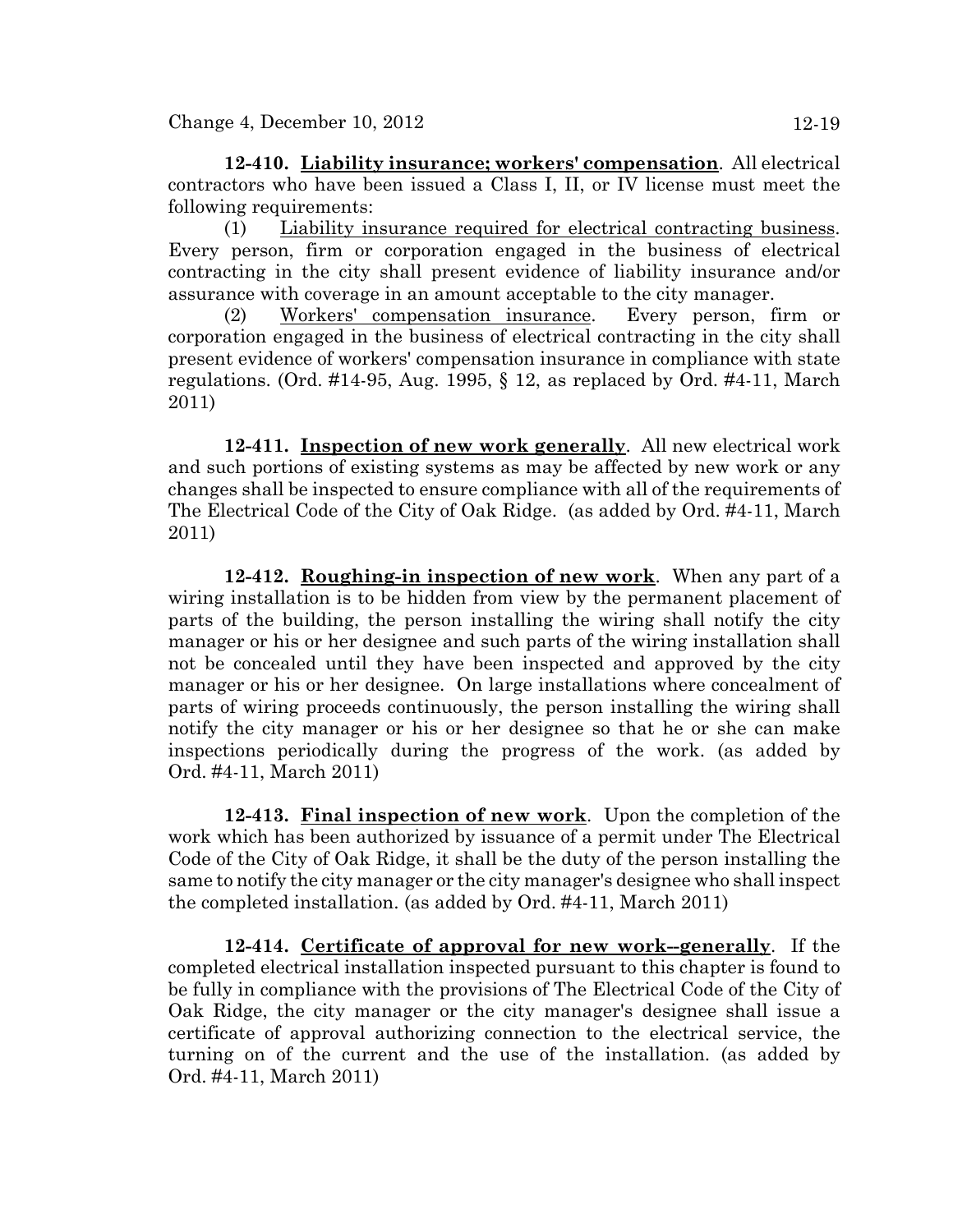**12-415. Certificate of approval for new work--temporary work**. When a certificate of approval is issued authorizing the connection and use of temporary work, such certificate shall be issued to expire at a time to be stated therein and shall be revocable by the city manager or the city manager's designee for cause. (as added by Ord. #4-11, March 2011)

**12-416. Stop work order**. Upon notice from the city manager or the city manager's designee that work or any electrical installation is being done contrary to the provisions of The Electrical Code of the City of Oak Ridge or in a dangerous or unsafe manner, such work shall be immediately stopped. Such notice shall be in writing and shall be given to the owner of such property, or to his or her agent, or to the person doing the work, and shall state the conditions under which work may be resumed. Where an emergency exists, oral notice given by the city manager or the city manager's designee shall be sufficient, but it shall be immediately followed by written notice. (as added by Ord. #4-11, March 2011)

**12-417. Periodic inspections of existing installation; repair or demolition of unsafe installations**. (1) The city manager or the city manager's designee, at his or her discretion, shall periodically make a thorough reinspection of the installation of all electric wiring, devices, appliances, and equipment now installed or that may hereafter be installed within the city and within the scope of The Electrical Code of the City of Oak Ridge, and when the installation of any such wiring, devices, appliances or equipment is found to be in a dangerous or unsafe condition, the person owning, using, or operating the same shall be notified in writing and shall make the necessary repairs or changes required to place such wiring, devices, and equipment in safe condition and have such work completed with fifteen (15) days or any longer period specified by the city manager or his or her designee in such notice.

(2) All electrical installations, regardless of type, which are unsafe, or which constitute a hazard to human life, health or welfare, are hereby declared illegal and shall be abated by repair and rehabilitation or by demolition as the city manager or the city manager's designee directs in compliance with the provisions of this section, provided where such dangerous or defective condition constitutes an immediate hazard to human health, safety, or welfare, immediate repair or abatement may be required. (as added by Ord. #4-11, March 2011)

**12-418. Appeals from decisions of city manager or the city manager's designee**. (1) Whenever the city manager or the city manager's designee shall reject or refuse to approve the mode or manner of construction proposed to be followed, or materials to be used, or when it is claimed that the provisions of The Electrical Code of the City of Oak Ridge do not apply, or that an equally good or more desirable form of construction can be employed in any specific case, or when it is claimed that the true intent and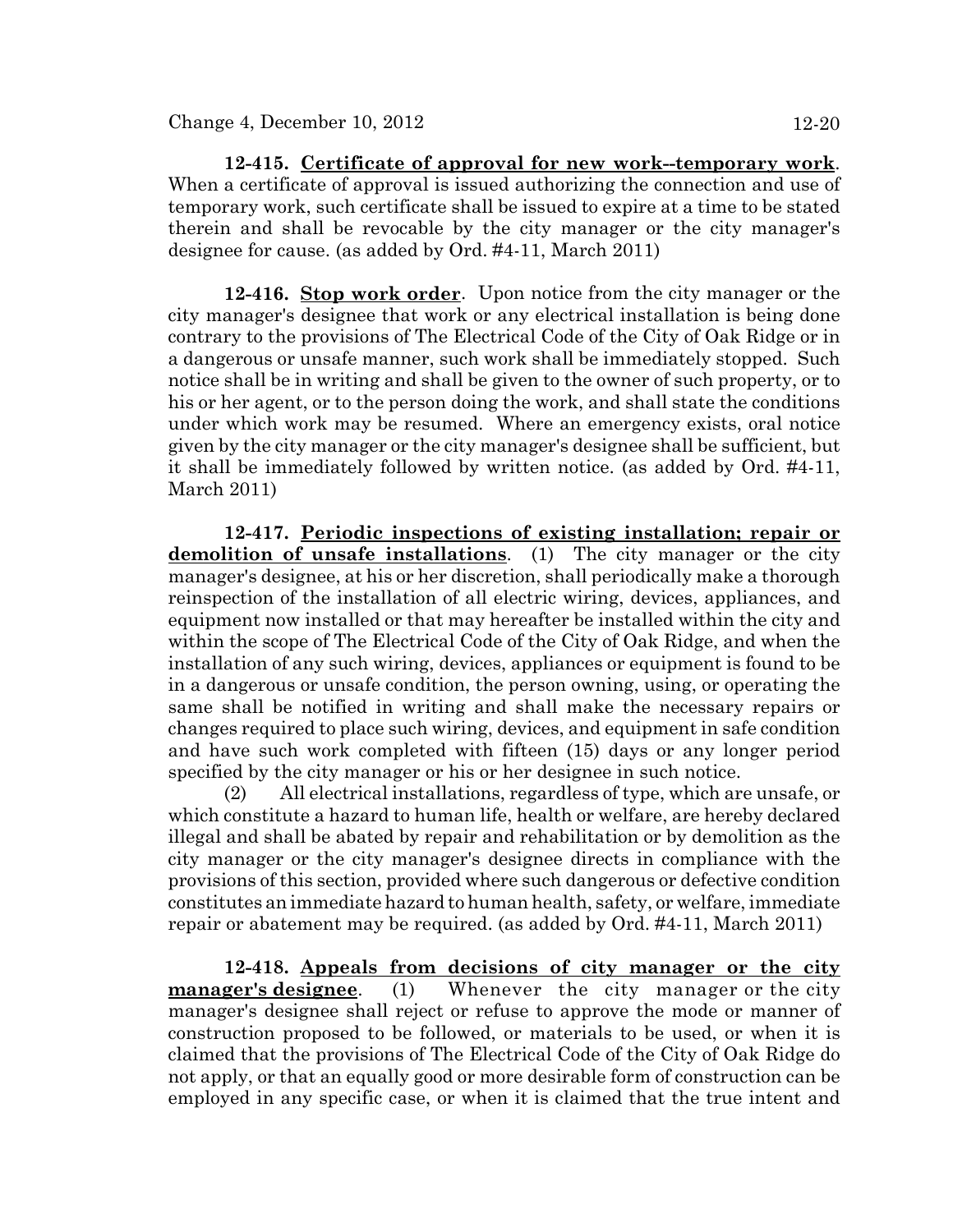Change 4, December 10, 2012 12-21

meaning of The Electrical Code of the City of Oak Ridge or any of the regulations thereunder have been misconstrued or wrongly interpreted, the owner of such building or structure, or his or her duly authorized agent, may appeal from the decision of the city manager or his or her designee to the board of building code appeals. Notice of appeal shall be in writing and filed within sixty (60) days after the decision is rendered by the city manager or his or her designee. Fees for appeals shall be established by the city manager.

(2) In case of a condition which, in the opinion of the city manager or the city manager's designee is unsafe or dangerous, the city manager or the city manager's designee may, in his or her order, limit the time for such appeal to a shorter period.

(3) Appeals under this section shall be on forms provided by the city manager or his or her designee. (as added by Ord. #4-11, March 2011)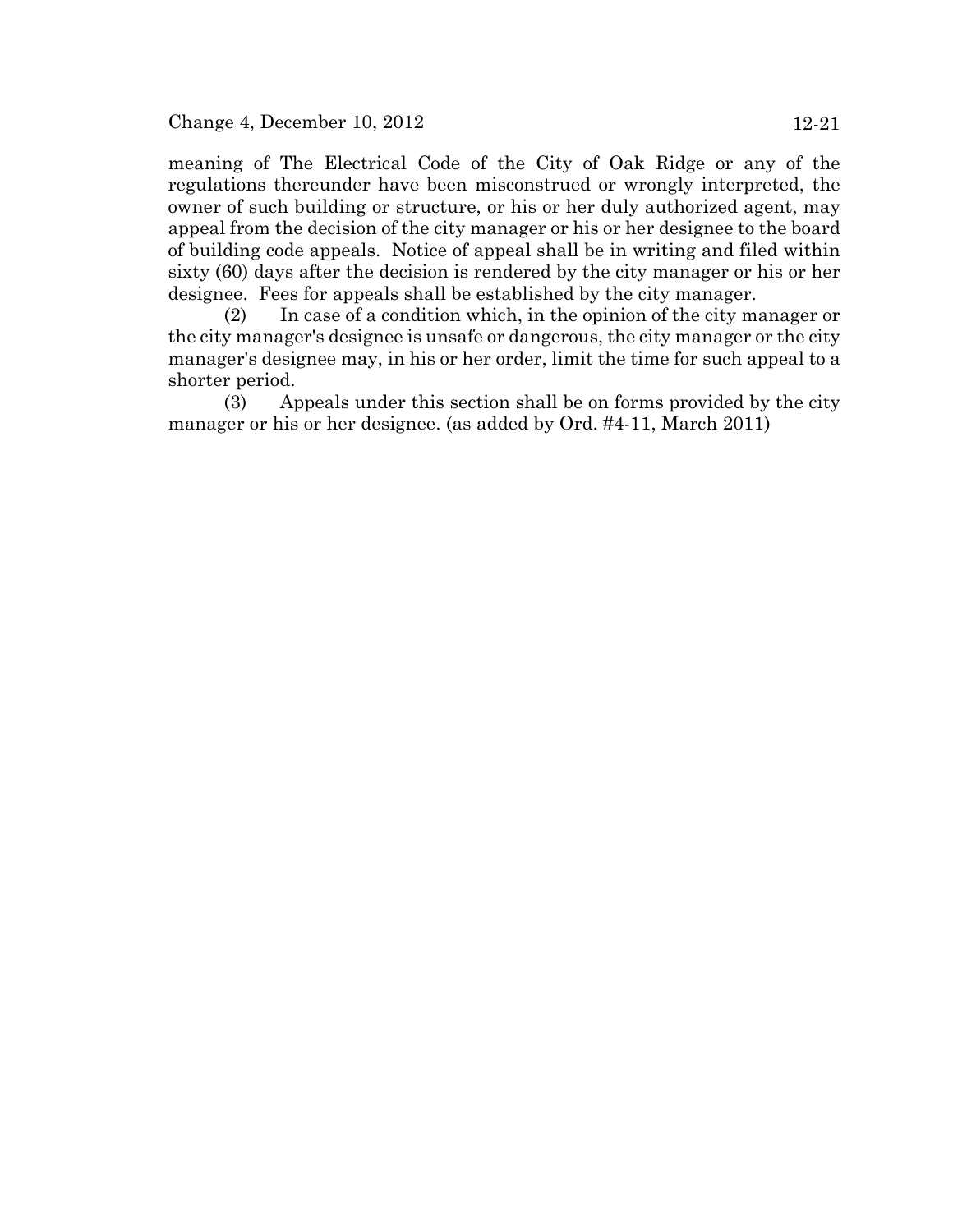# **LICENSES FOR ELECTRICAL CONTRACTORS AND ELECTRICIANS**

#### **SECTION**

- 12-501. Required--generally.
- 12-502. Exceptions.
- 12-503. Application.
- 12-504. Qualifications of applicant.
- 12-505. Public hearing on application for Class I, II and IV licenses and Master Electrician Certificate and Journeyperson Electrician's Certificate.
- 12-506. License to be obtained thirty days after meeting minimum licensing requirements; exception.
- 12-507. Fees.
- 12-508. Issuance generally.
- 12-509. Issuance by reciprocity.
- 12-510. License contents.
- 12-511. Work authorized.
- 12-512. Display.
- 12-513. Expiration and renewal.
- 12-514. Disciplinary action.

**12-501. Required--generally**. (1) Except as otherwise provided in § 12-502, no person shall engage in the business of installing, altering or repairing, within the city, any electric wiring, electric devices, electric equipment or electric appliances, unless such person shall have received a Class I Electrical Contractor's license, or a Class II Residential Electrical Contractor's license, or a Class IV Appliance Electrical Contractor's license, as the case may be depending upon the type of electrical work contracted for or engaged in, issued in accord with this chapter.

(2) Any firm, corporation, or other such person engaged in the electrical business shall have employed a qualified person having a Class I Electrical Contractor's license, a Class II Residential Contractor's license, or a Class IV Appliance Electrical Contractor's license, depending upon the type of work being engaged in by such firm or corporation, and everyone who does any actual electrical work for such firm or corporation must be licensed or supervised as set forth in this chapter.

When the qualified person providing technical expertise for electrical contract work for a firm or corporation leaves the firm or corporation, the firm or corporation shall have 90 days to employ another qualified person.

(3) Any regularly employed individual performing electrical maintenance incidental to and in connection with work on the premises of the business in which he or she is employed shall be required to have a Class III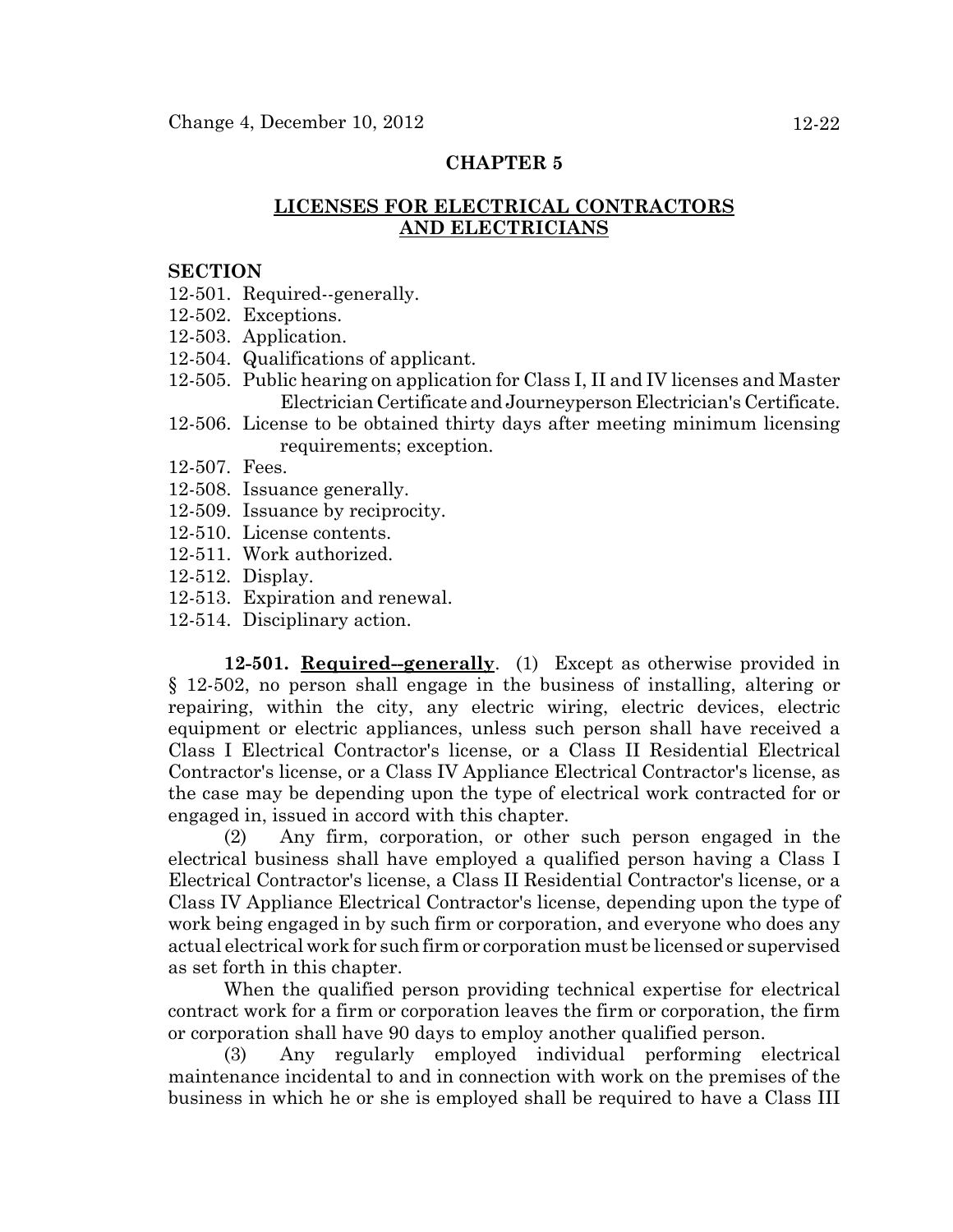Maintenance Electrician license under this chapter. (Ord. #14-95, Aug. 1995, § 12)

**12-502. Exceptions**. The following persons shall not be required to have the license required by § 12-501:

(1) Any person doing his or her own work personally, in a single-family dwelling used exclusively for living purposes, and who is the bona fide owner of and occupies or will occupy such dwelling, and who personally purchases all materials and performs all labor in connection therewith, shall not be required to have a license under The Electrical Code of the City of Oak Ridge. Such privilege does not convey the right to violate any of the provisions of this chapter, nor is it to be construed as exempting any such owner from obtaining a permit, except for minor repairs, and paying the required fees therefor.

(2) Apprentice electricians or electrical helpers are not required to have a license under this section. However, they will only be allowed to work for a person, firm or corporation that holds a valid Class I Electrical Contractor's license, a Class II Residential Electrical Contractor's license or Class IV Appliance Electrical Contractor's license as the case may be depending upon the type of electrical work authorized to be done by such license holder.

(3) Any employee of the city or city school system employed after June 1, 1988, to do electrical work for the city or school system shall have a Journeyperson's Certificate. (Ord. #14-95, Aug. 1995, § 12)

**12-503. Application**. Any person, firm or corporation desiring a license or certificate required by this chapter shall apply therefor to the board, in writing, using the forms provided by the city. The application must be filled out completely, legibly, and be dated and signed. Obtaining the verifiable references required by § 12-504 is the responsibility of the applicant. The applicant's references shall show broad electrical experience. (Ord. #14-95, Aug. 1995, § 12)

**12-504. Qualifications of applicant**. Subject to the authority of the board to set higher standards with city council approval, the following minimum standards and qualifications shall be met before the board grants a license required by this chapter.

(1) Class I: Electrical Contractor's License. The applicant must establish a regular ongoing place of business, obtain a current city business license, supervise or perform electrical work, have a minimum of five (5) years' total full-time experience in the electrical craft, have demonstrated competency, honesty, and integrity in the performance of electrical work, have obtained a passing score on the written examination required by § 12-410 and must evidence honesty and integrity in former dealings with the public as demonstrated by at least three (3) favorable work references from employers or clients starting with most recent employers or clients and progressing back to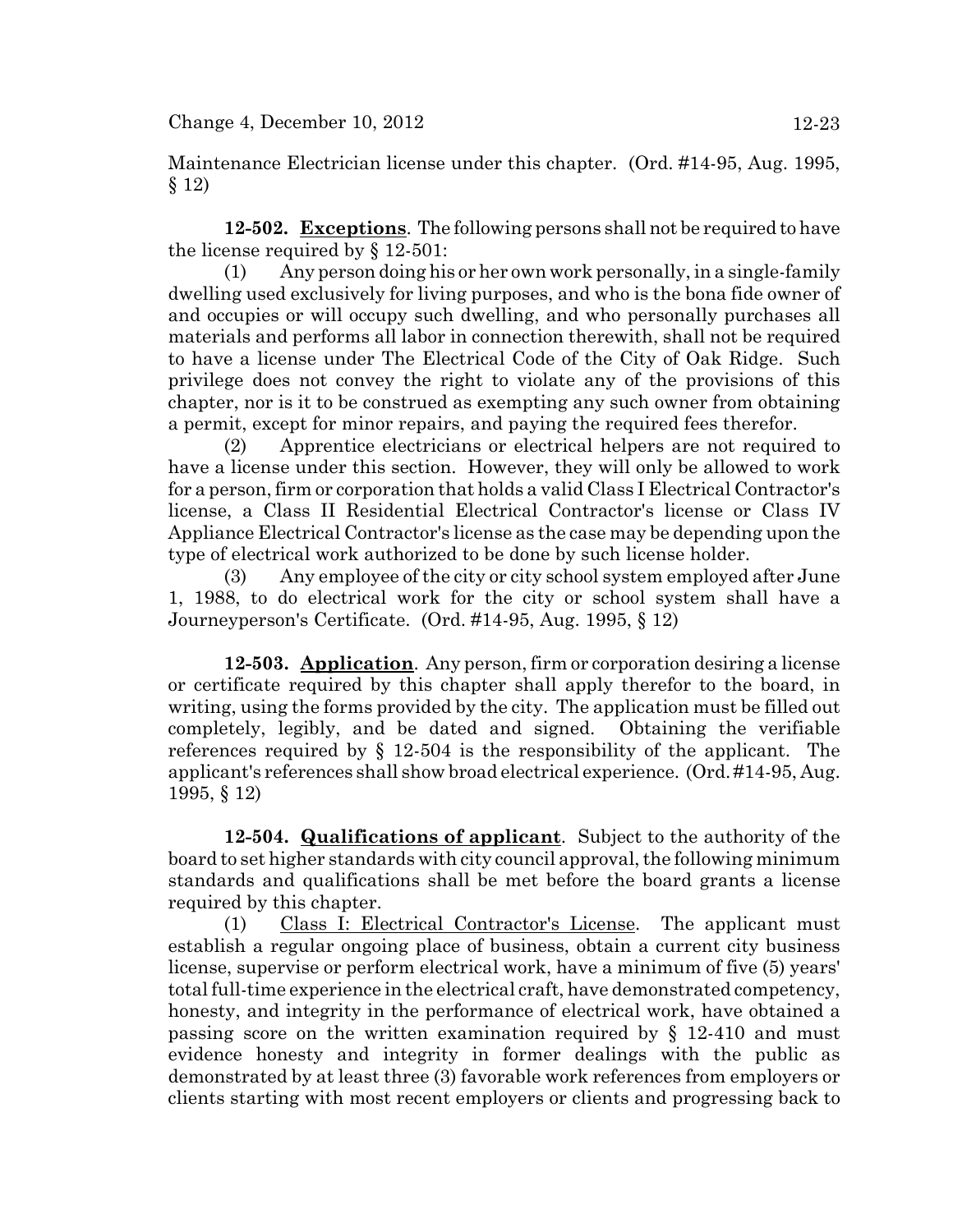cover a five-year period. The applicant must have and keep current the bond and insurance specified in § 12-310.

(2) Class II: Residential Electrical Contractors License. The applicant must establish a regular ongoing place of business, obtain a current city business license, be a person, firm or corporation, other than a Class I Electrical Contractor, who engages in the actual installation of electrical wiring and fixtures in residential dwellings not exceeding three (3) stories, who has at least four (4) years' total full-time experience in the electrical craft, has obtained a passing score on the written examination required by § 12-410, and must evidence honesty and integrity in former dealings with the public by at least three (3) favorable work references from former employers or clients, starting with most recent employers or clients and progressing back to cover a four-year period. The applicant must have and keep current the bond and insurance specified in  $\S$  12-310.

(3) Class III: Maintenance Electrician. The applicant must be any individual other than a licensed Class I, II or IV Electrical Contractor, who engages in the actual electrical maintenance and/or repair at his or her place of employment, who has at least 2 years' total full time experience in repairing and maintaining the types of electrical equipment at his or her place of employment, has demonstrated competency, honesty, and integrity in the performance of electrical work, has obtained a passing score on the written examination required by § 12-410, and must evidence competency and experience with the particular equipment at his or her place of employment by furnishing training certificates on the equipment to be maintained, reference letter(s) from supervisor(s) indicating such knowledge and experience, and/or appearing before the board for an interview.

(4) Class IV: Appliance Electrical Contractor. The applicant must be any individual other than a licensed electrical contractor or licensed journeyperson electrician, who engages in the actual installation, maintenance and/or repair of electrical appliances, has at least two (2) years' total full-time experience in the installation, maintenance, and repair of appliances, has demonstrated competency, honesty, and integrity in the performance of such work, and has obtained a passing score on the written examination § 12-410, and must evidence honesty and integrity in his or her former dealings with the public as demonstrated by at least three (3) favorable work references from former clients or employers, starting with most recent employers or clients and progressing back to cover a two-year period. The applicant must have and keep current the bond and insurance specified by § 12-310.

(5) Master Electrician Certificate. The applicant must have a minimum of five (5) years' total full time experience in the electrical craft, have demonstrated competency, honesty, and integrity in the performance of electrical work, have obtained a passing score on the written examination required by § 12-410, and must evidence honesty and integrity in his or her former dealings with the public as demonstrated by at least three (3) favorable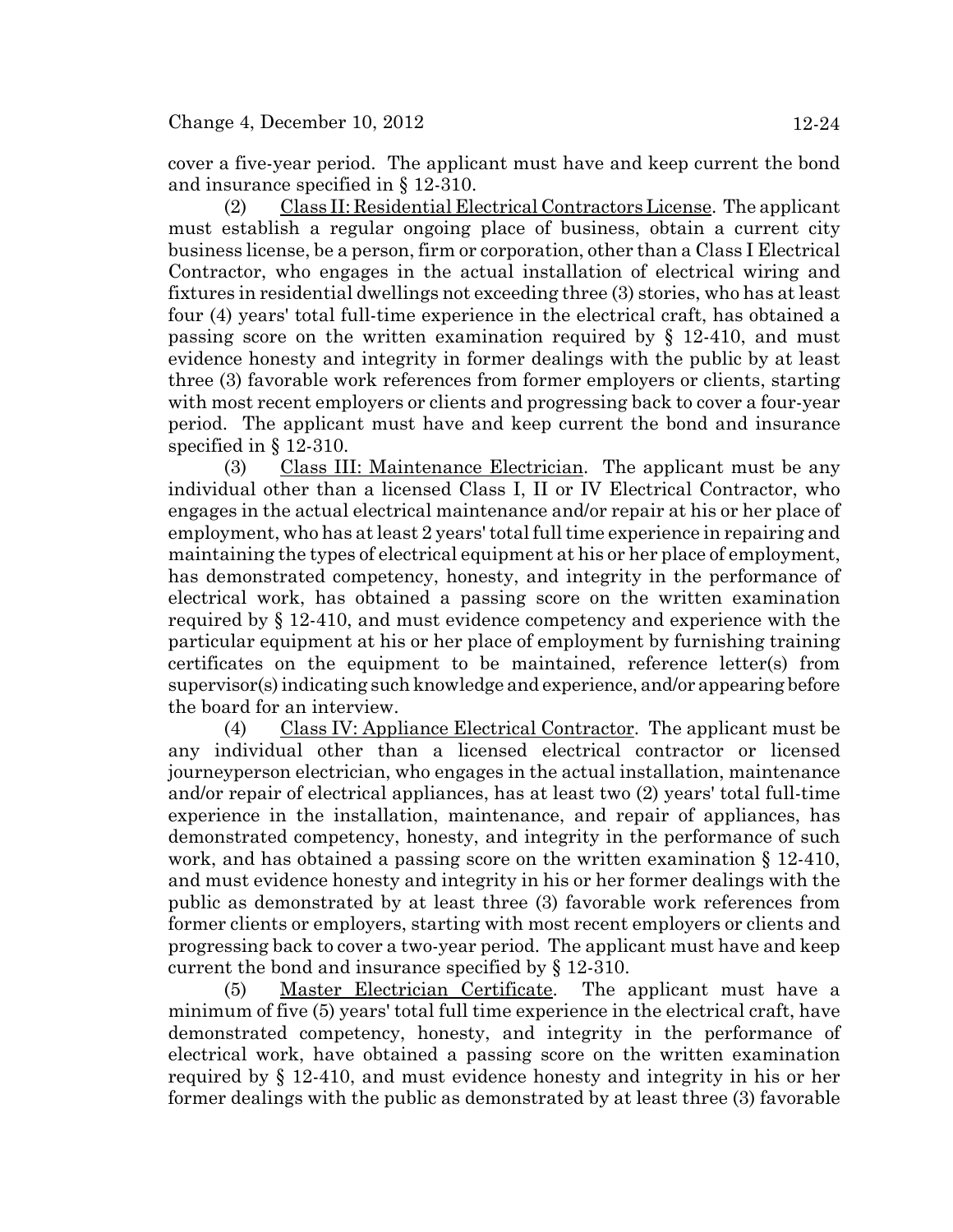work references from former employers or clients, starting with most recent employers or clients and progressing back to cover a two-year period.

A Master Electrician Certificate may be converted to a Class I license by compliance with § 12-310.

(6) Journeyperson Electrician's Certificate. The applicant must be an individual, other than a Master Electrician Certificate holder, who engages in the actual installation, alteration, repair or renovation of electrical work, who has at least four (4) years' total full-time experience in the electrical craft, has demonstrated competency, honesty, and integrity in the performance of electrical work, has obtained a passing score on the written examination required by § 12-410, and must evidence honesty and integrity in work dealings as demonstrated by at least three (3) favorable references from current and former employers starting with most recent employers or clients and progressing back to cover a four-year period.

A Journeyperson Electrician Certificate may be converted to a Class I license by compliance with § 12-310. (Ord. #14-95, Aug. 1995, § 12)

**12-505. Public hearing on application for Class I, II and IV licenses and Master Electrician Certificate and Journeyperson Electrician's Certificate**. The board shall conduct a public hearing before a license is issued under this chapter to a Class I Electrical Contractor, Class II Residential Electrical Contractor, Class IV Appliance Electrical Contractor, and before a certificate is issued under this chapter to a Master or Journeyperson Electrician. Such hearing shall be announced in a newspaper of general circulation at least ten (10) days prior to the date of the scheduled hearing. The announcement shall state the time, date, and place of hearing, and the name of the contractor as follows:

"On (Date and Location) there will be a hearing before the Board of Electrical Examiners of the City of Oak Ridge on a petition by (Applicant's Name) for a license to operate as a (Class I Electrical Contractor, Class II Residential Electrical Contractor, Class IV Appliance Electrical Contractor or to obtain a Master or Journeyperson's Electrical Certification) in the City of Oak Ridge. Any person who as a result of former dealings with (Applicant's Name) has reason to doubt his/her integrity or honesty or has a complaint about workmanship is urged to come forward at the above time and place and announce such information. Evidence reviewed in the public hearing will be considered in determining the competency, integrity, and honesty of applicants." (Ord. #95-14, Aug. 1995, § 12, as amended by Ord. #14-06, Aug. 2006)

**12-506. License to be obtained thirty days after meeting minimum licensing requirements; exception**. An applicant for a license under this chapter must obtain the license within thirty (30) days after successfully meeting all licensing requirements or this application will be null and void;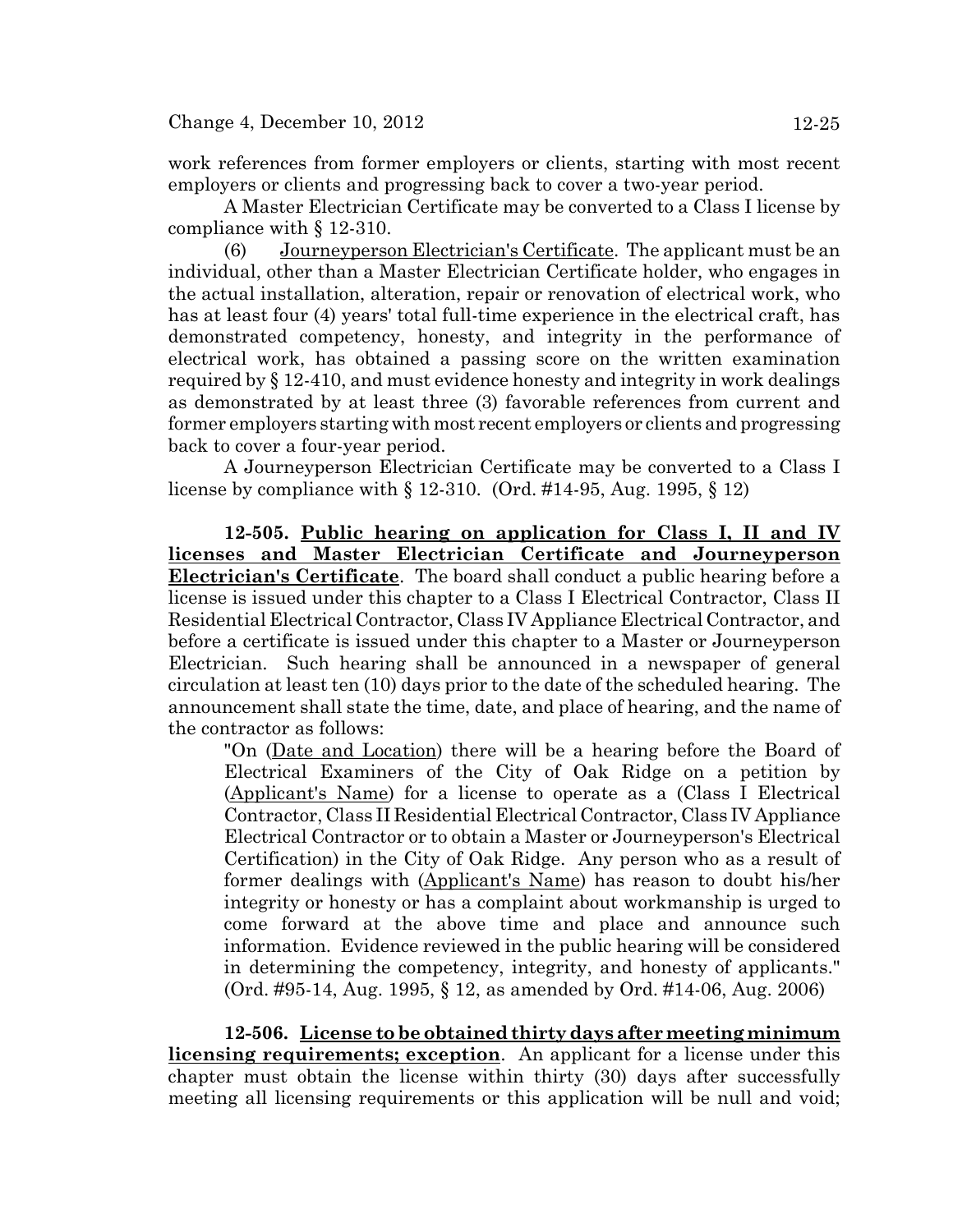provided, however, in the event of possible extenuating circumstances affecting an individual, a maximum period of ninety (90) days may be allowed for compliance with this section. (Ord.  $\#95-14$ , Aug. 1995, § 12)

**12-507. Fees**. Fees for electrical examinations shall be established by the city manager. Fees for licenses and certificates granted or renewed under this chapter shall be established by the city manager. No examination shall be given or license granted until such fees have been paid. (Ord. #95-14, Aug. 1995, § 12)

**12-508. Issuance generally**. The city manager shall issue an appropriate license or certificate under this chapter to each person, firm, or corporation who:

(1) Meets the qualifications therefor, pays the necessary fees, and who successfully passes the examination given by the board, or

(2) Holds a current and valid State of Tennessee Electrical Contractors license issued after May 11, 1992.

The board shall notify the city manager of all persons, firms or corporations who are eligible for issuance of a license or certificate. (Ord. #95-14, Aug. 1995, § 12)

**12-509. Issuance by reciprocity**. Any person not licensed under this chapter who exhibits a valid and effective license issued by a lawfully organized board of electrical examiners or similar licensing body of another city in the United States having a standard of requirements equal or superior to that of this city which board or body grants reciprocity to persons issued licenses by this city, shall be issued a license under this chapter without an examination, if such person otherwise meets the requirements of this chapter, for which the city shall collect a fee as established by the city manager for Class I Electrical Contractors, Class II Residential Electrical Contractors, Class IV Electrical Appliance Contractors and for Master and Journeyperson certificates. The renewal fees for licenses issued under this section shall be as provided in § 12-513. The board may waive the requirement that the licensing body from another jurisdiction grant reciprocity to persons issued licenses by the City of Oak Ridge where such other jurisdiction is outside a 100-mile radius from the city. (Ord. #95-14, Aug. 1995, § 12)

**12-510. License contents**. Each certificate for a license issued in accordance with the provisions of this chapter shall specify the name of the person who has passed the examination, and, in the case of Class I Electrical Contractors, Class II Residential Electrical Contractors, and Class IV Electrical Appliance Contractors, the name of the person, firm or corporation the qualified person is employed by. Class III Maintenance Electrician license certificates shall be issued only to individuals. (Ord. #95-14, Aug. 1995, § 12)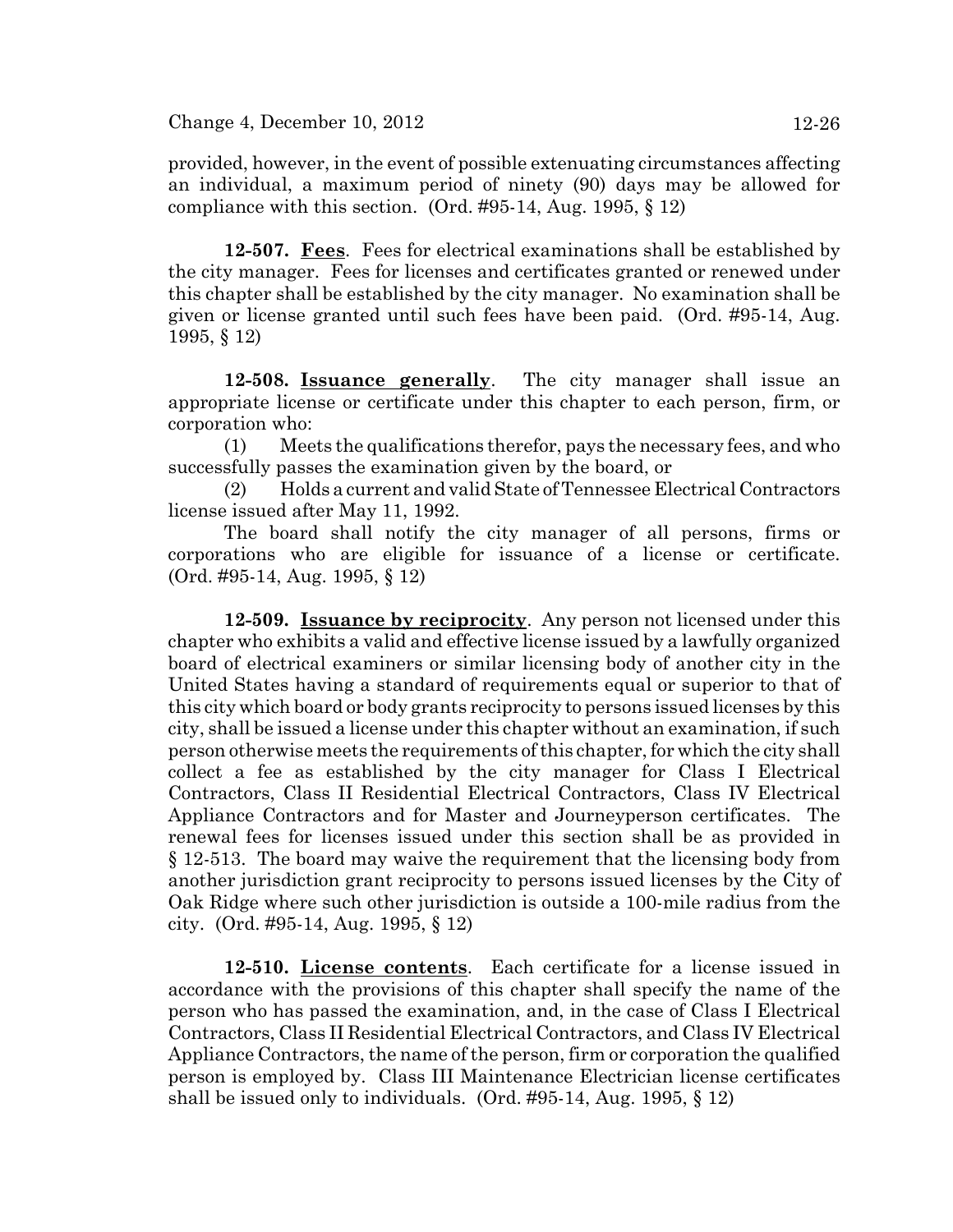**12-511. Work authorized**. (1) Class I Electrical Contractor's License. A Class I Electrical Contractor's License shall entitle the person, firm or corporation to whom it is issued to contract for, supervise, and engage in any type of electrical work within the city.

(2) Class II Residential Electrical Contractor's License. A Class II Residential Electrical Contractor's License shall entitle the person, firm or corporation to whom it is issued to contract for and to engage in the business of electrical work for residential dwellings not exceeding three (3) stories in height and four (4) dwelling units. For the purpose of this section, residential dwellings shall not include motels, hotels, health care facilities, retirement centers, and other such similar facilities.

(3) Class III Maintenance Electrician's License. A Class III Maintenance Electrician's License shall entitle the individual to whom it is issued to be able to engage in the maintenance and repair of the following existing building electrical systems: light fixture components, convenience outlets, switches, cords and plugs on portable electrical equipment, and water heater electrical components.

Additional building electrical systems may be included by showing certification, experience and/or interview with the electrical board. Examples of additional electrical systems include, but are not limited to, the following HVAC, and installed unique and standardized industrial systems such as machine tools.

A Class III Maintenance Electrician License is issued to an individual employed at a specific company to perform electrical maintenance work at that company and as such is not transferable.

(4) Class IV Appliance Electrical Contractor. A Class IV Appliance Electrical Contractor shall be able to engage in the installation, maintenance, repair and electrical hookup of electrical appliances, making all required connections thereto, including the installation of any new circuit that may be required between the appliance and main panel having adequate capacity. (Ord. #14-95, Aug. 1995, § 12)

**12-512. Display**. Every holder of a license under this chapter shall keep his or her license certificate displayed in a conspicuous place in his or her principal place of business or employment. (Ord. #14-95, Aug. 1995, § 12)

**12-513. Expiration and renewal**. All licenses and certificates issued by the board under this chapter shall be issued for a period of twelve (12) months beginning July  $1<sup>st</sup>$  of each year and shall expire on June  $30<sup>th</sup>$  of the following year. Licenses and certificates may be renewed upon payment of the fee established by the city manager. If the license or certificate has not been renewed within one year following the date of expiration, the complete application process must be repeated, including repeating and passing the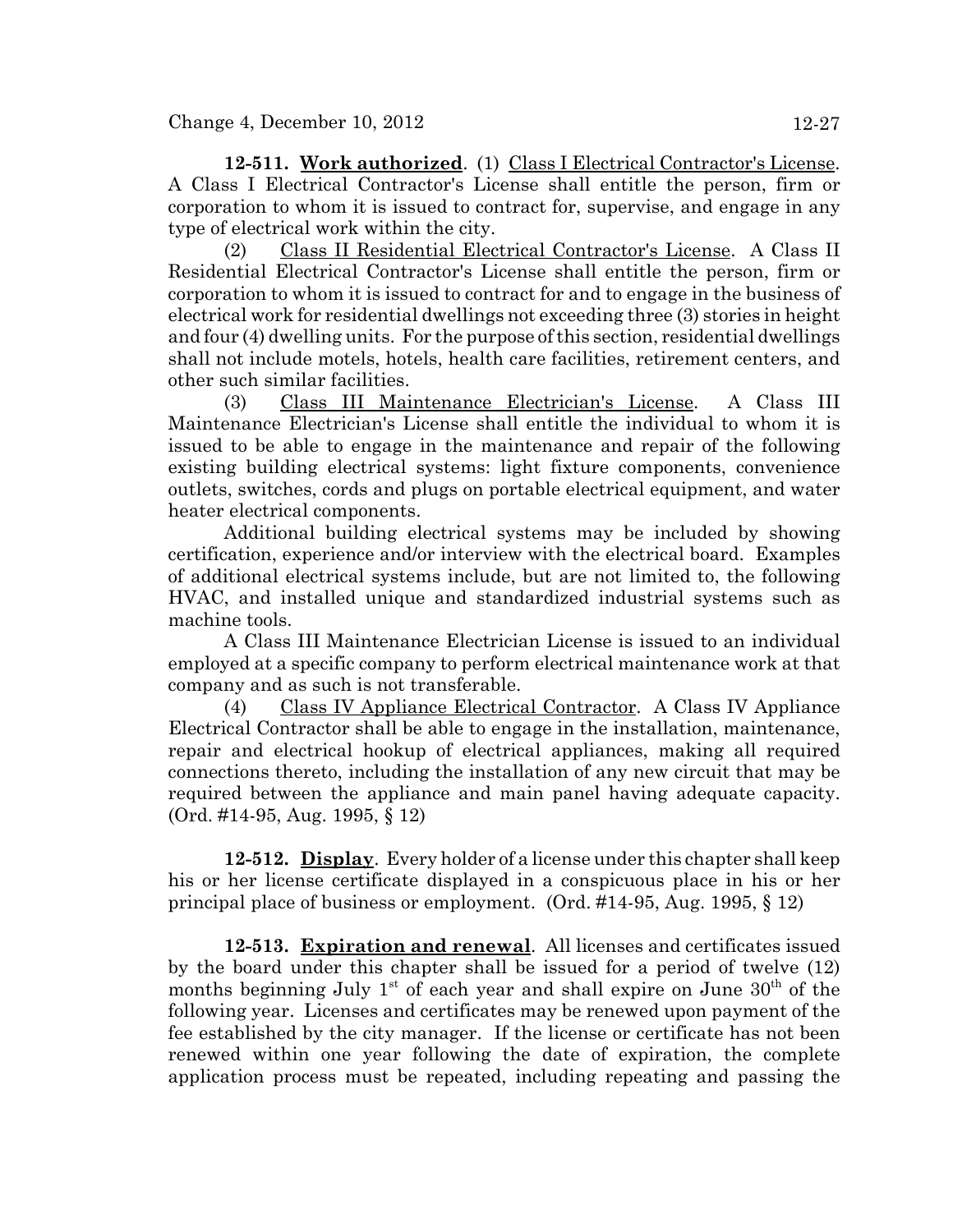examination. The license or certificate must be renewed by the person, firm or corporation in whose name it was issued. (Ord.  $\#14-95$ , Aug. 1995, § 12)

**12-514. Disciplinary action**. (1) The board is hereby authorized to reprimand, suspend for up to one year, or to revoke any license issued under this chapter:

(a) If the license was obtained through nondisclosure, misstatement, or misrepresentation of a material fact;

(b) For conviction of a violation of The Electrical Code of the City of Oak Ridge where the conduct in such violation constituted a serious threat to the public safety;

(c) For repeated violations of The Electrical Code of the City of Oak Ridge; provided a reprimand or suspension of up to ninety (90) days may be issued for any violation of The Electrical Code;

(d) For civil fraud or intentional misrepresentation in the performance of work for which a license was issued under The Electrical Code of the City of Oak Ridge;

(e) For allowing another to use the licensee's name to obtain permits;

(f) For doing business or work under the license of another or allowing a license to be used by another to do business; or

(g) For the licensed permit holder who has not provided an onsite representative at the job site during the performance of electrical work for which the permit was issued.

(2) Before any disciplinary action is taken against a licensee or certificate holder under this section, the licensee or certificate holder shall have notice in writing, enumerating the charges against him or her and be entitled to a hearing by the board no sooner than ten (10) days from receipt of this notice. The licensee or certificate holder shall be given an opportunity to present relevant testimony, oral or written, and shall have the right to crossexamination, and the right to be represented by an attorney. All testimony shall be given under oath. The board shall have the power to administer oaths, issue subpoenas, and compel the attendance of witnesses for the purpose of hearings on licenses. The decision of the board shall be based upon the evidence produced at the hearing and made a part of the record thereof.

(3) Any person may bring a complaint before the board against a licensee or certificate holder for the purpose set forth in subsection (1). If the board finds a complaint provides a reasonable basis to indicate a reason for disciplinary action under this section, a hearing on the licensee or certificate holder shall be scheduled as set forth in subsection (2) hereof.

(4) A person, firm or corporation whose license or certificate has been revoked under this section shall not be permitted to reapply within one (1) year from the date of revocation, provided the board may waive any or all of such waiting period. (Ord. #14-95, Aug. 1995, § 12)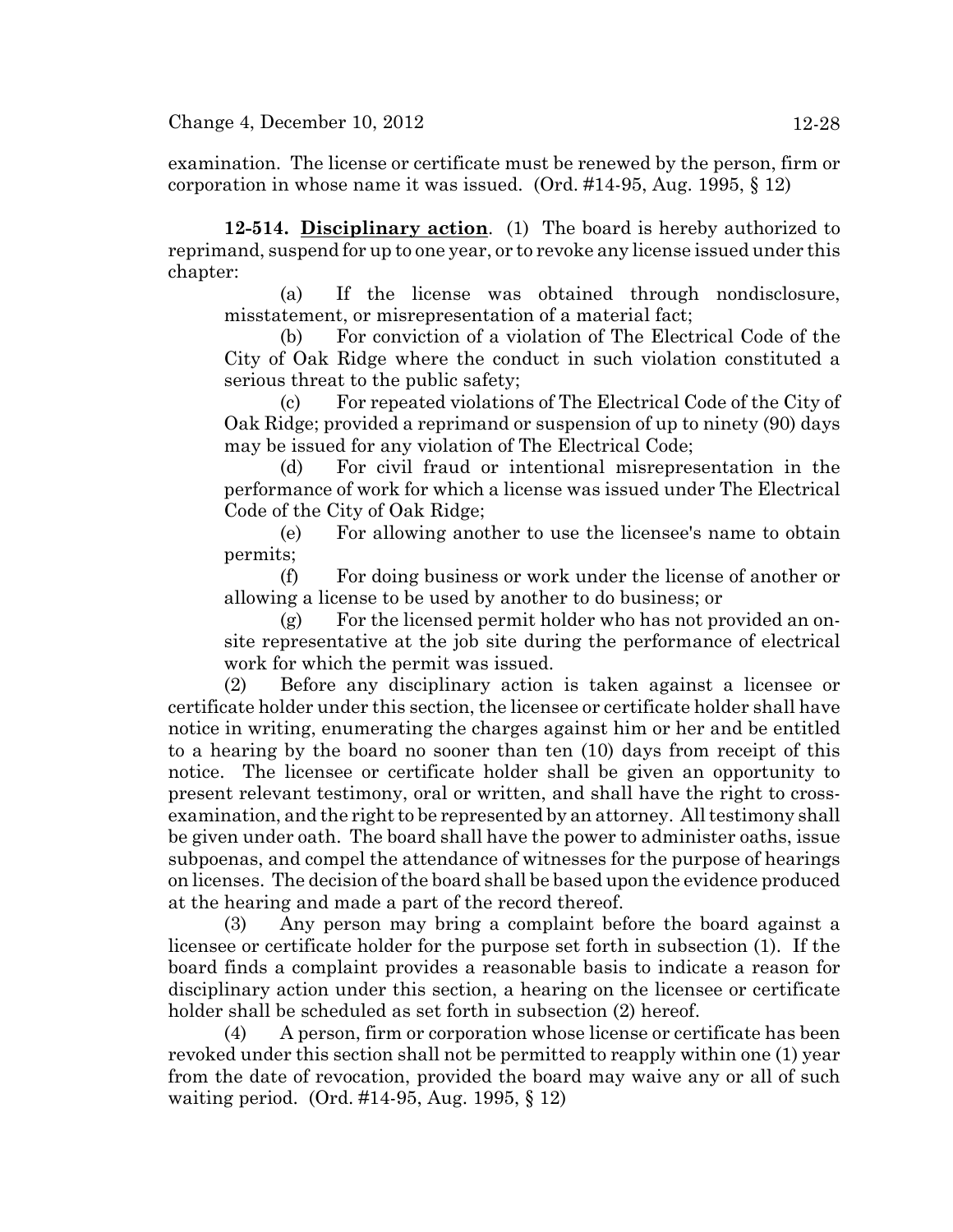# **ELECTRICAL WORK PERMIT**

### **SECTION**

- 12-601. When required.
- 12-602. When not required.
- 12-603. Who is entitled to receive.
- 12-604. Fees.
- 12-605. Issuance.
- 12-606. Effect.
- 12-607. Invalidity if work not commenced or is abandoned.
- 12-608. Revocation.

**12-601. When required**. Except as otherwise provided in § 12-602, all electrical work done in the city, including installing, altering, or repairing any wiring, electric devices and equipment, shall be undertaken only after the issuance of a permit therefor by the city manager or the city manager's designee; provided, however, that emergency repairs and replacements may be made under the condition that a permit therefor shall be obtained within the next five (5) days. (Ord. #14-95, Aug. 1995, § 12)

**12-602. When not required**. (1) For the purposes of this section, minor "maintenance and repair" is defined as the replacement or repair of existing wiring devices, motors, and equipment.

(2) No permit shall be required under this chapter for work authorized to be performed by a Class III Maintenance Electrician.

(3) No permit shall be required for minor electrical maintenance and repairs.

(4) No permit shall be required for the installation, maintenance or alteration of electric wiring devices, appliances or equipment to be installed by or for an electric public service corporation, for the use of such corporation in the generation, transmission, distribution, or metering of electrical energy, or for the use of such a corporation in the operation of signals or data transmission. (Ord. #14-95, Aug. 1995, § 12)

**12-603. Who is entitled to receive**. Permits required by this chapter shall be issued only to:

- (1) Class I Electrical Contractors.
- (2) Class II Residential Electrical Contractors.
- (3) Class IV Appliance Electrical Contractors.
- (4) Homeowners doing their own work as authorized by  $\S 12-502(1)$ . (Ord. #14-95, Aug. 1995, § 12)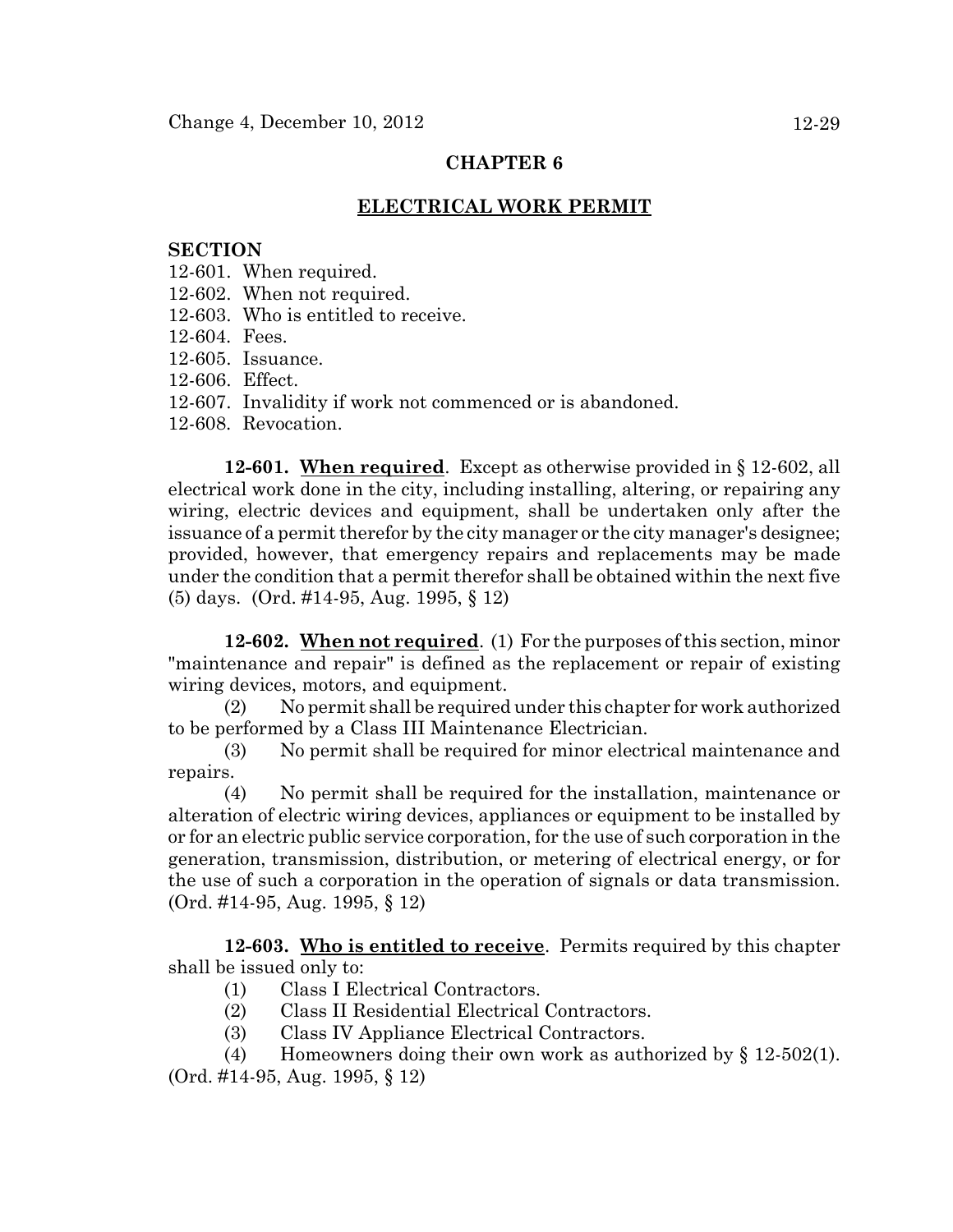$Change\ 4, December\ 10, 2012$  12-30

**12-604. Fees**. The fees for permits required for inspection of new construction shall be established by the city manager. No permit or amendment to a permit shall be valid until such fees have been paid. (Ord. #14-95, Aug. 1995, § 12)

**12-605. Issuance**. Before issuing a permit under this chapter, the city manager or his or her designee shall determine that the applicant has a current license, or in the case of a homeowner, that he or she has the knowledge and qualifications prescribed by The Electrical Code of the City of Oak Ridge for electrical installation and repair shall collect all fees due, shall see to it that a responsible person is designated as the license holder's on-site representative who is authorized to represent the company for the work to be done under the permit, and shall require plans of the proposed electrical work if necessary. A change in the on-site representative shall require written notification to the city manager or his or her designee. (Ord. #14-95, Aug. 1995, § 12)

**12-606. Effect**. A permit issued under this chapter shall be construed to be a license to proceed with the work and shall not be construed as authority to violate, cancel, alter, or set aside any of the provisions of The Electrical Code of the City of Oak Ridge, nor shall such issuance of a permit prevent the city manager or his or her designee from thereafter requiring correction of errors in construction, or of violations of The Electrical Code of the City of Oak Ridge. (Ord. #14-95, Aug. 1995, § 12)

**12-607. Invalidity if work not commenced or is abandoned**. A permit issued under this chapter shall become invalid unless the work authorized by it shall have been commenced within six (6) months after its issuance, or if the work authorized by such permit is suspended or abandoned for a period of one (1) year after the time the work is commenced; provided that, for cause, one or more extensions of time, for periods not exceeding ninety (90) days each may be allowed in writing by the city manager or his or her designee. (Ord. #14-95, Aug. 1995, § 12)

**12-608. Revocation**. The city manager may revoke a permit issued under the provisions of this chapter, where there has been any false statement or misrepresentation as to a material fact upon which the permit was based, or when the permit has been otherwise erroneously issued. In all such cases, no permit fees shall be refunded. (Ord. #14-95, Aug. 1995, § 12)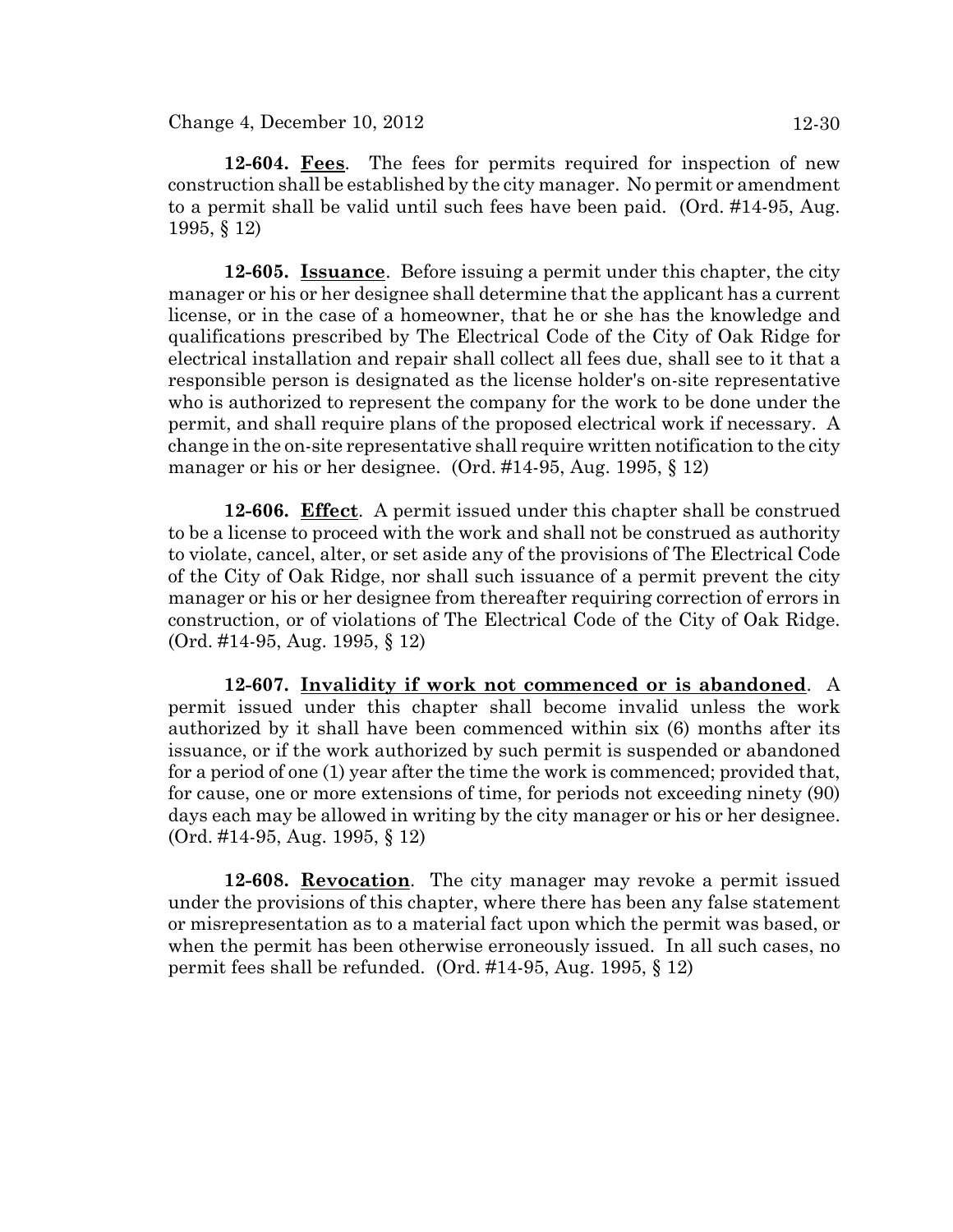### **PLUMBING CODE--GENERALLY**

#### **SECTION**

- 12-701. Short title.
- 12-702. Definitions.
- 12-703. Provisions remedial; construction of provisions.
- 12-704. Application of provisions.
- 12-705. Plumbing code adopted.
- 12-706. Plumbing code--amendments.
- 12-707. Appointment of officers, inspectors and employees to administer and enforce code.
- 12-708. Duty of city manager to enforce code; right of entry.
- 12-709. Records.
- 12-710. Restrictions on city employees engaging in plumbing business.
- 12-711. Liability insurance and worker's compensation insurance required for plumbing business.
- 12-712. Connection point for building sewers and water service pipes.
- 12-713. Inspection of new work generally.
- 12-714. Testing drainage and vent systems.
- 12-715. Testing water supply system.
- 12-716. Testing interior leaders or downspouts.
- 12-717. Roughing in inspection of new work.
- 12-718. Final inspection of new work.
- 12-719. Certificate of approval for new work.
- 12-720. Stop work orders.
- 12-721. Periodic inspections of existing installations; notification to repair.
- 12-722. Repair or demolition of defective installations.
- 12-723. Appeals from decisions of city manager.

**12-701. Short title**. The provisions embraced within chapters 7, 8, 9 and 10 of title 12 of this municipal code shall constitute and be known as, and may be cited as, "The Plumbing Code of the City of Oak Ridge," hereinafter referred to as the "plumbing code." (1969 Code, § 9-119)

**12-702. Definitions**. For the purposes of the plumbing code, the following definitions shall apply:

(1) "Apprentice" or "helper" is an individual not holding any type of plumbing license employed by a master plumber to assist in plumbing work.

(2) "Board." The term "board" shall mean the Trade Licensing Board created by § 12-301.

(3) "Journeyperson plumber." The words "journeyperson plumber" shall mean any person, other than a master plumber, who is engaged in the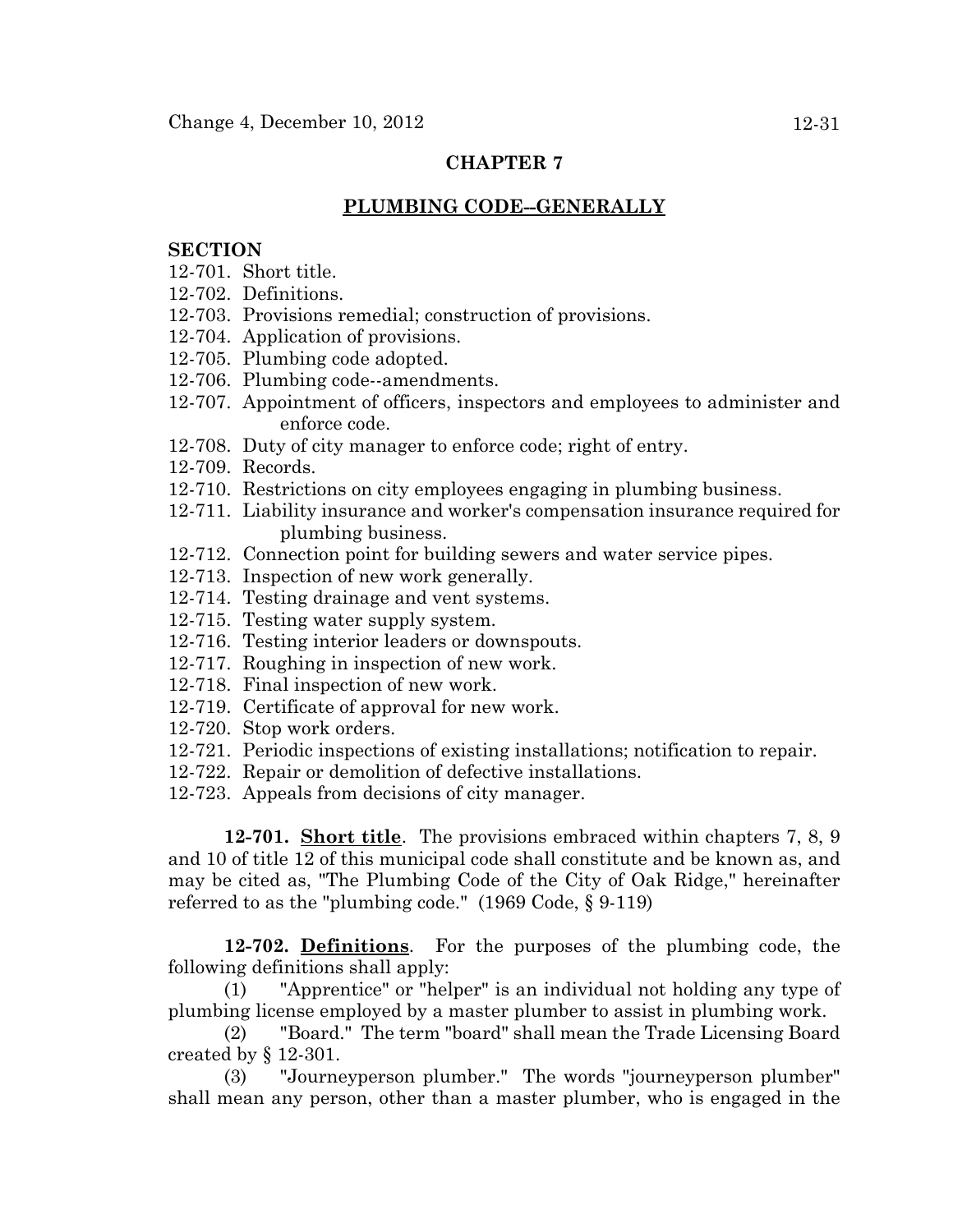practical installation of plumbing, and who is employed to supervise an individual plumbing job for a master plumber, and who has been issued such a license.

(4) "Maintenance" and "repair." The words "maintenance" and "repair" mean the repair or replacement of existing waste and vent lines and appurtenances thereto.

(5) "Master plumber." The words "master plumber" shall mean a person who has been issued such a license by the city.

(6) "Minor repairs." The words "minor repairs" shall mean only the repairing of faucets, bibs or cocks, and repairs to water pipes and shall not, under any circumstances, include installation of new work or repairs to waste and vent lines.  $(1969 \text{ code}, \S 9-120, \text{as amended by Ord. #4-11}, \text{March } 2011)$ 

**12-703. Provisions remedial; construction of provisions**. The provisions of the plumbing code are hereby declared to be remedial, and shall be construed to secure the beneficial interest and purposes thereof, which are health, sanitation and general public safety and welfare, by regulating the installation and maintenance of all plumbing work in the city. (1969 Code, § 9-121)

**12-704. Application of provisions**. The provisions of the plumbing code shall apply to and govern plumbing, as defined in the plumbing code, including the practice, materials, and fixtures used in the installation, maintenance, extension, and alteration of all piping, fixtures, appliances, and appurtenances in connection with any of the following: sanitary drainage of storm drainage facilities, the venting system, and the public or private water supply systems within or adjacent to any building or other structure or conveyance; also the practice and materials used in the installation, maintenance, extension, or alteration of the storm, water or sewerage system of any premises in their connection with any point of public disposal or other terminal. (1969 Code, § 9-122)

**12-705. Plumbing code adopted**. The International Plumbing Code, 2012 edition, is hereby adopted by reference and shall become a part of the plumbing code as if copied herein verbatim, except as such code may be in conflict with other provisions of the plumbing code, in which event such other provisions shall prevail. (Ord. #15-00, Aug. 2000, § 1, as replaced by Ord. #6-08, Jan. 2008, and Ord. #13-2012, Oct. 2012)

**12-706. Plumbing code--amendments**. The International Plumbing Code as adopted by  $\S 12-705$  is amended as set out in this section.

All references to section numbers in the text of this section shall be construed as if followed by the words "of the International Plumbing Code," unless the context clearly indicates otherwise.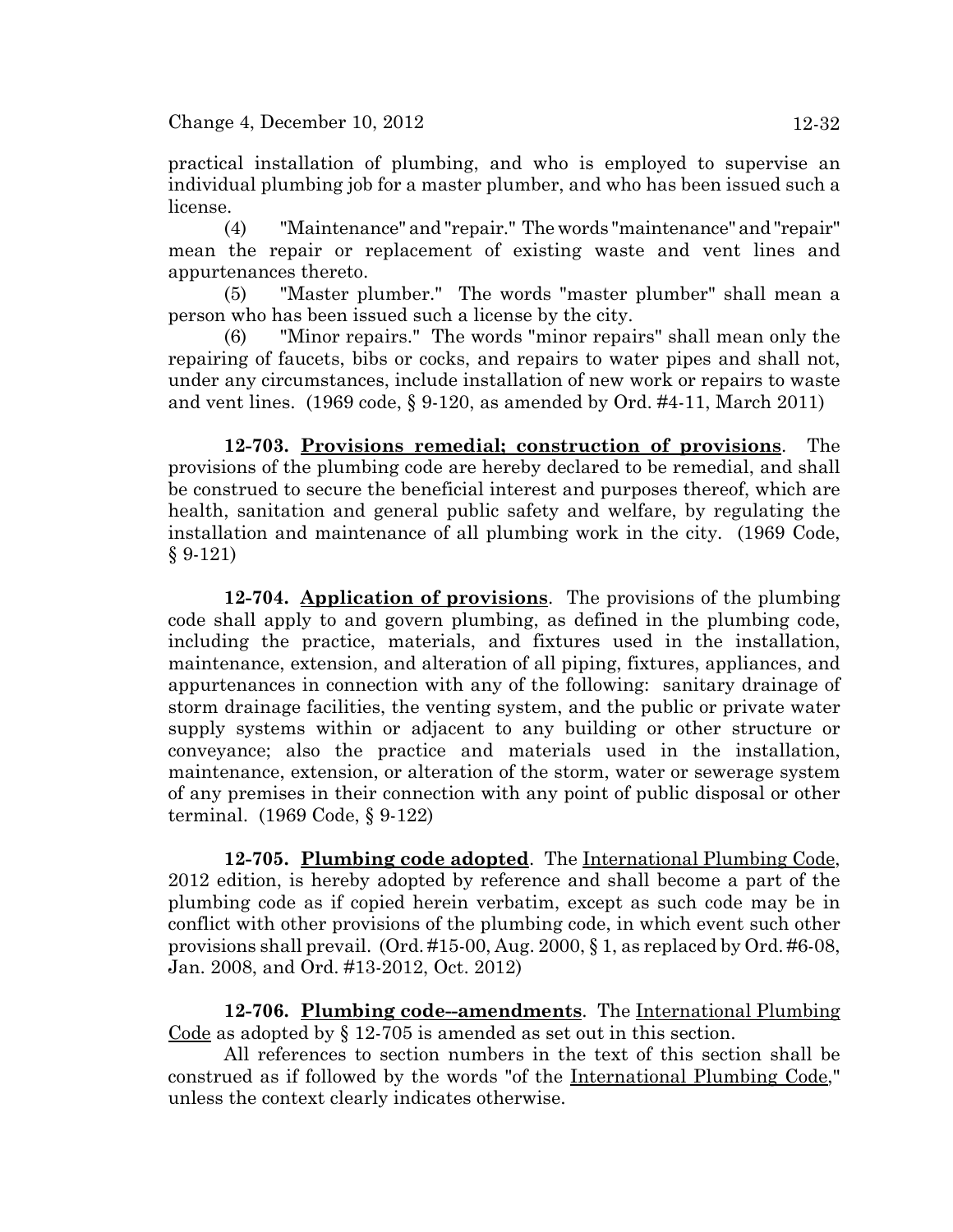Section 101.1 Title.

Insert "City of Oak Ridge, Tennessee" for name of jurisdiction. Section 305.4.1 Sewer depth.

Insert "twelve" in both places for the number of inches, and delete all references to "(mm)."

Section 903.1 Roof extension.

Insert "twelve" in place of the number of inches, and delete the first reference to "(mm)." (Ord. #15-00, Aug. 2000,  $\S$  2, as replaced by Ord. #6-08, Jan. 2008, and Ord. #13-2012, Oct. 2012)

**12-707. Appointment of officers, inspectors and employees to administer and enforce code**. The city manager shall appoint such number of officers, inspectors, assistants, and other employees as shall be authorized from time to time in order to promote the public safety and to administer and enforce the provisions and intent of the plumbing code. All persons so appointed shall be experienced in the plumbing craft and fully qualified to perform the assigned duties. (1969 Code, § 9-124)

**12-708. Duty of city manager to enforce code; right of entry**. The city manager or his or her designee shall enforce the provisions of the plumbing code and such persons, consistent with any constitutional limitations, may enter any building, structure or premises in the city to perform any duty imposed by the plumbing code.  $(1969 \text{ Code}, \S 9-125)$ 

**12-709. Records**. The city manager or his or her designee shall keep or cause to be kept records of the administration and enforcement of the plumbing code. (1969 Code, § 9-126)

**12-710. Restrictions on city employees engaging in plumbing business**. No officer or employee of the city charged with the duty of enforcing the plumbing code, except one whose connection is as a member of the board of plumbing examiners established by the plumbing code, shall be financially interested in the furnishing of labor, material, or appliances for the construction, alteration or maintenance of plumbing installations or in the making of plans or of specifications therefor, unless he or she is owner of the building involved. No such offer or employee shall engage in any work which is inconsistent with his or her duties or with the interests of the city. (1969 Code, § 9-127)

**12-711. Liability insurance and worker's compensation insurance required for plumbing business**. (1) Every person engaged in the business of plumbing in the city shall present evidence of liability insurance and/or assurance with coverage in an amount acceptable to the city manager.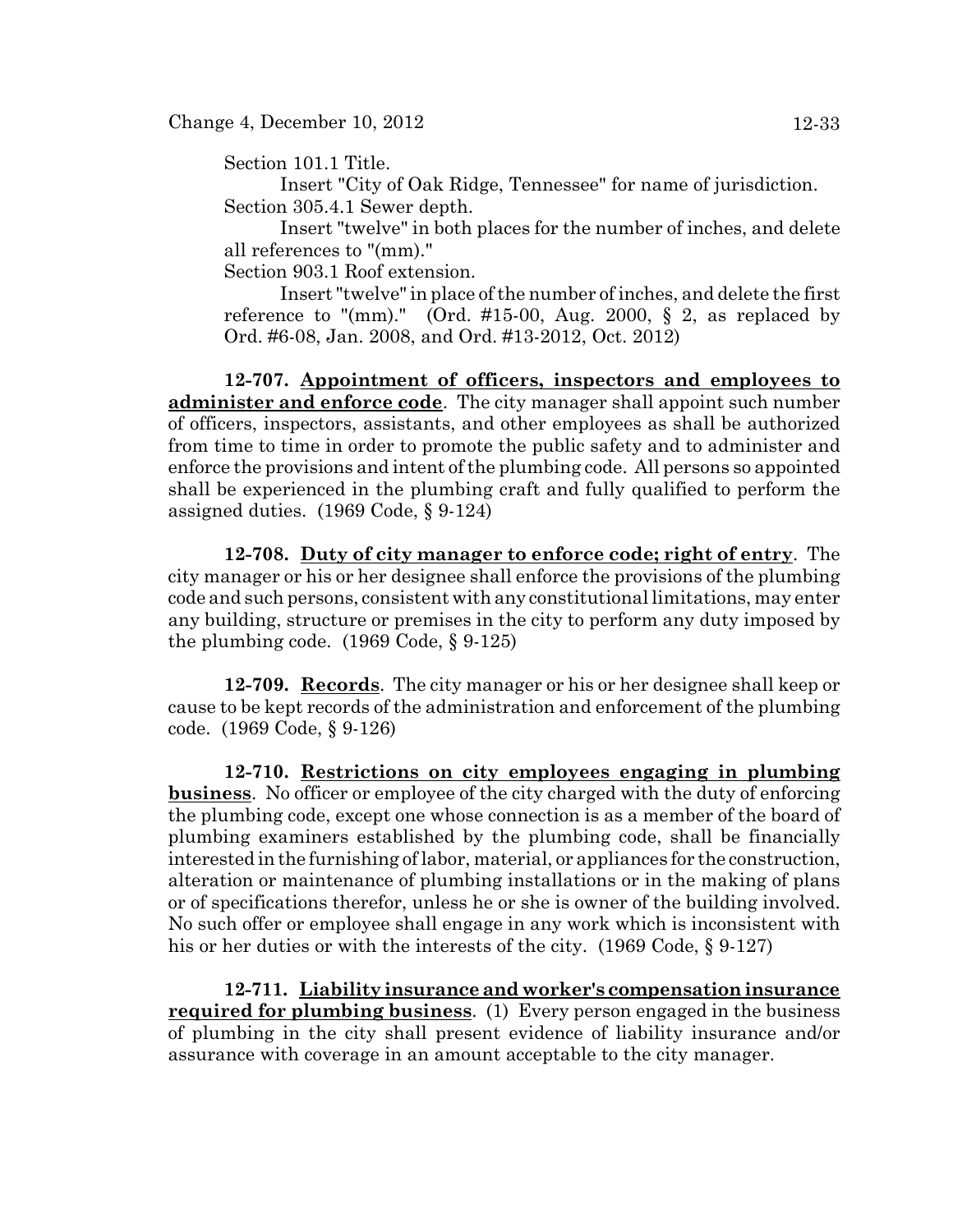Change 4, December 10, 2012 12-34

(2) Every person engaged in the business of plumbing in the city shall present evidence of workers' compensation insurance in compliance with state regulations. (Ord. #14-03, July 2003)

**12-712. Connection point for building sewers and water service pipes**. Building sewers and water service pipes shall connect to the public sewer and water main at a point designated by the proper municipal authority. (1969 Code, § 9-131)

**12-713. Inspection of new work generally**. All new plumbing work and such portions of existing systems as may be affected by new work or any changes shall be inspected by the city manager or his or her designee to ensure compliance with all of the requirements of the plumbing code. (1969 Code, § 9-132)

**12-714. Testing drainage and vent systems**. (3) Generally. All the piping of the plumbing system for which a permit has been issued under the plumbing code shall be tested with water or air. After the plumbing fixtures have been set and their traps filled with water, the entire drainage systems shall be submitted to final tests. The city manager or his or her designee may require the removal of any cleanouts, to ascertain if the pressure has reached all parts of the system.

(4) Water test. The water test shall be applied to the drainage system either in its entirety or in sections. If applied to the entire system, all openings in the piping shall be tightly closed, except the highest opening, and if the system is tested in sections, each opening shall be tightly plugged, except the highest opening of the section under test, and each section shall be filled with water, but no section shall be tested with less than a ten-foot head of water. In testing successive sections, at least the upper ten (10) feet of the next preceding section shall be tested, so that no joint or pipe in the building (except the uppermost ten (10) feet of the system) shall have been submitted to a test of less than a ten-foot head of water. The water shall be kept in the system, or in the portion under test, for at least fifteen (15) minutes before inspection starts. The system shall then be tight at all points.

(5) Air test. The air test shall be made by attaching an air compressor or testing apparatus to any suitable opening and, after closing all other inlets and outlets to the system, forcing air into the system until there is a uniform gauge pressure of five (5) pounds per square inch or sufficient to balance a column of mercury ten (10) inches in height. This pressure shall be held without introduction of additional air for a period of at least fifteen (15) minutes.

(6) Final testing methods. The final test of the completed drainage and vent system shall be visual and in sufficient detail to ensure that the provisions of the plumbing code have been complied with; provided, however, for cause, the plumber may be required to subject the plumbing to either a smoke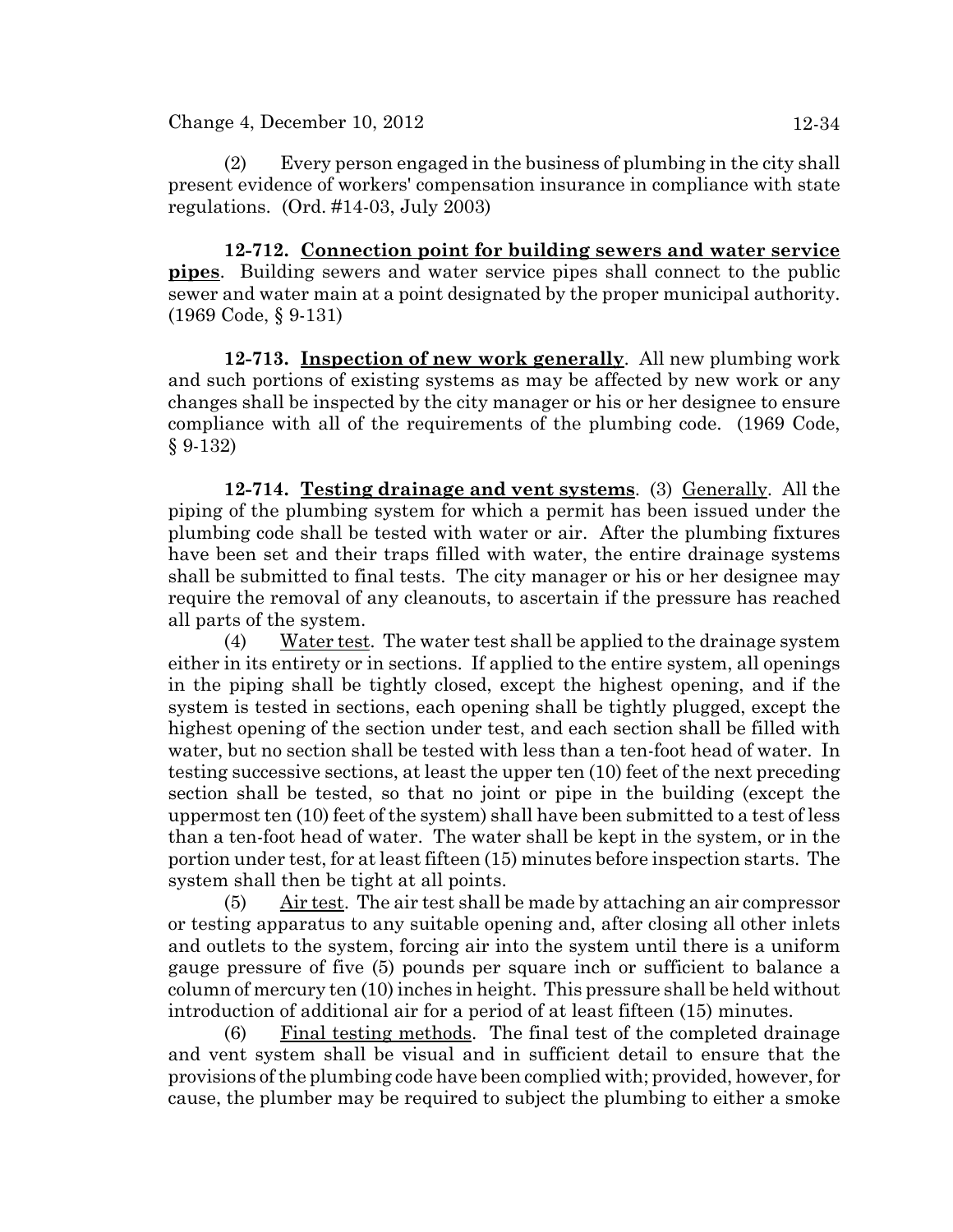Change 4, December 10, 2012 12-35

or peppermint test. Where the smoke test is preferred, it shall be made by filling all traps with water and then introducing into the entire system a pungent, thick smoke produced by one or more smoke machines. When the

smoke appears at stack openings on the roof they shall be closed and a pressure equivalent to a one-inch water column shall be built and maintained for fifteen (15) minutes before inspection starts. When the peppermint test is preferred, two (2) ounces of oil of peppermint shall be introduced for each line or stack. (1969 Code, § 9-133)

**12-715. Testing water supply system**. Upon completion of a section or of the entire water supply system, it shall be tested and proved tight under air or water pressure test. The water used for tests shall be obtained from a potable source of supply. (1969 Code, § 9-134)

**12-716. Testing interior leaders or downspouts**. Leaders or downspouts and branches within a building shall be tested by water or air in accordance with § 12-715. (1969 Code, § 9-136)

**12-717. Roughing-in inspection of new work**. When any part of a plumbing installation is to be hidden from view by the permanent placement of parts of the building, the person installing the plumbing installation shall notify the city manager or his or her designee and such parts of the plumbing installation shall not be concealed until they have been inspected and tested by the city manager or his or her designee. On large installations where the concealment of parts of plumbing proceeds continuously, the person installing the plumbing shall notify the city manager or his or her designee so that he or she can make inspections and tests periodically during the progress of the work. (1969 Code, § 9-137)

**12-718. Final inspection of new work**. Upon satisfactory completion of the work authorized by a permit issued under the plumbing code, it shall be the duty of the person installing the same to notify the city manager or his or her designee who shall inspect the completed installation. (1969 Code, § 9-138)

**12-719. Certificate of approval of new work**. If the completed plumbing installation inspected and tested in accord with the plumbing code is found to be fully in compliance with the provisions of the plumbing code, the city manager or his or her designee shall issue a certificate of approval for the installation. (1969 Code, § 9-139)

**12-720. Stop work orders**. Upon notice from the city manager or his or her designee that work on any plumbing installation is being done contrary to the provisions of the plumbing code or in a dangerous or unsafe manner, such work shall be immediately stopped. Such notice shall be in writing and shall be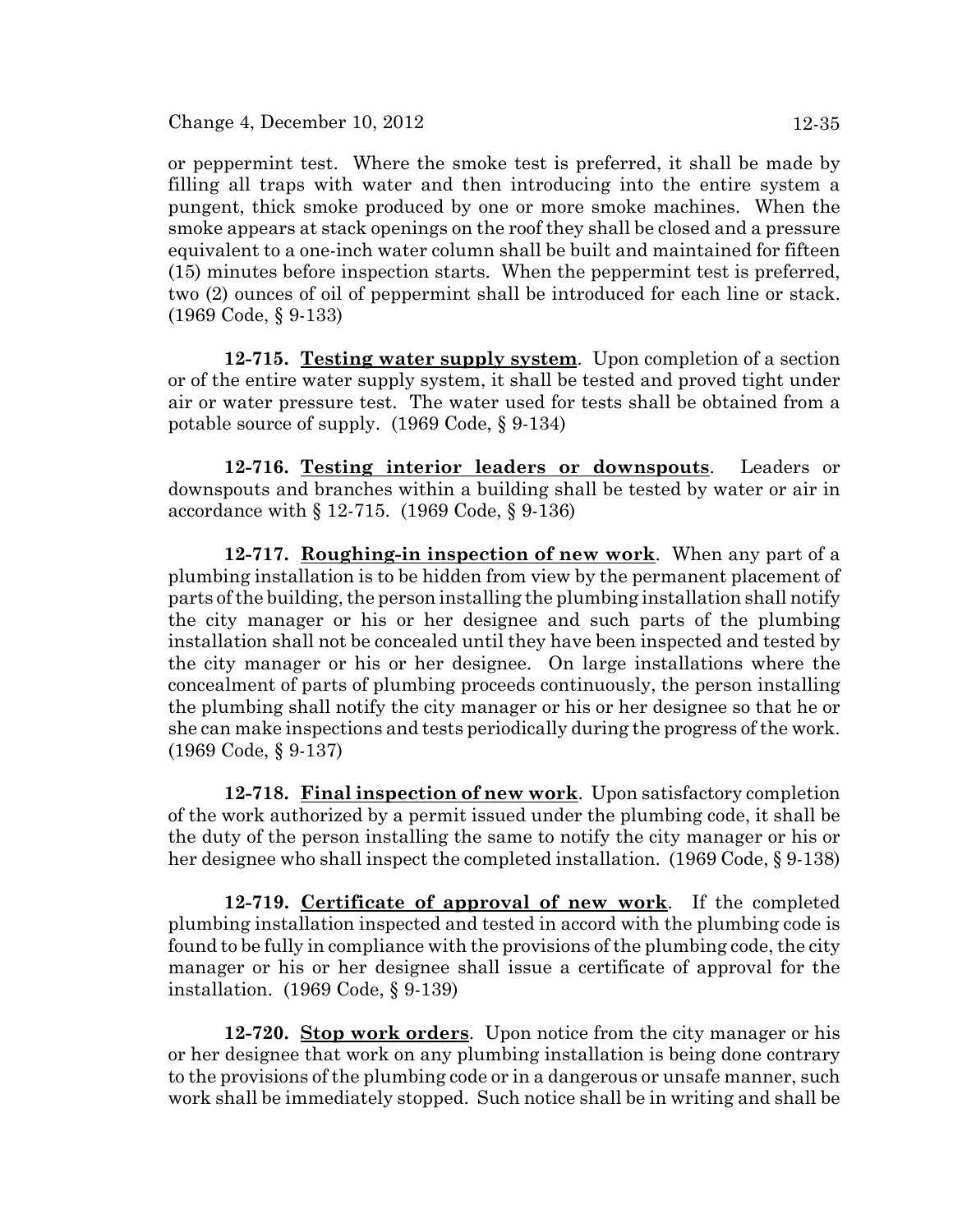given to the owner of such property, or to his or her agent, or the person doing the work, and shall state the conditions under which work may be resumed. Where any emergency exists, oral notice given by the city manager or his or her designee shall be sufficient, but it shall be immediately followed by a written notice. (1969 Code, § 9-140)

**12-721. Periodic inspections of existing installations; notification to repair**. The city manager or his or her designee, at his or her discretion, shall periodically make a thorough reinspection of plumbing installations now installed or that may hereafter be installed within the city and within the scope of the plumbing code, and when the installation of any such plumbing is found to be in a dangerous or unsafe condition which may adversely affect public health, the person owning, using, or operating the same shall be notified in writing and shall make the necessary repairs or changes required to place such pipe, devices, and equipment in safe condition and have such work completed within fifteen (15) days or any longer period specified by the city manager or his or her designee in such notice. (1969 Code, § 9-141)

**12-722. Repair or demolition of defective installations**. Any plumbing installations, regardless of type, which are unsafe, or which constitute a hazard to human life, health, or welfare are hereby declared illegal and shall be abated by repair and rehabilitation or by demolition as the city manager or his or her designee directs in compliance with the provisions of this section, provided where such dangerous or defective condition constitutes an immediate hazard to human health, safety, or welfare, immediate repair or abatement may be required. (1969 Code, § 9-142)

**12-723. Appeals from decisions of city manager**. (1) Whenever the city manager or his or her designee shall reject or refuse to approve the mode or manner of construction proposed to be followed, or materials to be used, or when it is claimed that the provisions of the plumbing code do not apply, or than an equally good or more desirable form of construction can be employed in any specific case, or when it is claimed that the true intent and meaning of the plumbing code or any of the regulations thereunder have been misconstrued or wrongly interpreted, the owner of such building or structure, or his or her duly authorized agent, may appeal from the decision of the city manager or his or her designee to the board of building code appeals. Notice of appeal shall be in writing and filed within sixty (60) days after the decision is rendered by the city manager or his or her designee. A fee of twenty dollars (\$20.00) shall accompany such notice of appeal, which shall be returned to the appellant if successful.

(2) In case of a condition which, in the opinion of the city manager or his or her designee, is unsafe or dangerous, the city manager or his or her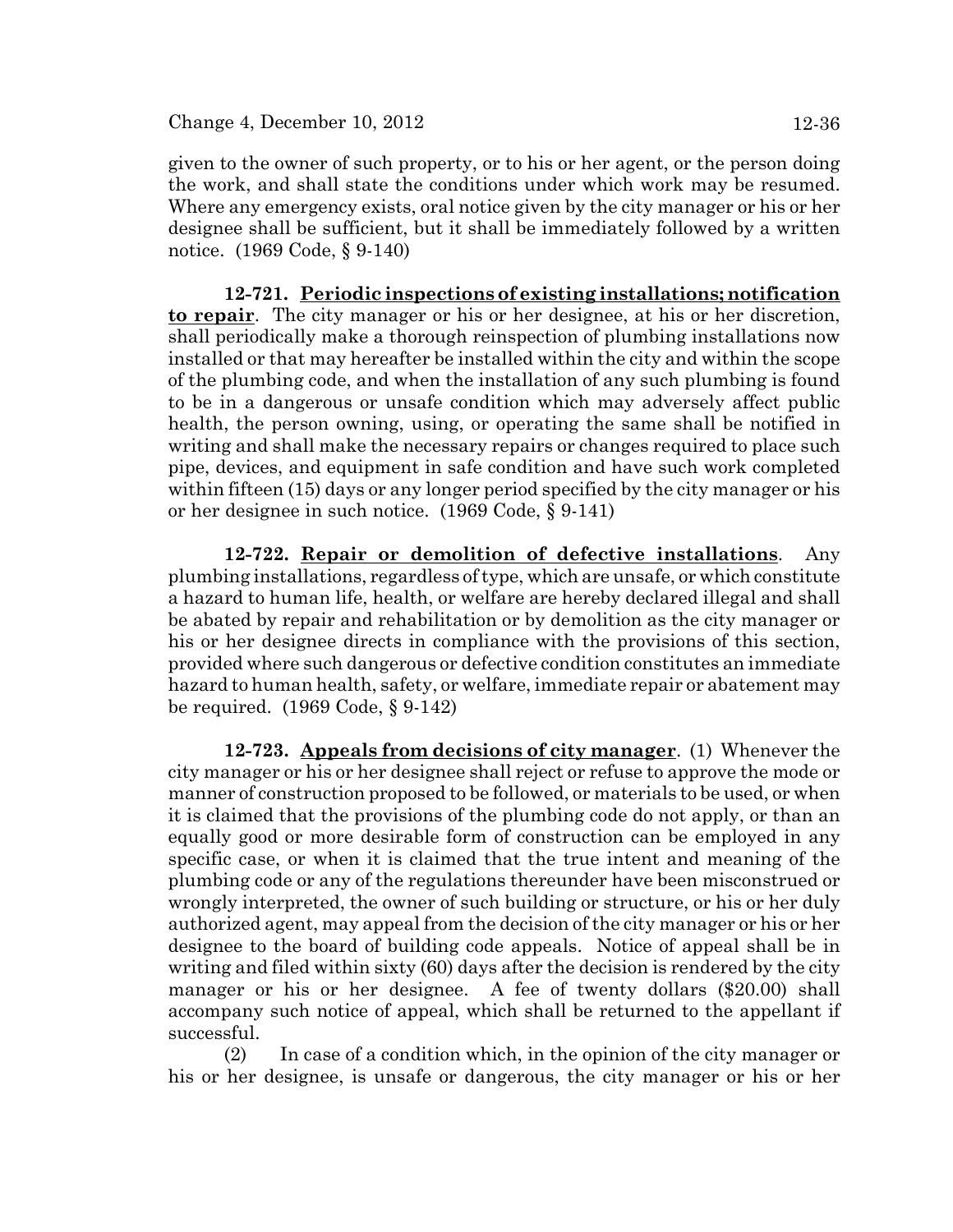designee may, in his or her order, limit the time for such appeal to a shorter period.

(3) Appeals under this section shall be on forms provided by the city manager or his or her designee. (1969 Code, § 9-143)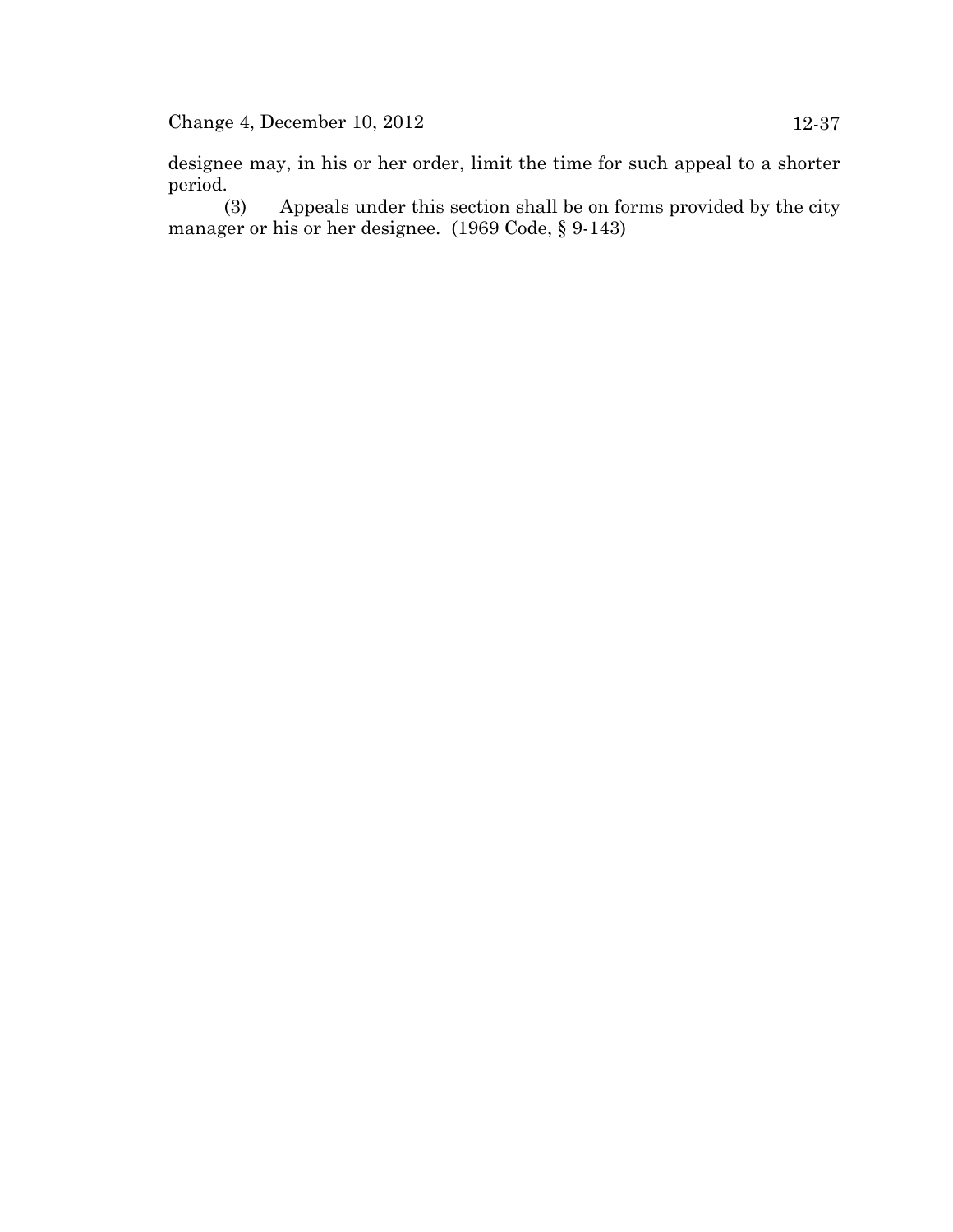### **PLUMBER'S LICENSE<sup>1</sup>**

#### **SECTION**

- 12-801. Required; exceptions.
- 12-802. Application.
- 12-803. Qualifications of applicant; master's license.
- 12-804. Qualifications of applicant; journeyperson's license.
- 12-805. Public hearing on application for master's license.
- 12-806. To be obtained with thirty days after meeting minimum licensing requirements; exception.
- 12-807. Fees.
- 12-808. Issuance.
- 12-809. Issuance by reciprocity.
- 12-810. Contents.
- 12-811. Work authorized.
- 12-812. Display.
- 12-813. Expiration and renewal.
- 12-814. Disciplinary action.

**12-801. Required; exceptions**. (1) No person shall engage in the business of installing, altering or repairing plumbing within the city unless such person shall have received a master plumber's license and a certificate therefor, or a journeyperson plumber's license and a certificate therefor, issued in accord with this chapter.

(2) Any firm, corporation, or legal entity engaged in the plumbing business shall have employed, to supervise the work being engaged in, an employee with a master plumber's license. The employee of such firm or corporation shall be examined and shall obtain a certificate as a master plumber, and anyone who does plumbing work for such firm or corporation, either as a master plumber or as a journeyperson plumber, must be licensed as set forth in this chapter, and any apprentice or helper doing plumbing work must be supervised as set forth in this chapter.

When the person supervising plumbing contract work for a firm or corporation leaves the firm or corporation, the firm or corporation shall engage in no more plumbing work until an examination has been passed by another

<sup>&</sup>lt;sup>1</sup>The section numbers comprising the former chapter 8 "Board of Plumbing Examiners" (1969 Code, §§ 9-151--9-159, as deleted by Ord. #4-11, March 2011), as well as an amendment to  $\S 12$ -808 (replaced by Ord. #3-10), was deleted in its entirety and the remaining chapters 9-13 were moved up and renumbered.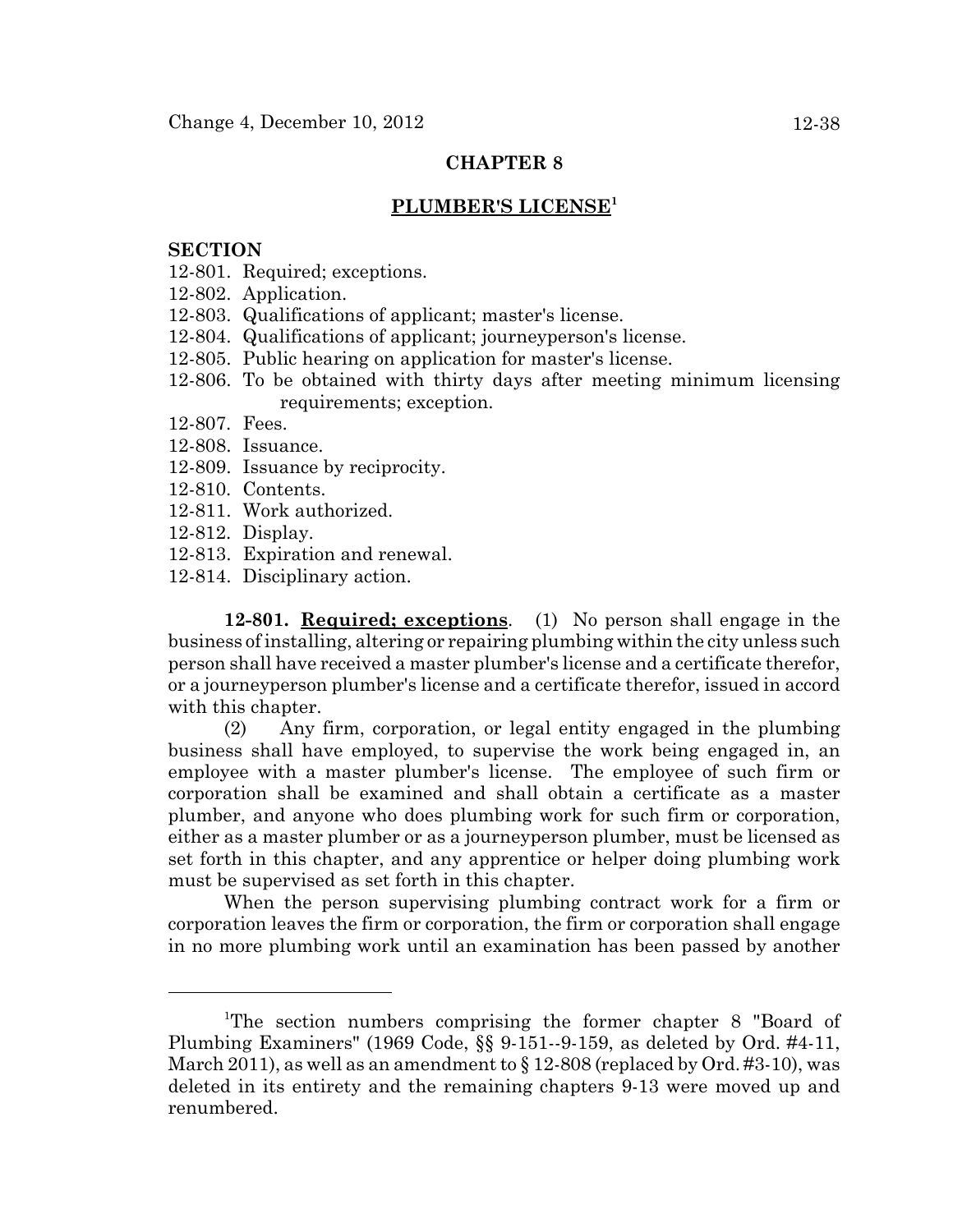eligible employee or the owner, or until another person possessing the necessary license is employed by the firm or corporation to supervise the work.

(3) Any regularly employed individual acting as a maintenance person incidental to and in connection with work on the premises of the business in which he or she is employed, and who is not engaged in the occupation of plumbing contracting for the general public, shall be required to have a master plumber's or journeyperson plumber's license.

(4) Any person doing his or her own work personally, in a single-family dwelling used exclusively for living purposes, and who is the bona fide owner of and occupies or will occupy such dwelling, and who personally purchases all material and performs all labor in connection therewith, shall not be required to have a license under this chapter. Such privilege does not convey the right to violate any of the provisions of the plumbing code, nor is it to be construed as exempting any such owner from obtaining a permit, except for minor repairs, and paying the required fees therefor.

(5) Apprentice plumbers or plumber helpers are not required to have a license under this chapter. However, they will only be allowed to work under the "on the job" supervision of a licensed master plumber or journeyperson plumber.

(a) "On the job supervision" means the master plumber or journeyperson plumber must be physically upon the premises of the job site at all times the apprentice or helper is performing plumbing work.

(b) For purposes of this subsection, "upon the job site" means upon the parcel for which the permit was issued, or upon an adjoining or contiguous parcel if the master plumber is also performing work under permit on such adjacent or adjoining parcel.

(6) Any employee of the city or city school system employed after June 1, 1988, to do plumbing work for the city or school system shall have a master plumber's or journeyperson plumber's license. (1969 Code, § 9-165, as renumbered by Ord. #4-11, March 2011)

**12-802. Application**. Any person desiring a license required by this chapter shall apply therefor to the board, in writing, stating the type of license applied for, his or her name and place of business, and the name of the supervisor of work to be done under the license. (1969 Code, § 9-166, as renumbered by Ord. #4-11, March 2011)

**12-803. Qualifications of applicant--master's license**. Subject to the authority of the board to set higher standards with city council approval, the following minimum standards and qualifications shall be met before the board grants a license to a master plumber: the applicant must be an individual who has a regular place of business; has supervised or performed plumbing work; has a minimum of five (5) years of total fulltime experience in the plumbing craft; has demonstrated competency, honesty and integrity in the performance of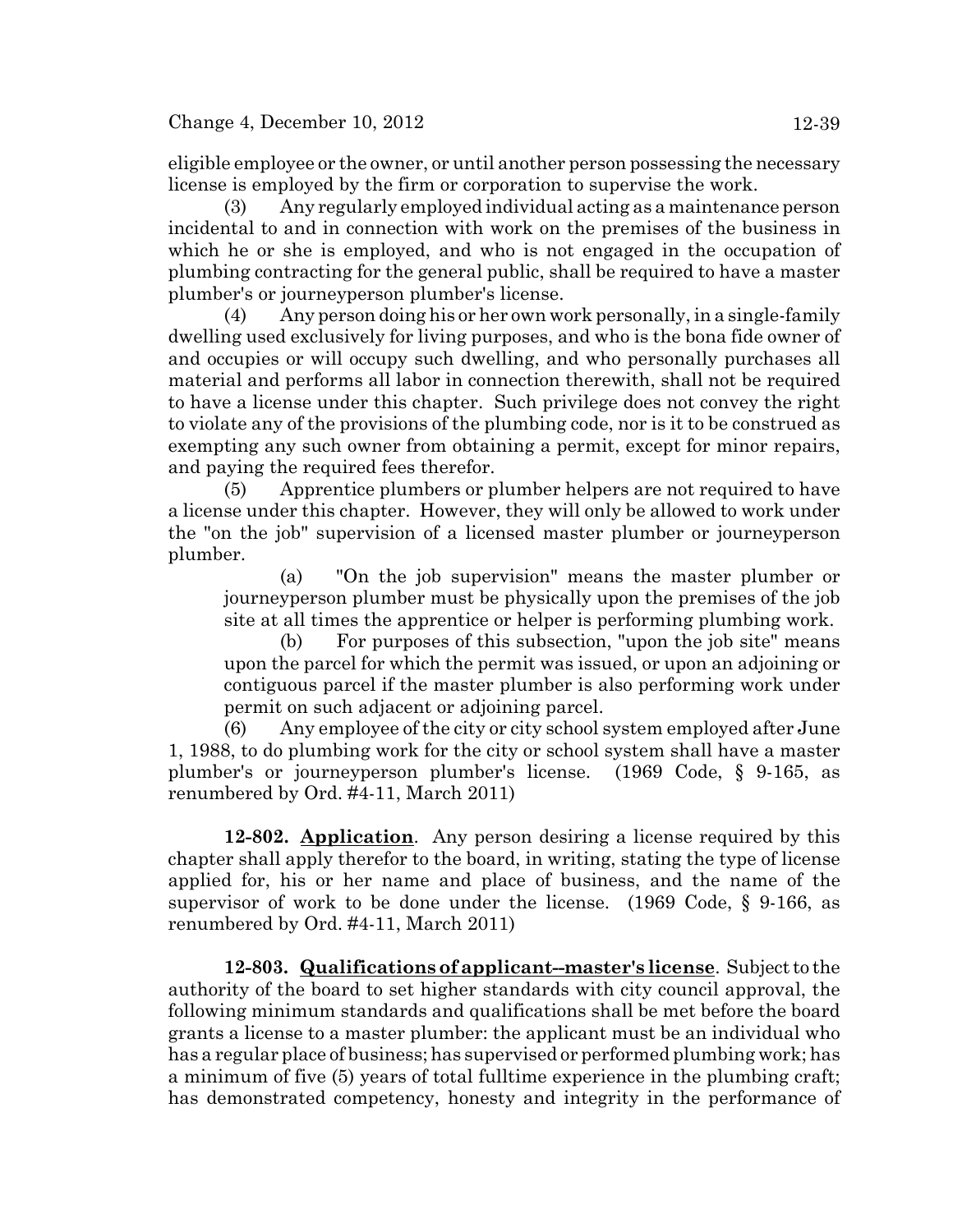Ord. #4-11, March 2011)

plumbing work; has passed the written examination prescribed in § 12-808; and has evidenced honesty and integrity in his or her former dealings with the public as demonstrated by at least three (3) favorable work references from former employers or persons for whom the applicant has performed plumbing work, such persons or employers to be selected at random by the board from a

**12-804. Qualifications of applicant--journeyperson's license**. Subject to the authority of the board to set higher standards with city council approval, an applicant for a journeyperson plumber's license must be an individual other than a licensed master plumber, who engages in the actual installation, alteration, repair or renovation of plumbing work; who has at least three (3) years of total fulltime experience in the plumbing craft; who has demonstrated competency, honesty and integrity in the performance of plumbing work; who has passed the written examination prescribed in § 12-808; and who must evidence honesty and integrity in his or her work dealings as demonstrated by favorable references from current and former employers.

list submitted by the applicant. (1969 Code, § 9-167, as renumbered by

All plumbing licenses issued and in effect or approved to be issued prior to June 1, 1988 are valid and shall remain effective subject to the other provisions of the plumbing code. (1969 Code, § 9-168, as renumbered by Ord. #4-11, March 2011)

**12-805. Public hearing on application for master's license**. The board shall conduct a public hearing before a license is issued under this chapter to a master plumber. Such hearing shall be announced in a newspaper of general circulation at least ten (10) days prior to the date of the scheduled hearing. The announcement shall state the time, date and place of hearing, and the name of the applicant in words as follows:

"On \_\_\_\_\_\_\_\_\_\_\_\_ at \_\_\_\_\_\_\_\_\_\_\_\_\_\_\_\_\_ there will be a hearing before the Board of Plumbing Examiners of the City of Oak Ridge on a petition by for a license to operate as a Master Plumber in the City of Oak Ridge. Any person who as a result of former dealings with has reason to doubt his or her integrity or honesty or has a complaint about workmanship is urged to come forward at the above time and place and announce such information. Evidence reviewed in the public hearing will be considered in determining the competency, integrity and honesty of applicants."  $(1969 \text{ Code}, \S 9-169, \text{ as amended by Ord. #14-06}, \text{Aug.})$ 2006, and renumbered by Ord. #4-11, March 2011)

**12-806. To be obtained within thirty days after meeting minimum licensing requirements; exception**. An applicant for a license under this chapter must obtain the license within thirty (30) days after successfully meeting all licensing requirements or this application will be null and void; provided, however, in the event of possible extenuating circumstances affecting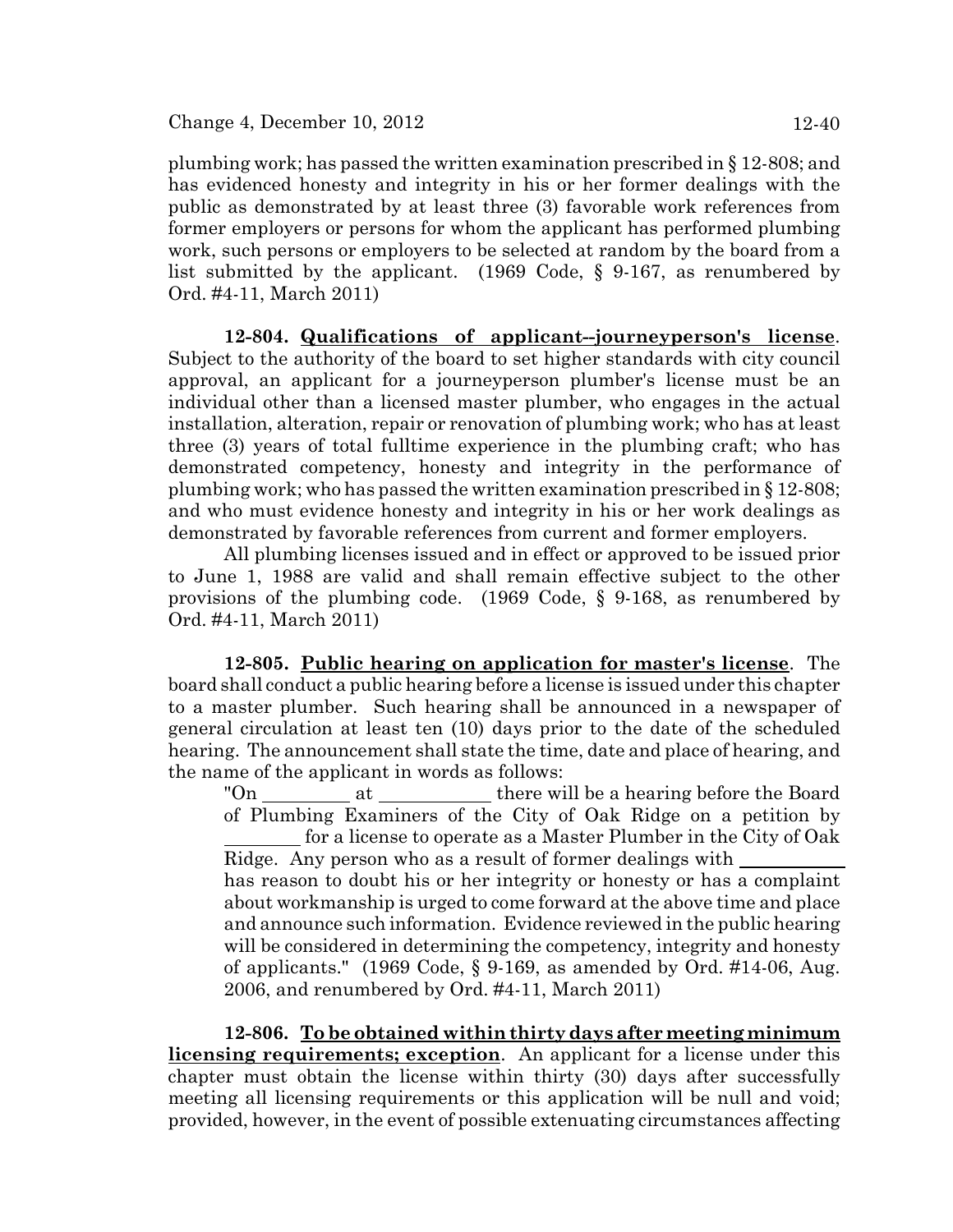an individual, a maximum period of ninety (90) days may be allowed for compliance with this section. (1969 Code, § 9-169.1, as renumbered by Ord. #4-11, March 2011)

**12-807. Fees**. Fees for plumbing examinations and licenses granted or renewed under this chapter shall be established by the city manager as provided for under § 1-203 of this municipal code. No examination shall be given or license granted until such fees have been paid. (1969 Code, § 9-170, as renumbered by Ord. #4-11, March 2011)

**12-808. Issuance**. The city manager shall issue an appropriate license under this chapter to each person who meets the qualifications therefor, pays the necessary fees, and who successfully passes the examination given by the board. The board shall notify the city manager of all persons passing the exam and eligible for issuance of a license. (1969 Code, § 9-171, as renumbered by Ord. #4-11, March 2011)

**12-809. Issuance by reciprocity**. Any person not licensed under this chapter who exhibits a valid and effective license issued by a lawfully organized board of plumbing examiners or similar licensing body of another city in the United States having a standard of requirements equal or superior to that of this city, and which board or body grants reciprocity to persons issued licenses by this city, shall be issued a license under this chapter without an examination, if such other person otherwise meets the requirements of this chapter, for which the board shall collect a fee of fifty dollars (\$50.00) for master plumbers and twenty-five dollars (\$25.00) for journeyperson plumbers. Such fees shall be prorated or not prorated in accord with the provisions of § 12-807. The renewal fees for licenses issued under this section shall be as provided in § 12-907. The board may waive the requirement that the licensing body from another jurisdiction grant reciprocity to persons issued licenses by the City of Oak Ridge where such other jurisdiction is outside a one hundred (100) mile radius from the city. (1969 Code, § 9-171.1, as renumbered by Ord. #4-11, March 2011)

**12-810. Contents**. Each certificate for a license issued in accordance with the provisions of this chapter shall specify the name of the person who has passed the examination and, in the case of a master plumber, such person shall be designated in the certificate as the supervisor of all work done under the license. (1969 Code, § 9-172, as renumbered by Ord. #4-11, March 2011)

**12-811. Work authorized**. (1) A master plumber's license shall entitle the person to whom issued to contract for, supervise and to engage in the business of plumbing work.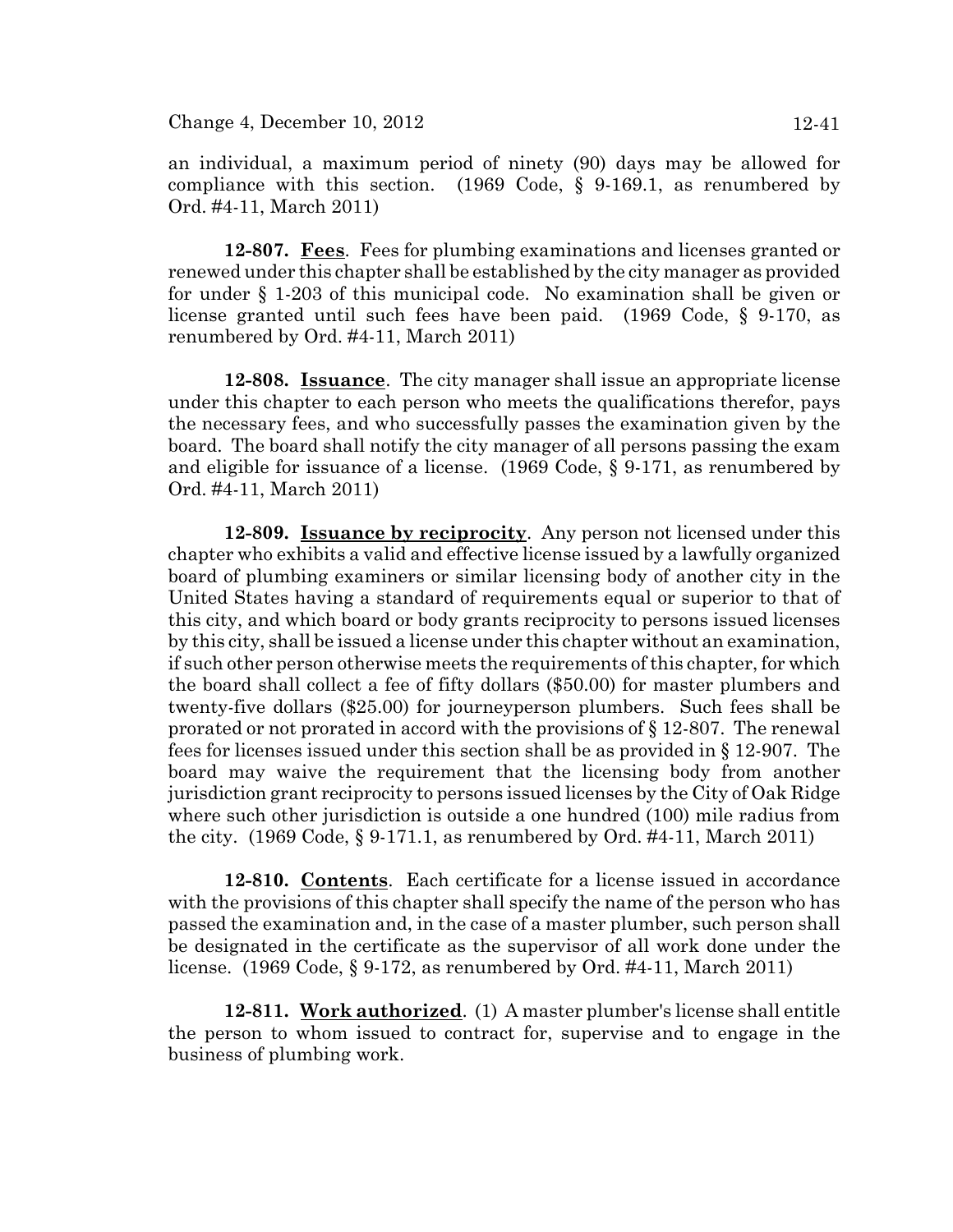Change 4, December 10, 2012 12-42

(2) A journeyperson plumber's license shall entitle the person to whom issued to engage in and supervise plumbing work only for a licensed master plumber. (1969 Code, § 9-173, as renumbered by Ord. #4-11, March 2011)

**12-812. Display**. Every holder of a license issued under this chapter shall keep his or her certificate of license displayed in a conspicuous place in his or her principal place of business. (1969 Code, § 9-174, as renumbered by Ord. #4-11, March 2011)

**12-813. Expiration and renewal**. All licenses issued by the board under this chapter shall expire on December 31 of the year in which issued, but may be renewed upon payment of fees in the amount prescribed in § 12-807. If the license has not been renewed within one year following the date of expiration, the examination must be taken again. The license must be renewed by the person in whose name it is listed. (1969 Code, § 9-175, as renumbered by Ord. #4-11, March 2011)

**12-814. Disciplinary action**. (1) The board is hereby authorized to reprimand, suspend for up to one year, or to revoke any license issued under this chapter:

(a) If the license was obtained through nondisclosure, misstatement, or misrepresentation of a material fact;

(b) For conviction of a violation of the plumbing code where the conduct in such violation constituted a serious threat to the public safety;

(c) For repeated separate violations of the plumbing code; provided a reprimand or suspension of up to ninety (90) days may be issued for any violation of the plumbing code.

(d) For civil fraud or intentional misrepresentation in the performance of work for which a license was issued under the plumbing code.

(e) For allowing another to use the licensee's name to obtain permits;

(f) For doing business or work under the license of another or allowing a license to be used by another to do business; or

(g) For the licensed permit holder who has not provided "on the job supervision" at all times for an apprentice or helper who is performing plumbing work at the job site for which the permit was issued under the plumbing code, provided that a first offense under this subsection shall be subject to a reprimand or suspension not to exceed seven (7) days.

(2) Before any disciplinary action is taken against a licensee under this section, the licensee shall have notice in writing, enumerating the charges against him or her, and be entitled to a hearing by the board not sooner than ten (10) days from receipt of this notice. The licensee shall be given an opportunity to present relevant testimony, oral or written, and shall have the right to cross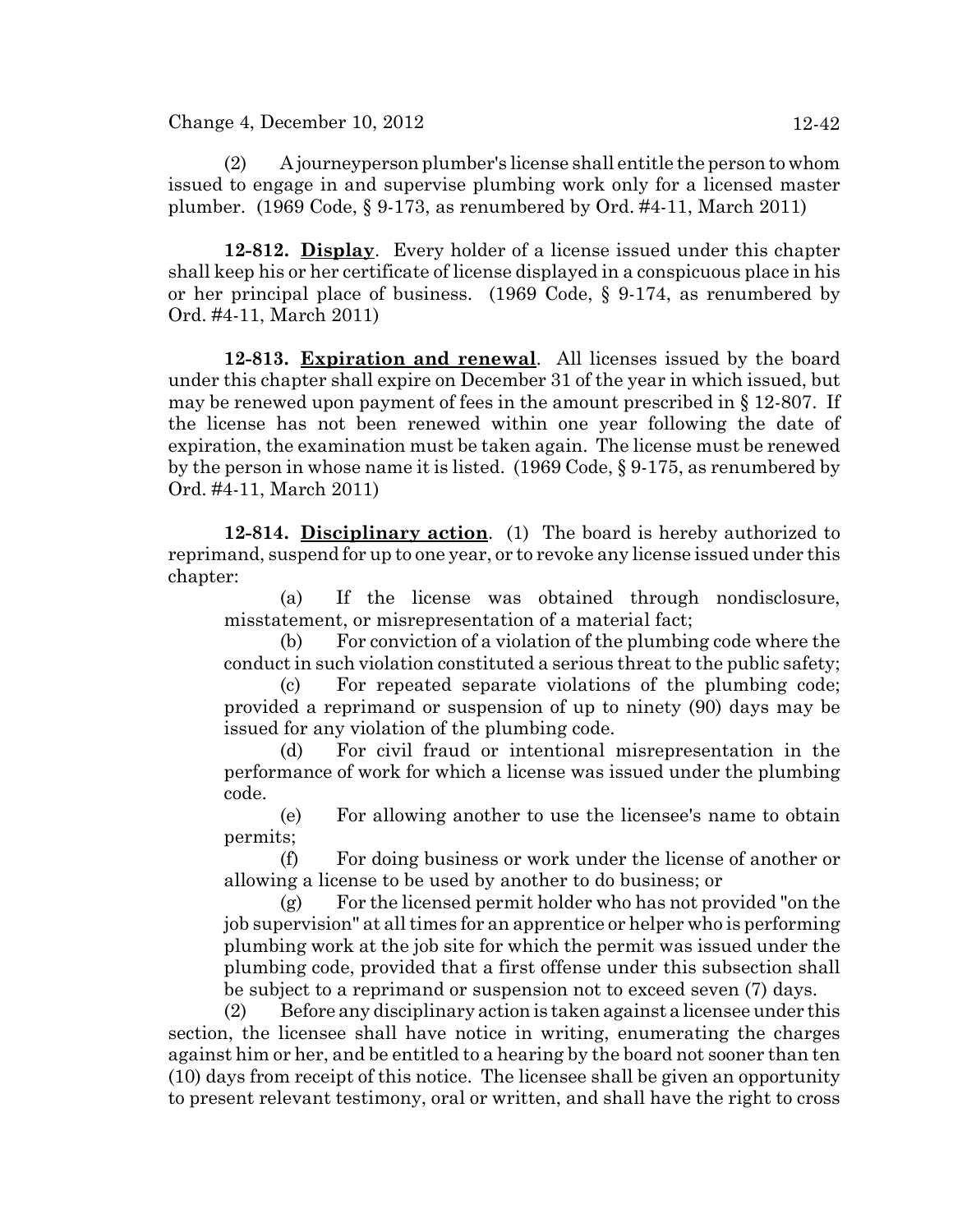examination and the right to be represented by an attorney. All testimony shall be given under oath. The board shall have the power to administer oaths, issue subpoenas, and compel the attendance of witnesses for the purpose of hearings on licenses. The decision of the board shall be based upon the evidence produced at the hearing and made a part of the record thereof.

(3) Any person may bring complaint before the board against a licensee for the purpose set forth in subsection (1) of this section. If the board finds a complaint provides a reasonable basis to indicate a reason for disciplinary action under this section, a hearing on the license shall be scheduled as set forth in subsection (2) hereof.

(4) A person whose license has been revoked under this section shall not be permitted to reapply within one (1) year from the date of revocation. (1969 Code, § 9-176, as renumbered by Ord. #4-11, March 2011)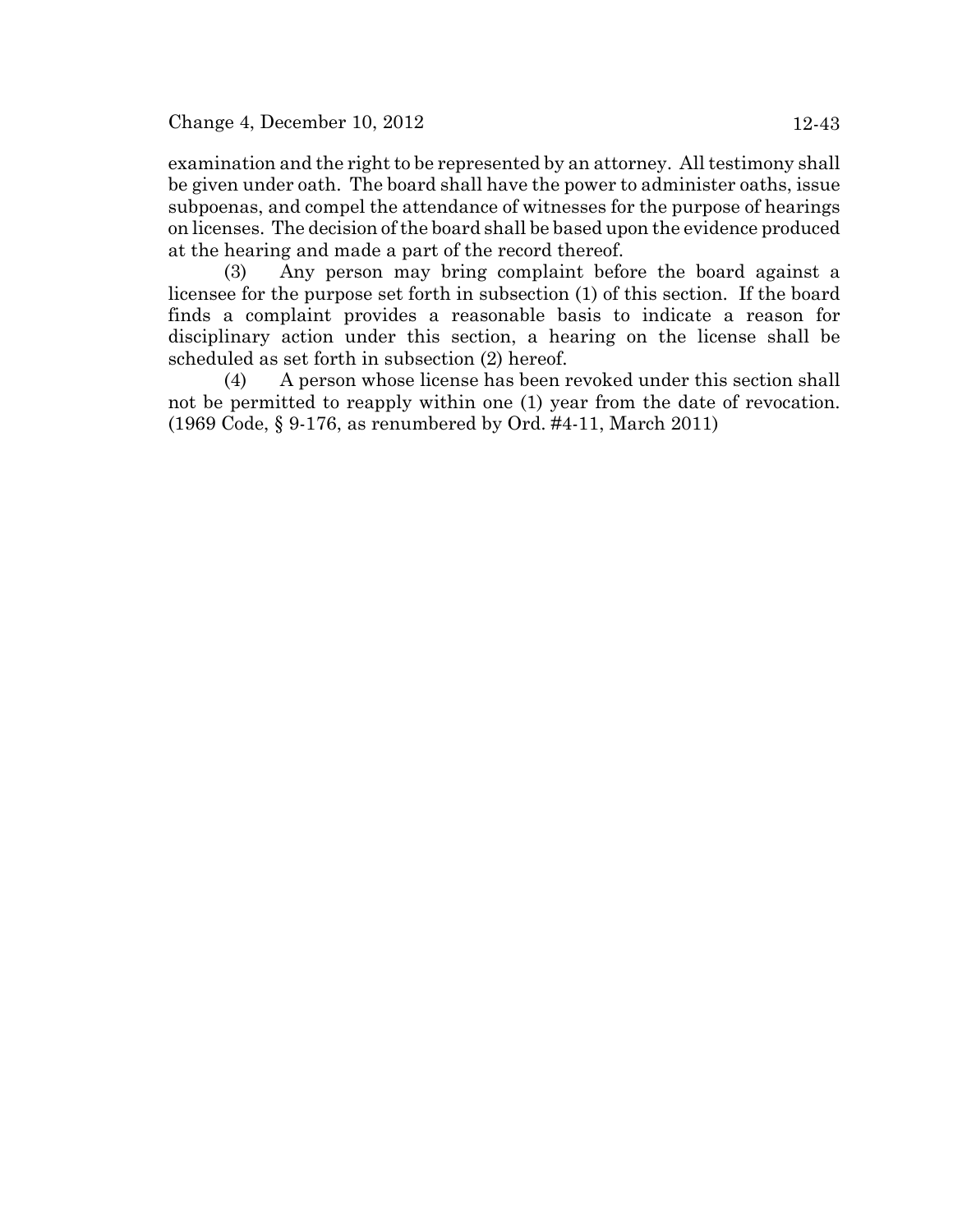#### **PLUMBER'S WORK PERMIT**

#### **SECTION**

- 12-901. Required; exceptions.
- 12-902. Application.
- 12-903. Who entitled to receive.
- 12-904. Issuance.
- 12-905. Effect.
- 12-906. Invalidity if work not commenced or is abandoned.
- 12-907. Revocation.
- 12-908. Fees.

**12-901. Required; exceptions**. (1) No person shall connect any plumbing work with any sewer of the city, sanitary or storm, septic tank or sewage disposal system of any kind, or private connection, or install fixtures or appliances in new or existing plumbing, without first obtaining a permit so to do in accord with this chapter.

(2) Emergency repairs and replacements may be made by a person's authorized to obtain a permit under this chapter, without such permit, under the condition that a permit therefor shall be obtained within the next five (5) days.

(3) No permit shall be required for maintenance and repair work on the premises of a person regularly employing one or more licensed plumbers for the purpose, nor shall a permit be required for "minor repairs" as defined in the plumbing code. (1969 Code, § 9-182, as renumbered by Ord. #4-11, March 2011)

**12-902. Application**. Application for a permit required by this chapter shall be filed with the city's manager or his or her designee on forms provided for that purpose. The city manager or his or her designee may require such application to be accompanied by plans of the proposed work, if he or she deems it necessary. (1969 Code, § 9-183, as renumbered by Ord. #4-11, March 2011)

**12-903. Who entitled to receive**. Permits required by this chapter shall be issued only to a master plumber licensed as provided in the plumbing code or to a homeowner doing his or her own work under the conditions prescribed in § 12-801(4). (1969 Code, § 9-184, as renumbered by Ord. #4-11, March 2011)

**12-904. Issuance**. Before issuing a permit under this chapter, the city manager or his or her designee shall see that the applicant has a current master plumber's license or, in the case of a homeowner, that he or she has the knowledge and qualifications prescribed by the plumbing code for installing and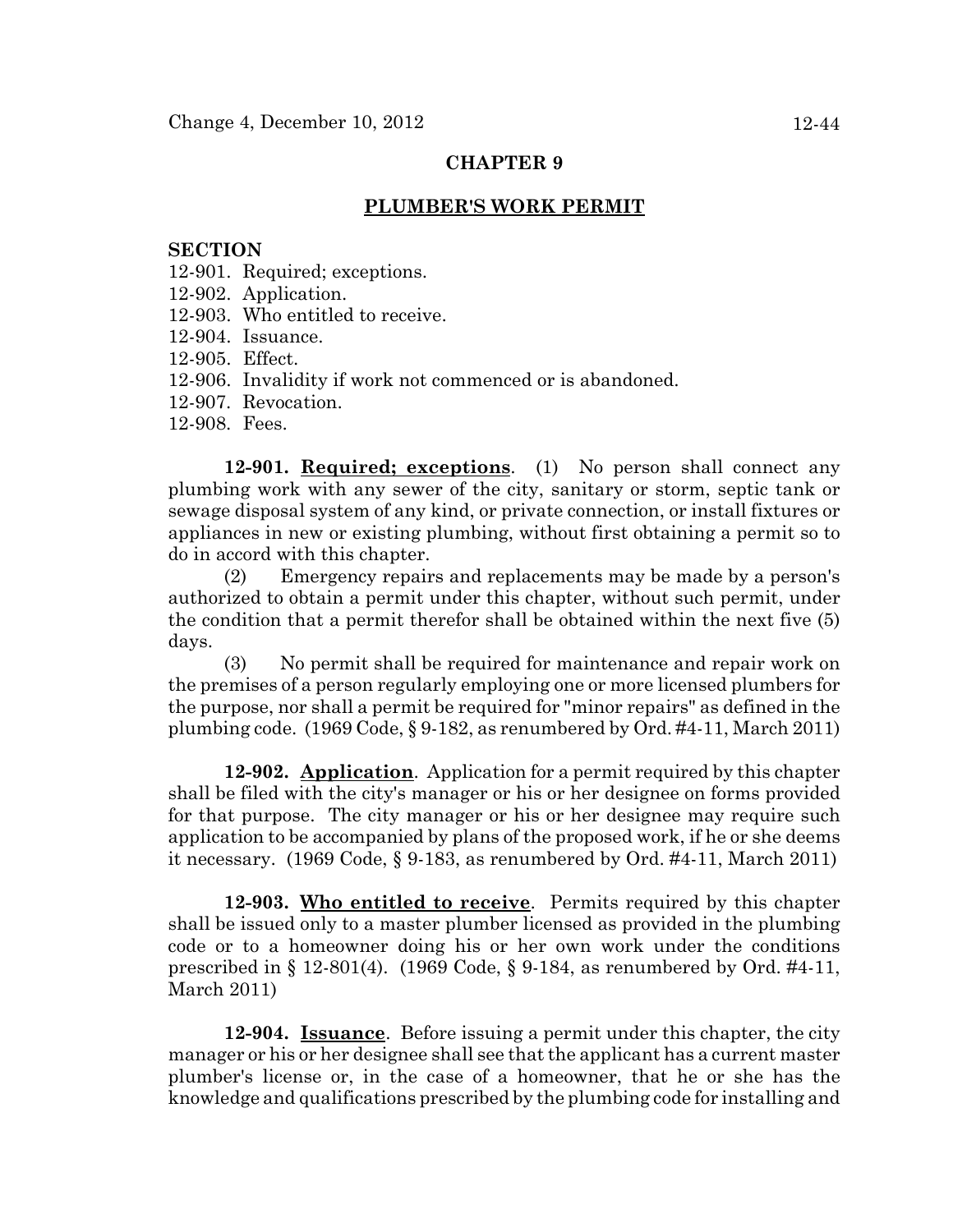Change 4, December 10, 2012 12-45

repairing plumbing work, collect all fees due, and see to it that the person who takes out the permit will supervise the work to be done under the permit. (1969 Code, § 9-185, as renumbered by Ord. #4-11, March 2011)

**12-905. Effects**. A permit issued under this chapter shall be construed to be a license to proceed with the work and shall not be construed as authority to violate, cancel, alter, or set aside any of the provisions of the plumbing code, nor shall such issuance of a permit prevent the city manager or his or her designee from thereafter requiring correction of errors in construction, or of violations of the plumbing code. (1969 Code, § 9-186, as renumbered by Ord. #4-11, March 2011)

**12-906. Invalidity if work not commenced or is abandoned**. Any permit issued under this chapter shall become invalid unless the work authorized by it shall have been commenced within six (6) months after its issuance or if the work authorized by such permit is suspended or abandoned for a period of one year after the time the work is commenced, provided that, for cause, one or more extensions of time, for periods not exceeding ninety (90) days each, may be allowed in writing by the city manager or his or her designee. (1969 Code, § 9-187, as renumbered by Ord. #4-11, March 2011)

**12-907. Revocation**. The city manager may revoke a permit issued under the provisions of this chapter, in case there has been any false statement or misrepresentation as to a material fact on which the permit was based, or if it has been otherwise erroneously issued. In all such cases no permit fees shall be refunded. (1969 Code, § 9-188, as renumbered by Ord. #4-11, March 2011)

**12-908. Fees**. The fees for permits required for inspection of new construction shall be determined by the city manager as provided under § 1-203 of this municipal code. No permit or amendments to a permit shall be valid until such fees have been paid. (1969 Code, § 9-189, as renumbered by Ord. #4-11, March 2011)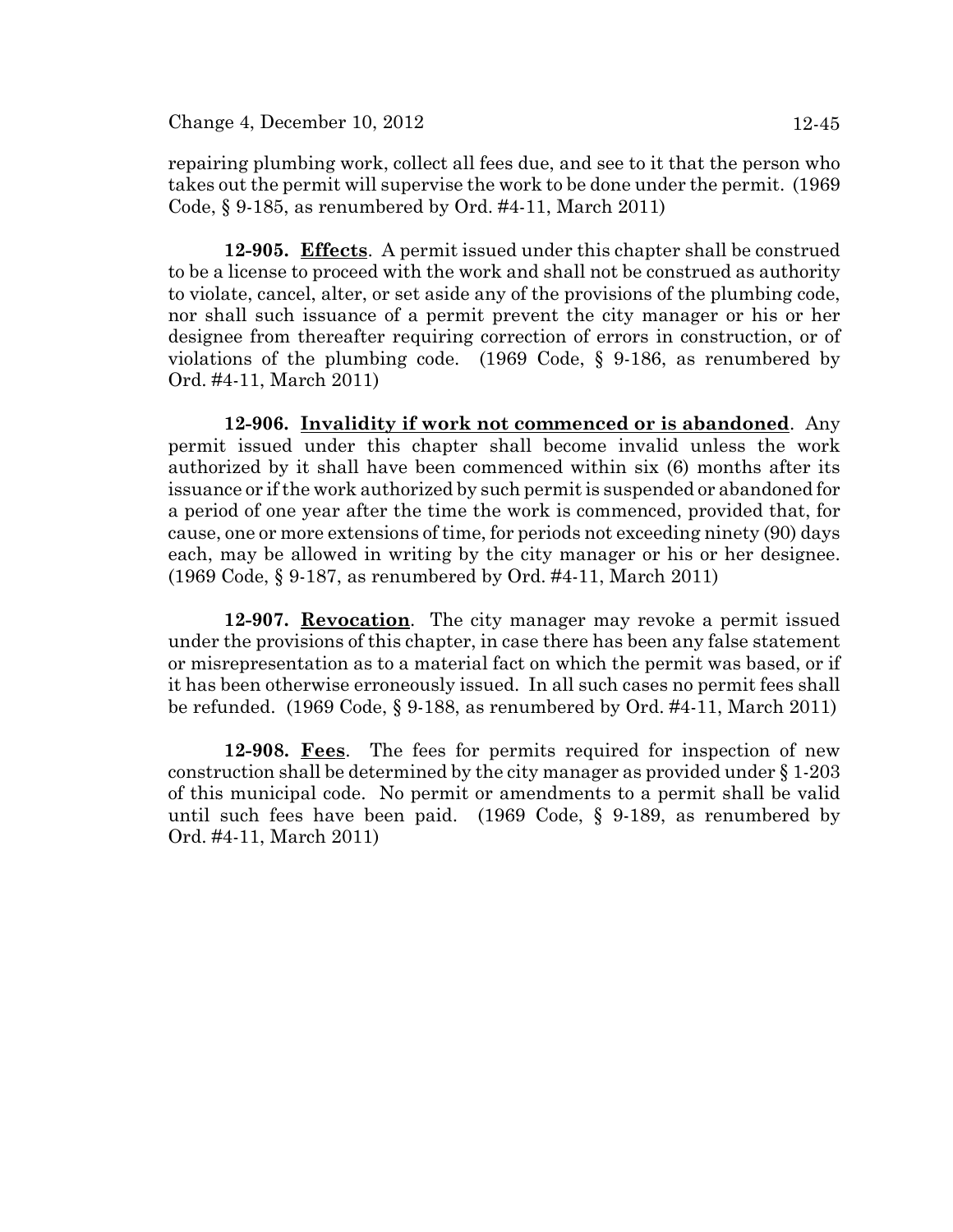## **FIRE CODE**

**SECTION** 12-1001. Fire code.

**12-1001. Fire code**. The fire code is set forth in title 7 of the Code of Ordinances, City of Oak Ridge. (Ord. #17-00, Aug. 2000, as replaced by Ord. #4-08, Jan. 2008, and renumbered by Ord. #4-11, March 2011)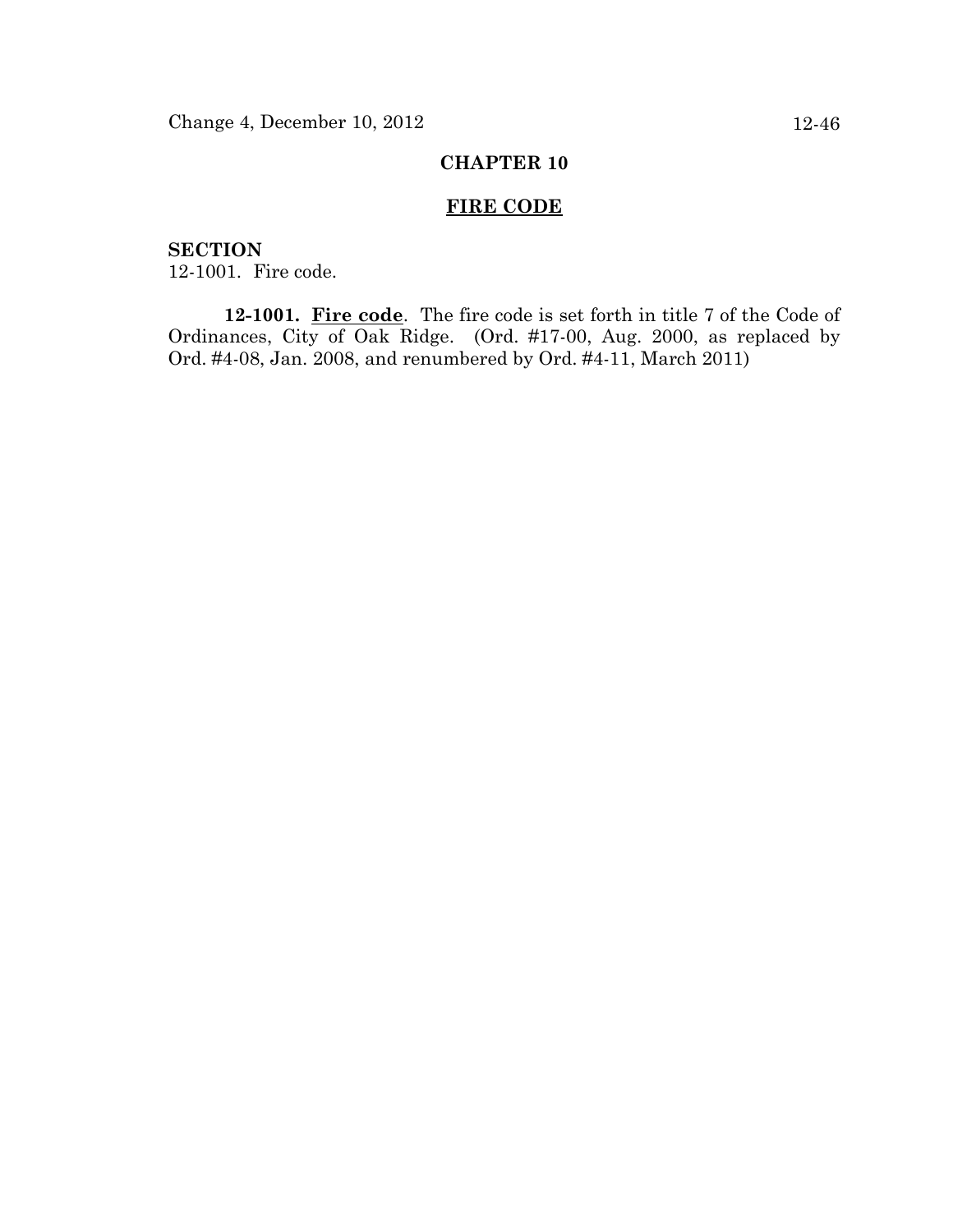### **RESIDENTIAL CODE**

#### **SECTION**

12-1101. Residential code adopted. 12-1102. Amendments.

**12-1101. Residential code adopted**. The International Residential Code, 2012 edition, is hereby adopted by reference and shall become a part of this chapter as if copied herein verbatim, except as such code may be in conflict with other provisions of this chapter, in which event such other provisions of this chapter shall prevail. This code shall apply to one- and two-family dwellings as outlined in section R101.2 after adoption of the ordinance comprising this chapter. (Ord. #20-00, Aug. 2000, as replaced by Ord. #8-08, Jan. 2008, renumbered by Ord. #4-11, 2011, and replaced by Ord. #19-2012, Oct. 2012)

**12-1102. Amendments**. (1) Generally. The International Residential Code is hereby amended as set out in this section. All references to section numbers in the text of this section shall be considered as if followed by the words of the International Residential Code, unless clearly indicated to the contrary. In all places where the International Residential Code requires the insertion of the jurisdiction name, the City of Oak Ridge, Tennessee, shall be inserted.

(2) Titles and designations. Titles and designations used in the International Residential Code shall be changed to conform with the proper city titles and departments as follows:

(a) "Building official" shall mean the city manager or the city manager's designee.

(b) "Board of appeals" shall mean the city's board of building and housing code appeals.

(c) "Chief appointing authority" shall mean city manager.

(d) "Department of law" shall mean city attorney.

(3) Section R103.1. Creation of enforcement agency. Section R103.1 is hereby deleted in its entirety.

(4) Section R105.2. Work exempt from permit. Section R104.2 is hereby amended by deleting all items listed under the heading "building," except for items numbered 6, 7, 8 and 9, which shall remain in their entirety.

(5) Section R106.3.1. Approval of construction documents. Section R106.3.1 is hereby amended by changing the word "approval" to "review" and the word "approved" to "reviewed."

(6) Section R106.3.2. Previous approvals. Section R106.3.2. is hereby amended by changing the word "approvals" to "reviews."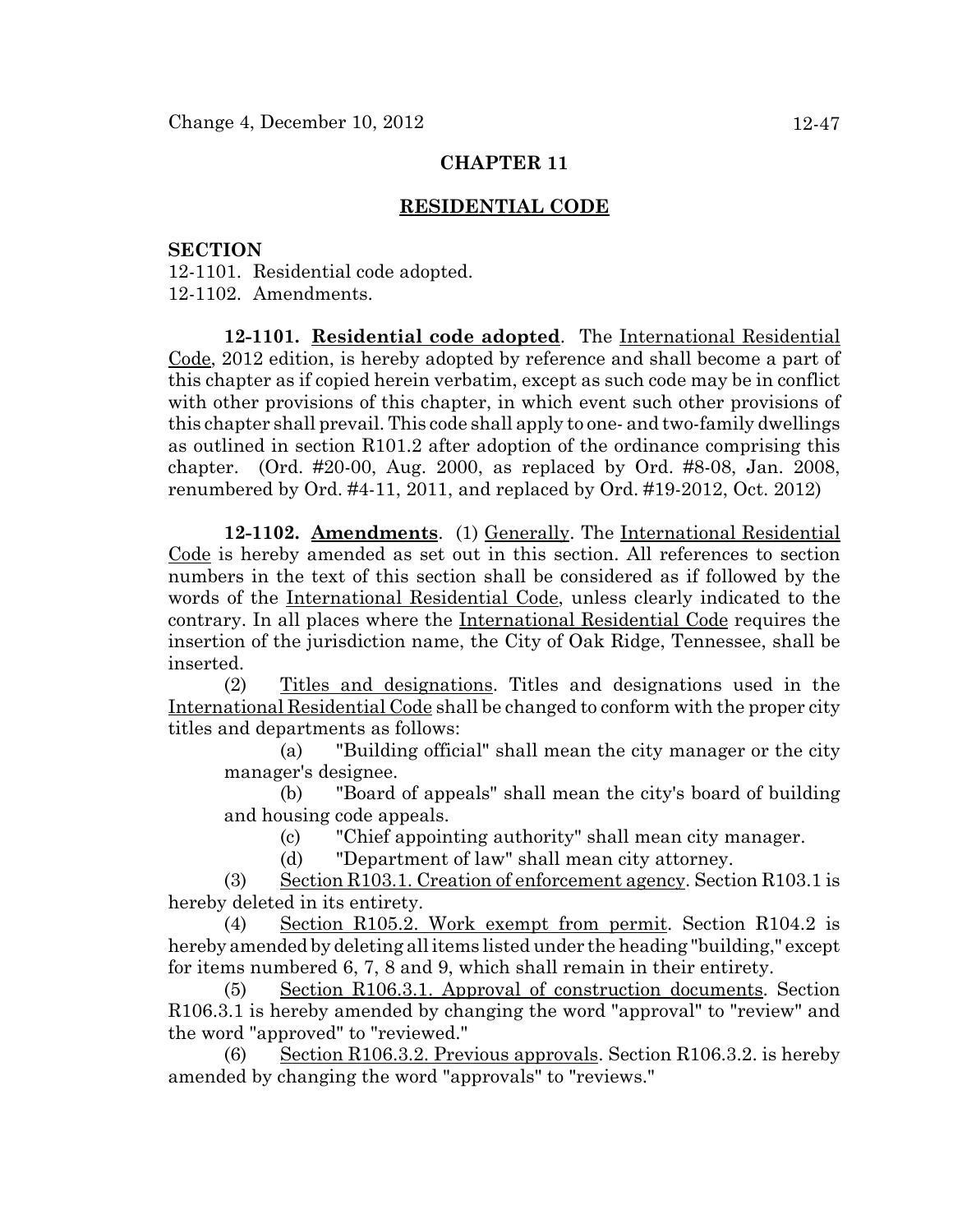Change 4, December 10, 2012 12-48

(7) Section R106.3.3. Phased approval. Section R106.3.3. is hereby amended by changing the word "approval" to "review."

(8) Section R106.4. Amended construction documents. Section R106.4 is hereby amended by changing the word "approval" to "review" and the word "approved" to "reviewed."

(9) Section R112. Board of appeals. Section R112 is hereby deleted in its entirety.

(10) Table R301.2(1). Climatic and geographic design criteria.

Insert "10 PSF" in the table for Ground Snow Load.

Insert "90" in the table for Wind Speed.

Insert "C" in the table for Seismic Design Category.

Insert "Severe" in the table for Weathering.

Insert "12 inches" in the table for Frost Line Depth.

Insert "Moderate to heavy" in the chart for Termite.

Insert "19 degrees Fahrenheit" in the table for Winter Design Temp.

Insert "No" in the table for Ice Barrier Underlayment Required.

Insert "Anderson County, Tennessee and incorporated areas effective 01-17-07 and

Roane County, Tennessee and incorporated areas effective 09-28-07" in the table for

Flood Hazards.

Insert "250" in the table for Air Freezing Index.

Insert "60" in the table for Mean Annual Temp.

(11) Section R302.2. Townhouses. In the exception change the 1-hour to 2-hour.

(12) Section R302.6 Dwelling/garage fire separation. In table 302.6 change 5/8" type X to 1/2".

(13) Section R302.5.1. Opening protection. In the last sentence put a period after fire-rated doors and delete the remaining text.

(14) Section R311.7.9. Illumination. Change the section number referenced to R303.7.

(15) Section R313. Automatic fire sprinkler systems. Section R313 is hereby deleted in its entirety.

(16) Section R905.2.8.5. Drip edge is hereby deleted in its entirety.

(17) Chapter 11 is hereby deleted in its entirety.

(18) Chapter 24 is hereby deleted in its entirety.

(19) Section P2603.6.1. Sewer depth. Section P2603.6.1 is hereby amended by inserting the number "twelve inches" in two places for the missing number. (as added by Ord. #8-08, Jan. 2008, renumbered by Ord. #4-11, March 2011, and replaced by Ord. #19-2012, Oct. 2012)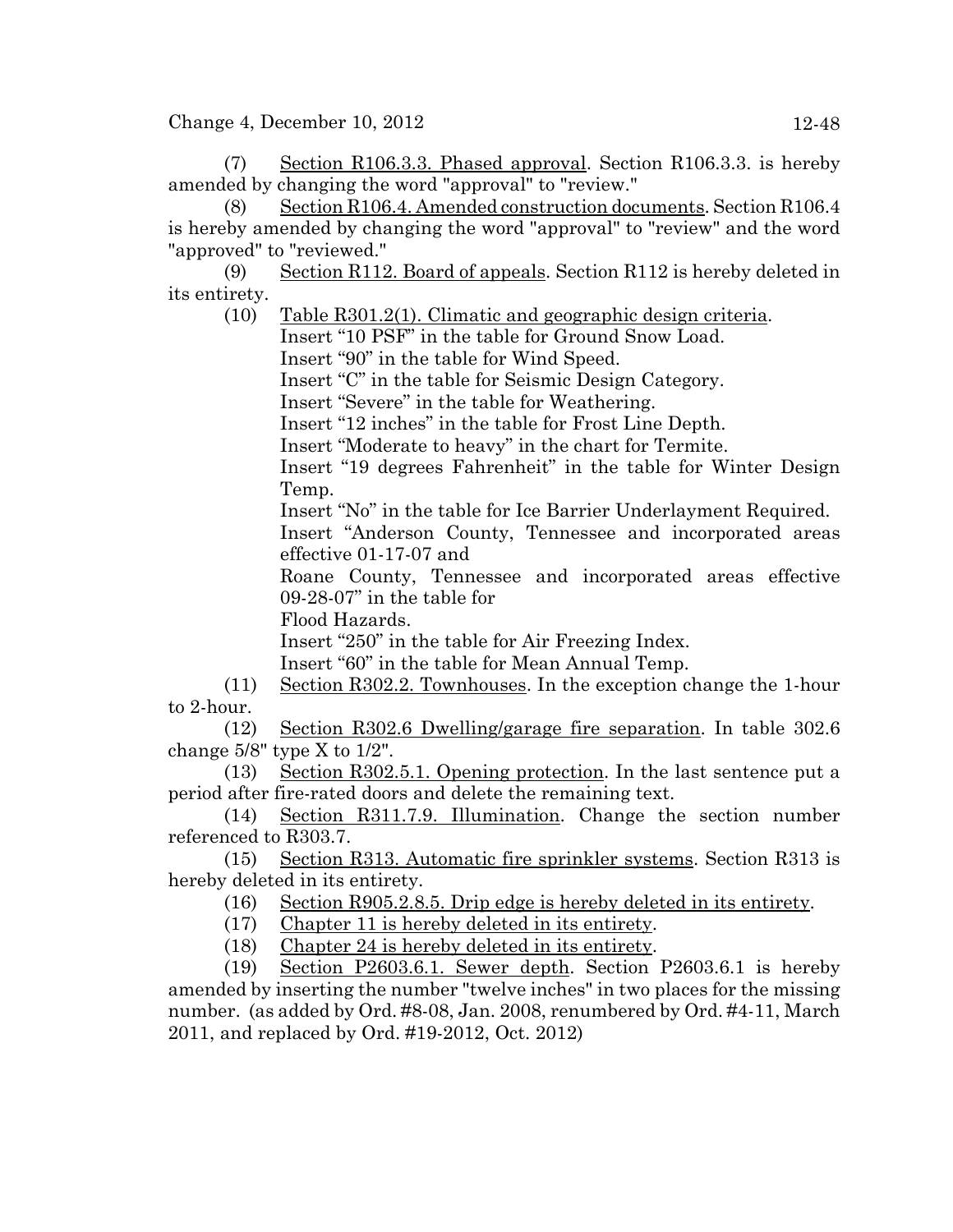### **ENERGY CONSERVATION CODE**

### **SECTION**

- 12-1201. Energy conservation code adopted.
- 12-1202. Amendments.

**1201. Energy conservation code adopted**. The International Energy Conservation Code, 2018 edition, is hereby adopted by reference and shall become a part of this chapter as if copied herein verbatim, and shall be known as the "Energy Conservation Code." (as added by Ord. #14-2012, Oct. 2012, and replaced by Ord. #4-2018, March 2018)

### **12-1202. Amendments.**

- (1) Table R402.1.2 Insulation and Fenestration Requirements by Component. In the row for Climate Zone 4 except Marine, change the following: Ceiling R-Value from "49" to "38"; Wood Frame Wall R-Value from "20 or 13+5" to "13"; and Mass Wall R-Value "8/13" to "5/10."
- (2) Table R402.1.4 Equivalent U-Factors. In the row for Climate Zone 4 except Marine, change the following: Ceiling U-Factor from "0.026" to "0.030"; Frame Wall U-Factor from "0.060" to "0.082"; and Mass Wall U-Factor from "0.098" to "0.141."
- (3) Section R402.4 .1.2 Testing. Delete in its entirety without replacement.
- (4) Section R403 .3 .3 Duct Testing (Mandatory). Delete in its entirety without replacement. (as added by Ord. #4-2018, March 2018)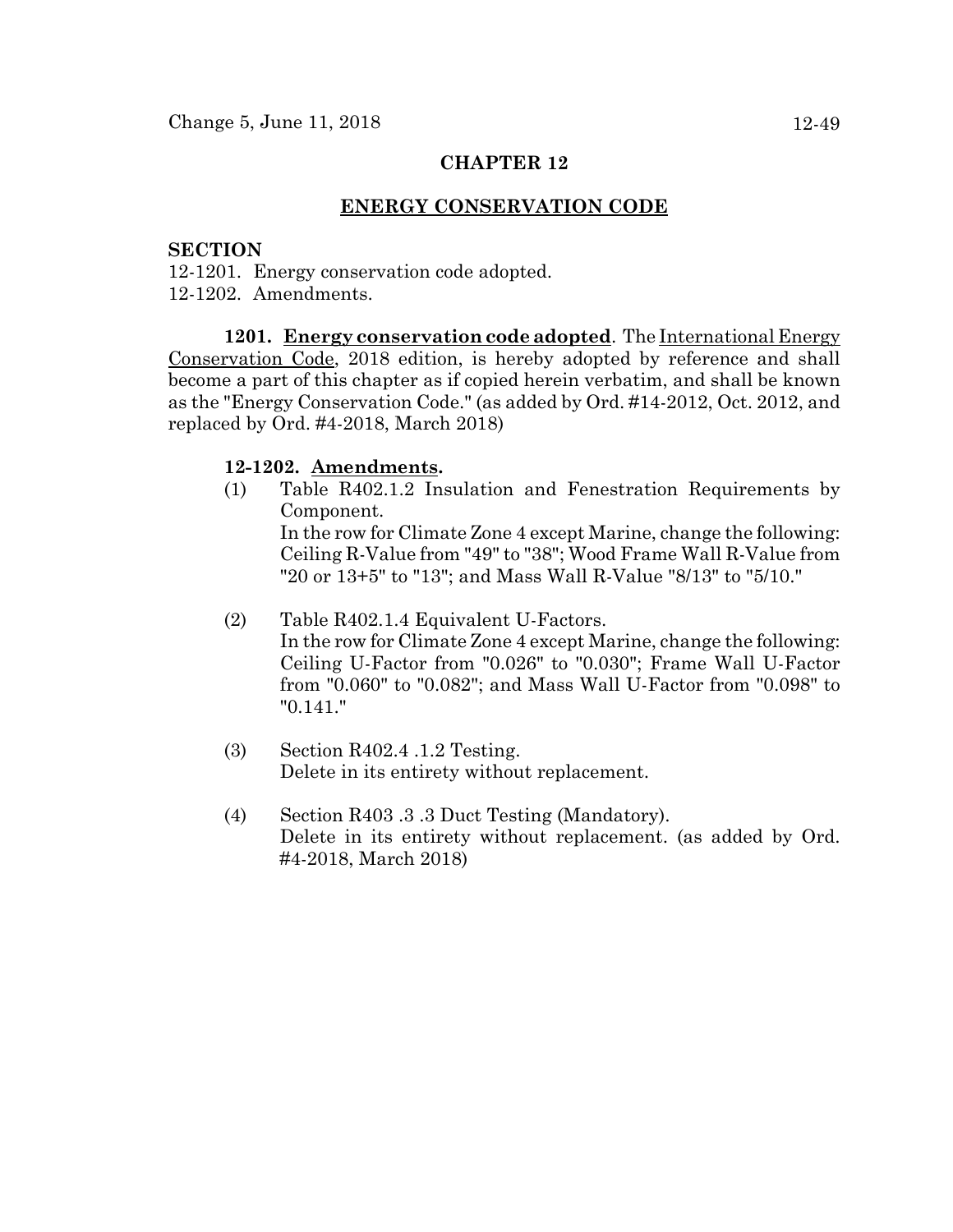## **MECHANICAL CODE**

#### **SECTION**

- 12-1301. Mechanical code adopted.
- 12-1302. Amendments.
- 12-1303. Short title.
- 12-1304. Definitions.
- 12-1305. Provisions remedial; construction of provisions.
- 12-1306. Application of provisions.
- 12-1307. Appointment of inspectors, etc., to administer and enforce provisions.
- 12-1308. Duty of city manager to enforce provisions.
- 12-1309. Records.
- 12-1310. Restrictions on city employees engaging in mechanical business.
- 12-1311. Liability insurance; workers' compensation.
- 12-1312. Inspection of new work generally.
- 12-1313. Roughing-in inspection of new work.
- 12-1314. Final inspection of new work.
- 12-1315. Certificate of approval for new work--generally.
- 12-1316. Certificate of approval for new work--temporary work.
- 12-1317. Stop work order.
- 12-1318. Periodic inspections of existing installation; repair or demolition of unsafe installations.
- 12-1319. Appeals from decisions of city manager.

**12-1301. Mechanical code adopted.** The International Mechanical Code, 2012 edition, is hereby adopted by reference and shall become a part of the mechanical code as if copied herein verbatim, except as such code may be in conflict with other provisions of the mechanical code, in which event such other provisions shall prevail. (as added by Ord. #20-2012, Oct. 2012, and replaced by Ord. #15-2014, Dec. 2014)

**12-1302. Amendments.** (1) The International Mechanical Code, as adopted by ordinance, is amended as set out in this section.

(2) In Section 101.1, ''Title," of the International Mechanical Code, insert "City of Oak Ridge, Tennessee" for name of jurisdiction. (as added by Ord. #20-2012, Oct. 2012, and replaced by Ord. #15-2014, Dec. 2014)

**12-1303. Short title.** The provisions embraced within chapters 3, 13, 14 and 15 of this title shall constitute, be known as, and may be cited as ''the mechanical code of the City of Oak Ridge." (as added by Ord. #15-2014, Dec. 2014)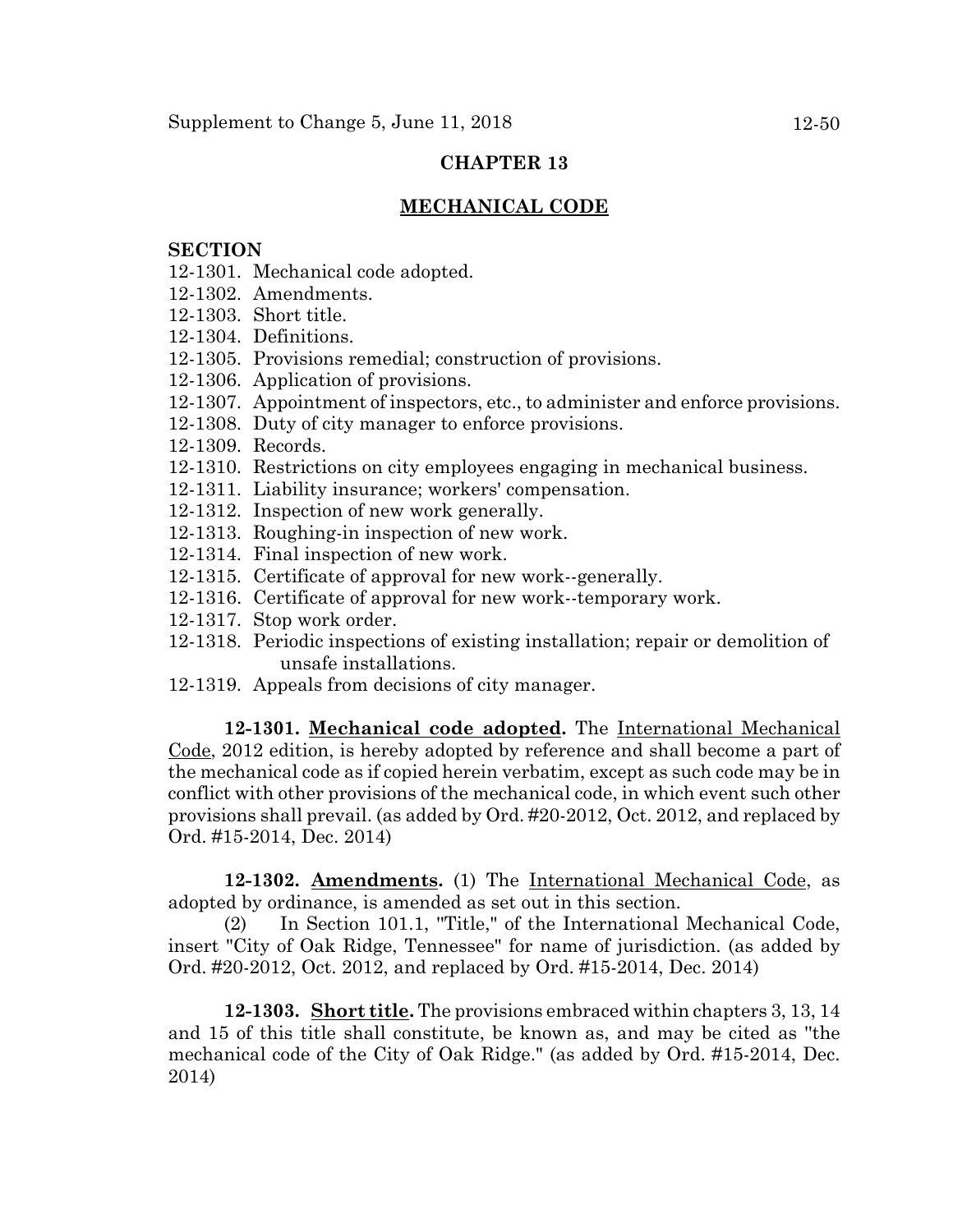Supplement to Change  $5$ , June  $11$ ,  $2018$  12-51

**12-1304. Definitions.** In the enforcement of chapters 3, 13, 14 and 15 of this title, the following definitions shall apply, unless clearly indicated to the contrary:

(1) "Apprentice" or "helper" is an individual not holding any type of mechanical license, employed by a Class I mechanical contractor, and/or Class II residential mechanical contractor to assist in the performance of mechanical work for which the mechanical contractor is licensed.

(2) "Board." The term "board" shall mean the trade licensing board created by city code § 12-301.

(3) "City manager" means the City Manager for the City of Oak Ridge, Tennessee, or the city manager's duly authorized designee.

(4) "Class I: mechanical contractor." The words "Class I mechanical contractor'' shall mean a person, firm or corporation who has been issued such a license and certificate by the City of Oak Ridge. A Class I mechanical contractor can engage in mechanical work on commercial and residential buildings with a job cost not exceeding twenty-five thousand dollars (\$25,000.00).

(5) "Class II: residential mechanical contractor." The words "Class II residential mechanical contractor'' shall mean a person, firm or corporation who has been issued such a license and certificate by the City of Oak Ridge. A Class II mechanical contractor can engage in mechanical work on residential buildings with up to four units and a job cost not exceeding twenty-five thousand dollars (\$25,000.00).

(6) "On-site representative" is either the qualifying party or his or her on-site designee who is the on-site authorized company representative.

(7) "Qualified person" is an individual who has taken and passed the required mechanical examination from the appropriate examining authority and shall be responsible for all work performed under the license. (as added by Ord. #15-2014, Dec. 2014)

**12-1305. Provisions remedial; construction of provisions.** The provisions of the mechanical code of the City of Oak Ridge are hereby declared to be remedial, and shall be construed to secure the beneficial interest and purposes, which are general public safety and welfare, by regulating the installation and maintenance of all mechanical work in the city. (as added by Ord. #15-2014, Dec. 2014)

**12-1306. Application of provisions.** The provisions of chapters 3, 13, 14 and 15 of this title, shall apply to every mechanical installation, including ventilating, heating, cooling, air conditioning and refrigeration systems, incinerators and other energy related systems, within the city. (as added by Ord. #15-2014, Dec. 2014)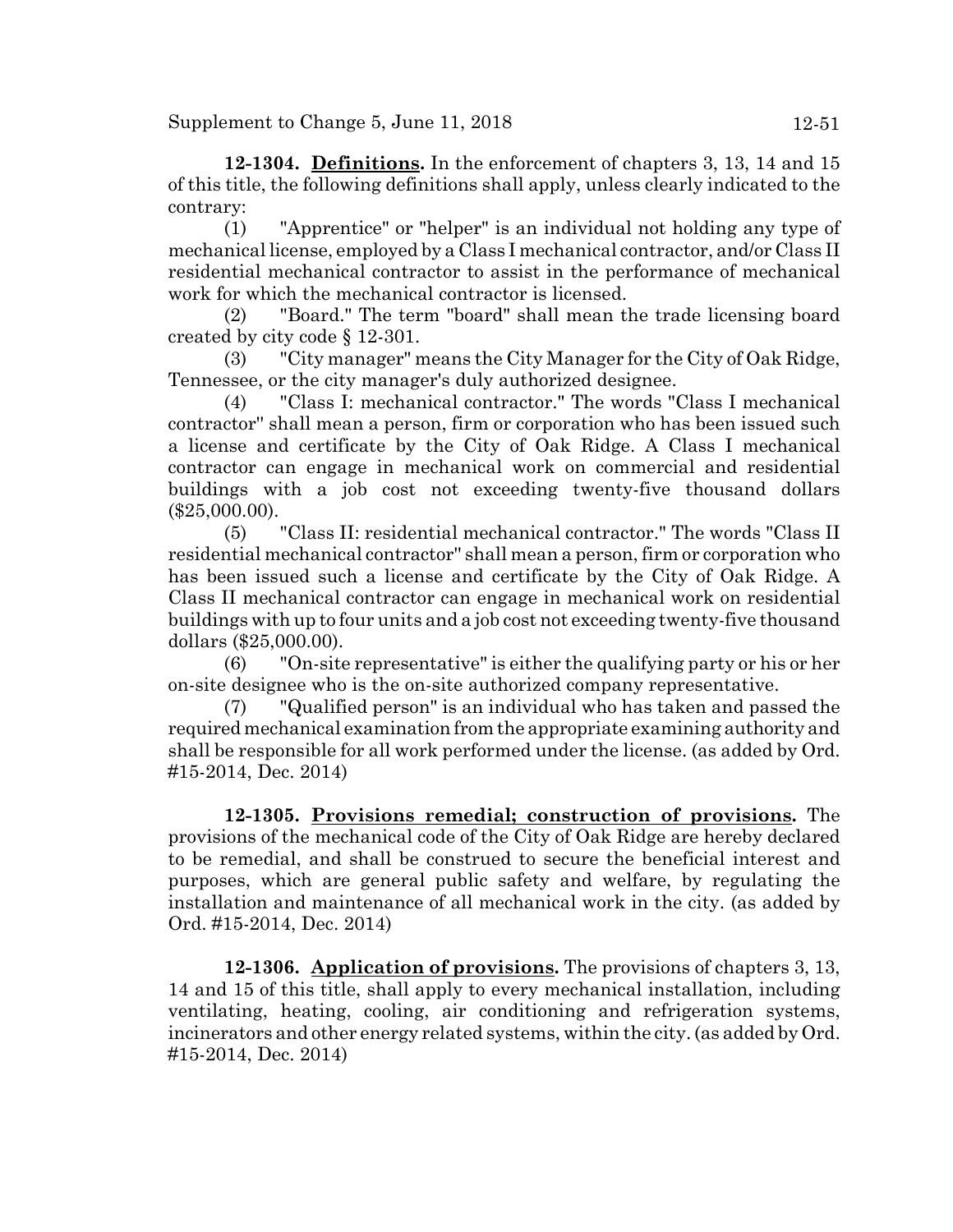**12-1307. Appointment of inspectors, etc., to administer and enforce provisions.** The city manager shall appoint such number of officers, inspectors, assistants and other employees as shall be authorized from time to time in order to promote the public safety and to administer and enforce the provisions and intent of the mechanical code of the City of Oak Ridge. All persons so appointed shall be experienced in the mechanical craft and fully qualified to perform their assigned duties. (as added by Ord. #15-2014, Dec. 2014)

**12-1308. Duty of city manager to enforce provisions.** The city manager shall enforce the provisions of the mechanical code of the City of Oak Ridge, and such persons, consistent with any constitutional limitations, may enter any building to perform his or her official duties. (as added by Ord. #15-2014, Dec. 2014)

**12-1309. Records.** The city manager shall keep or cause to be kept records of the administration and enforcement of the mechanical code of the City of Oak Ridge. (as added by Ord. #15-2014, Dec. 2014)

**12-1310. Restrictions on city employees engaging in mechanical business.** No officer or employee of the City charged with the duty of enforcing the mechanical code of the City of Oak Ridge shall be financially interested in the furnishing of labor, material, or appliances for the construction, alteration or maintenance of mechanical installations or in the making of plans or of specifications therefor, unless he or she is owner of the building involved. No such officer or employee shall engage in any work which is inconsistent with his or her duties or with the interest of the city. (as added by Ord. #15-2014, Dec. 2014)

**12-1311. Liability insurance; workers' compensation.** All mechanical contractors who have been issued a Class I or II license must meet the following requirements:

(1) Liability insurance required for mechanical contracting business. Every person, firm or corporation engaged in the business of mechanical contracting in the city shall present evidence of liability insurance and/or assurance with coverage in an amount acceptable to the city manager.

(2) Workers' compensation insurance. Every person, firm or corporation engaged in the business of mechanical contracting in the city shall present evidence of workers' compensation insurance in compliance with state regulations. (as added by Ord. #15-2014, Dec. 2014)

**12-1312. Inspection of new work generally.** All new mechanical work and such portions of existing systems as may be affected by new work or any changes shall be inspected to ensure compliance with all of the requirements of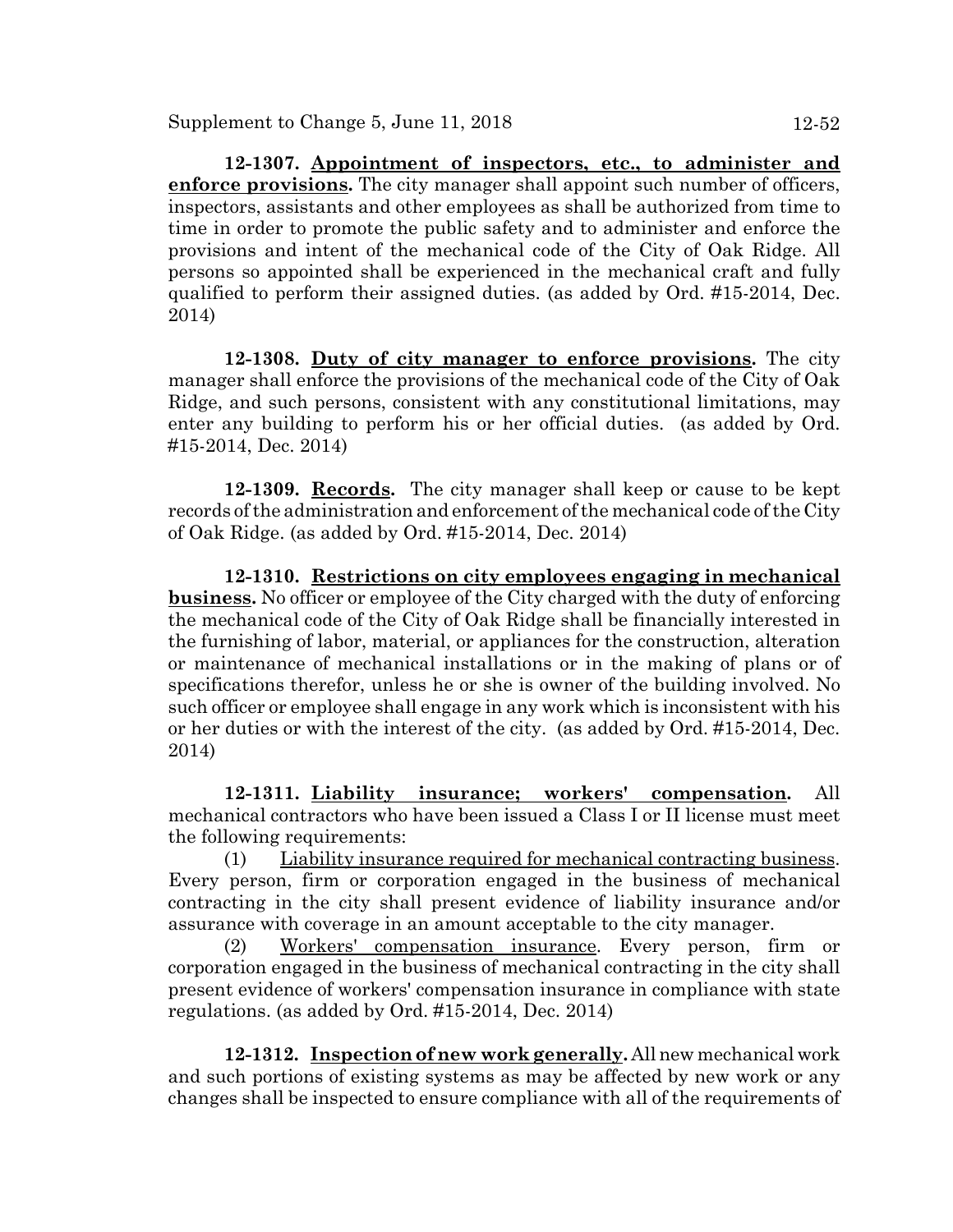the mechanical code of the City of Oak Ridge. (as added by Ord. #15-2014, Dec. 2014)

**12-1313. Roughing-in inspection of new work.** When any part of a mechanical system installation is to be hidden from view by the permanent placement of parts of the building, the person installing the mechanical system shall notify the city manager and such parts of the mechanical system installation shall not be concealed until they have been inspected and approved by the city manager. On large installations where concealment of parts of mechanical system proceeds continuously, the person installing the mechanical system shall notify the city manager so that he or she can make inspections periodically during the progress of the work. (as added by Ord. #15-2014, Dec. 2014)

**12-1314. Final inspection of new work.** Upon the completion of the work which has been authorized by issuance of a permit under the mechanical code of the City of Oak Ridge, It shall be the duty of the person installing the same to notify the city manager who shall inspect the completed installation. (as added by Ord. #15-2014, Dec. 2014)

**12-1315. Certificate of approval for new work--generally.** If the completed mechanical installation inspected pursuant to this chapter is found to be fully in compliance with the provisions of the mechanical code of the City of Oak Ridge, the city manager shall issue a certificate of approval. (as added by Ord. #15-2014, Dec. 2014)

**12-1316. Certificate of approval for new work--temporary work.** When a certificate of approval is issued authorizing the connection and use of temporary work, such certificate shall be issued to expire at a time to be stated therein and shall be revocable by the city manager for cause. (as added by Ord. #15-2014, Dec. 2014)

**12-1317. Stop work order.** Upon notice from the city manager that work or any mechanical installation is being done contrary to the provisions of the mechanical code of the City of Oak Ridge or in a dangerous or unsafe manner, such work shall be immediately stopped. Such notice shall be in writing and shall be given to the owner of such property, or to his or her agent or to the person doing the work, and shall state the conditions under which work may be resumed. Where an emergency exists, oral notice given by the city manager shall be sufficient but it shall be immediately followed by written notice. (as added by Ord. #15-2014, Dec. 2014)

**12-1318. Periodic inspections of existing installation; repair or demolition of unsafe installations.** (1) The city manager, at his or her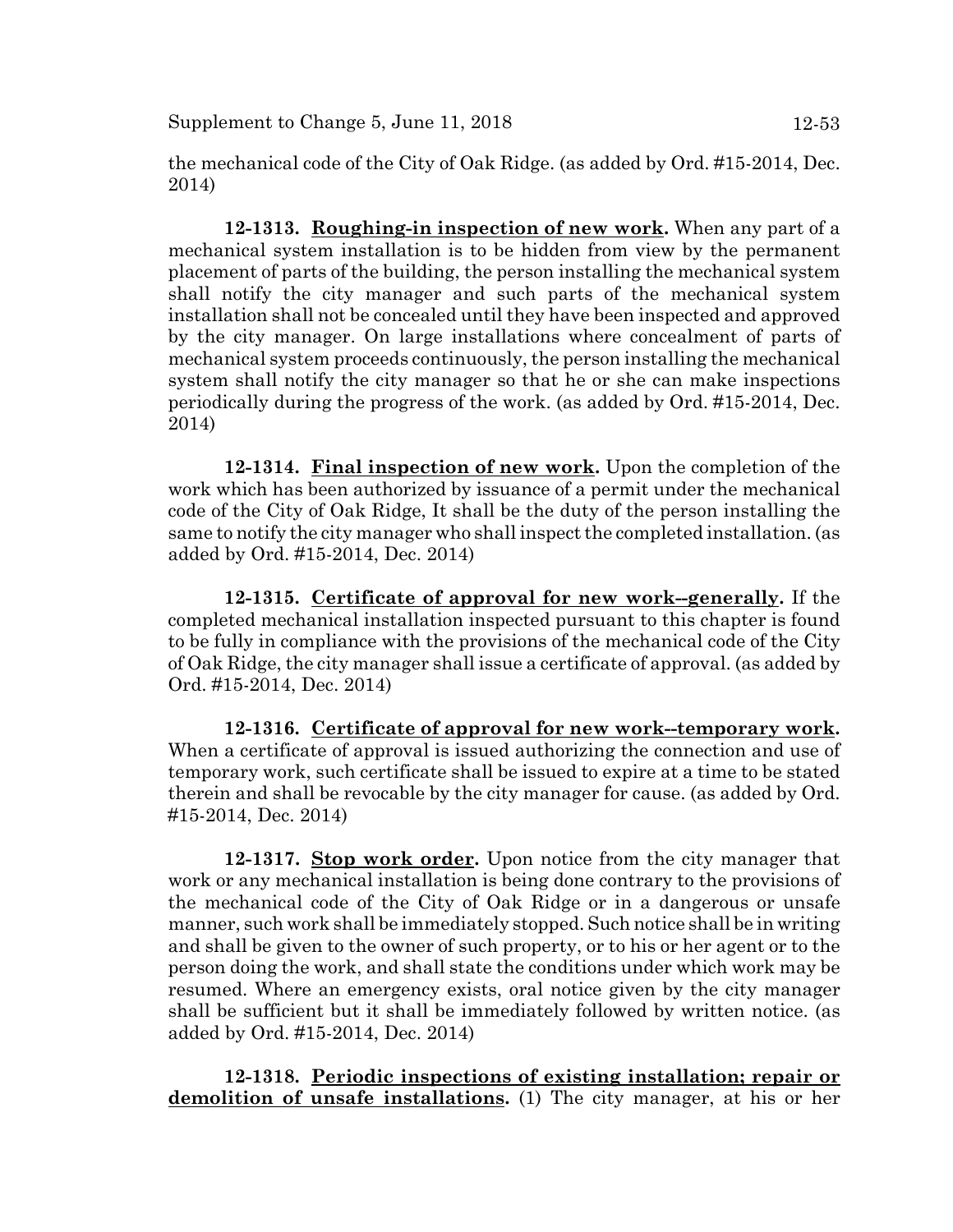discretion, shall periodically make a thorough re-inspection of the installation of all mechanical systems including ventilating, heating, cooling, air conditioning and refrigeration systems, incinerators and other energy related systems now installed or that may hereafter be installed within the city and within the scope of the mechanical code of the City of Oak Ridge, and when the installation of any such mechanical system is found to be in a dangerous or unsafe condition, the person owning, using, or operating the same shall be notified in writing and shall make the necessary repairs or changes required to place such mechanical system in safe condition and have such work completed with fifteen (15) days or any longer period specified by the city manager in such notice.

(2) All mechanical installations, regardless of type, which are unsafe, or which constitute a hazard to human life, health or welfare, are hereby declared illegal and shall be abated by repair and rehabilitation or by demolition as the city manager directs in compliance with the provisions of this section, provided where such dangerous or defective condition constitutes an immediate hazard to human health, safety, or welfare, immediate repair or abatement may be required. (as added by Ord. #15-2014, Dec. 2014)

**12-1319. Appeals from decisions of city manager.** (1) Whenever the city manager shall reject or refuse to approve the mode or manner of construction proposed to be followed, or materials to be used, or when It is claimed that the provisions of the mechanical code of the City of Oak Ridge do not apply, or that an equally good or more desirable fonn of construction can be employed in any specific case, or when it is claimed that the true intent and meaning of the mechanical code of the City of Oak Ridge or any of the regulations thereunder have been misconstrued or wrongly interpreted, the owner of such building or structure, or his or her duly authorized agent, may appeal from the decision of the city manager or his or her designee to the board of building code appeals. Notice of appeal shall be in writing and filed within sixty (60) days after the decision is rendered by the city manager or his or her designee. Fees for appeals shall be established by the city manager.

(2) In case of a condition which, in the opinion of the city manager or the city manager's designee is unsafe or dangerous, the city manager may, in his or her order, limit the time for such appeal to a shorter period.

(3) Appeals under this section shall be on forms provided by the city manager. (as added by Ord. #15-2014, Dec. 2014)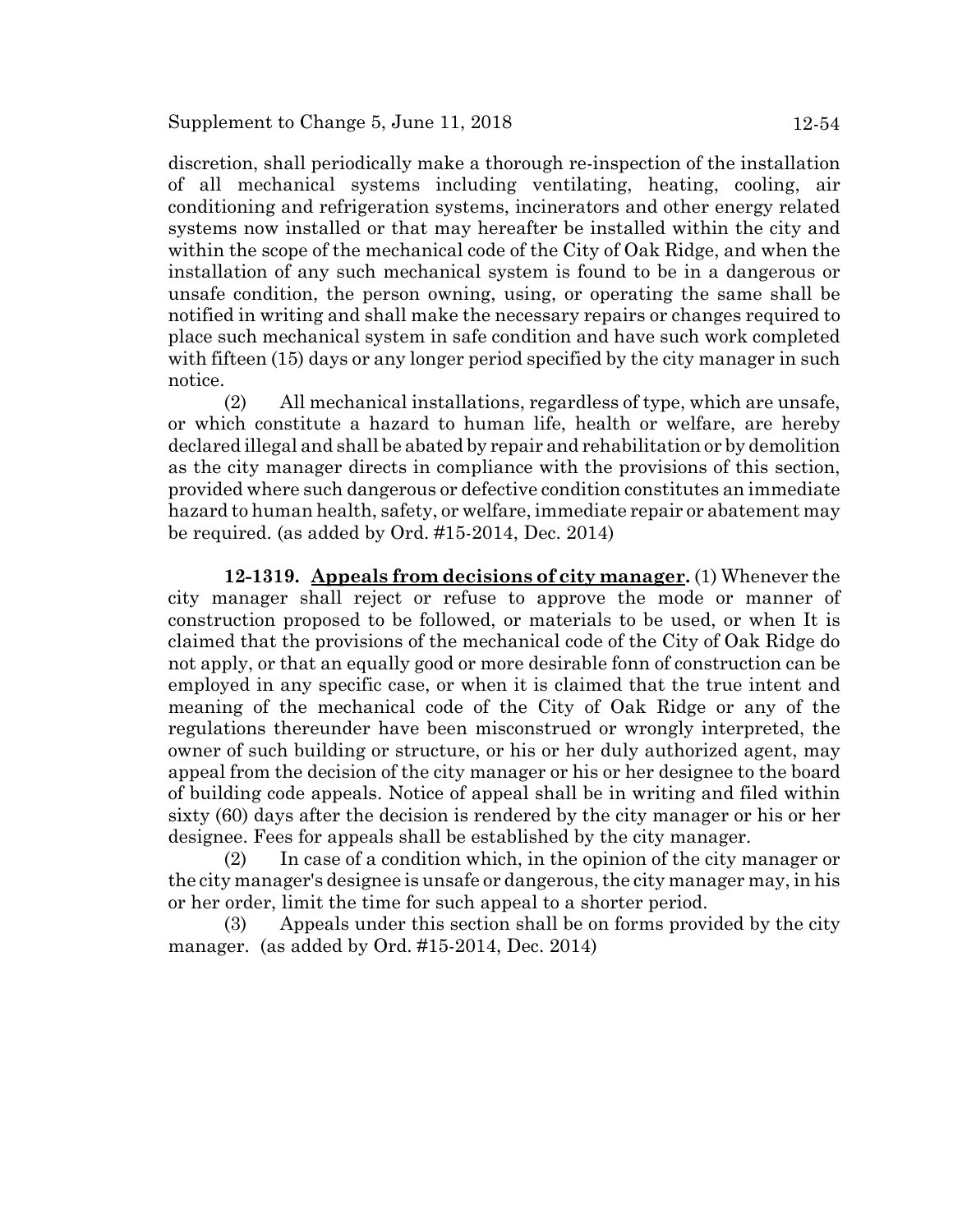### **LICENSES FOR MECHANICAL CONTRACTORS**

#### **SECTION**

- 12-1401. Required--generally.
- 12-1402. Exceptions.
- 12-1403. Application.
- 12-1404. Qualifications of applicant.
- 12-1405. Public hearing on application for Class I and Class II mechanical contractor licensing.
- 12-1406. License to be obtained thirty days after meeting minimum licensing requirements: exception.
- 12-1407. Fees.
- 12-1408. Issuance generally.
- 12-1409. Issuance by reciprocity.
- 12-1410. License contents.
- 12-1411. Work authorized.
- 12-1412. Display.
- 12-1413. Expiration and renewal.
- 12-1414. Disciplinary action.

**12-1401. Required--generally.** (1) Except as otherwise provided in city code §12-1402, no person shall engage in the business of installing, altering or repairing, within the city, any mechanical system including ventilating, healing, cooling, air conditioning and refrigeration systems incinerators and other energy related systems, unless such person shall have received a Class I mechanical contractor's license, or a Class II residential mechanical contractor's license, as the case may be depending upon the type of mechanical work contracted for or engaged in, issued in accord with this chapter.

(2) Any firm, corporation, or other such person engaged in the mechanical business shall have employed a qualified person having a Class I mechanical contractor's license, a Class II residential mechanical contractor's license, depending upon the type of work being engaged in by such firm or corporation, and everyone who does any actual mechanical work for such firm or corporation must be licensed or supervised as set forth in this chapter. When the qualified person providing technical expertise for mechanical contract work for a firm or corporation leaves the firm or corporation, the firm or corporation shall have ninety (90) days to employ another qualified person.

(3) Any employee of the city or city school system employed to do mechanical work for the city or school system shall have a Class I mechanical contractor's license. (as reserved by Ord. #14-2012, Oct. 2012, and added by Ord. #15-2014, Dec. 2014)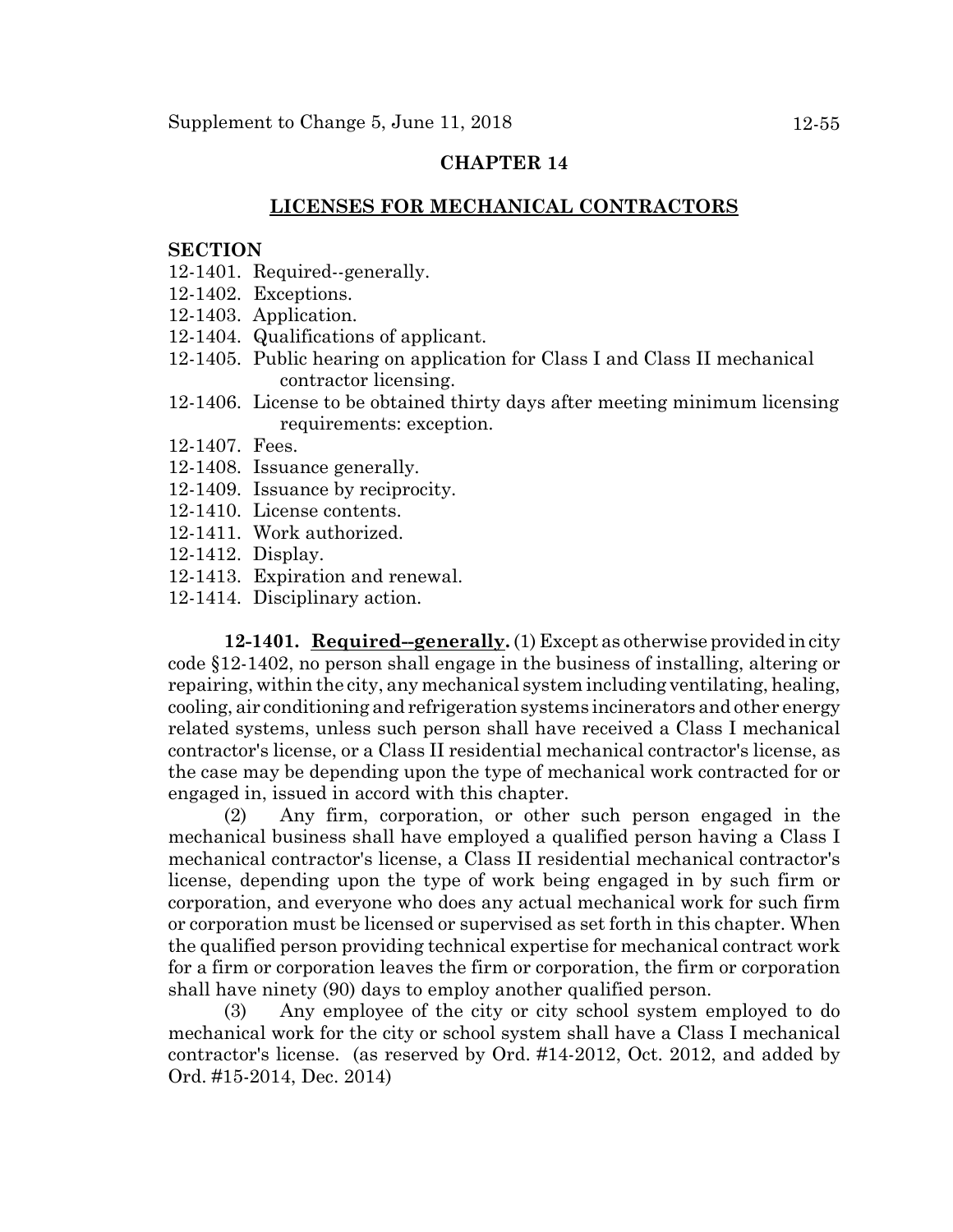**12-1402. Exceptions.** The following persons shall not be required to have the license required by city code §12-1401:

(1) Any person doing his or her own work personally, in a single-family dwelling used exclusively for living purposes, and who is the bona fide owner of and occupies or will occupy such dwelling, and who personally purchases all materials and performs all labor in connection therewith, shall not be required to have a license under the mechanical code of the City of Oak Ridge. Such privilege does not convey the right to violate any of the provisions of this chapter, nor is it to be construed as exempting any such owner from obtaining a permit, except for minor repairs, and paying the required fees therefor.

(2) Apprentice or mechanical helpers are not required to have a license under this chapter. However, an apprentice or mechanical helper will only be allowed to work for a person, firm or corporation that holds a valid Class I mechanical contractor's license, or a Class II residential mechanical contractor's license as the case may be depending upon the type of mechanical work authorized to be done by such license holder. (as added by Ord. #15-2014, Dec. 2014)

**12-1403. Application.** Any person, firm or corporation desiring a license or certificate required by this chapter shall apply therefor to the board, in writing, using the forms provided by the city. The application must be filled out completely, legibly, and be dated and signed. Obtaining the verifiable references required by city code §12-1404 is the responsibility of the applicant. The applicant's references shall show broad mechanical experience. (as added by Ord. #15-2014, Dec. 2014)

**12-1404. Qualifications of applicant.** Subject to the authority of the board to set higher standards with city council approval, the following minimum standards and qualifications shall be met before the board grants a license required by this chapter.

(1) Class I: mechanical contractor's license. The applicant must establish a regular ongoing place of business, obtain a current city business license, supervise or perform mechanical work, have a minimum of five (5) years' total full-time experience in the mechanical craft, have demonstrated competency, honesty, and integrity in the performance of mechanical work, have obtained a passing score on the written examination required by city code §12-1410 and must evidence honesty and integrity in former dealings with the public as demonstrated by at least three (3) favorable work references from employers or clients starting with most recent employers or clients and progressing back to cover a five-year period. The applicant must have and keep current the bond and insurance specified in city code §12-310.

(2) Class II: residential mechanical contractors license. The applicant must establish a regular ongoing place of business, obtain a current city business license, be a person, firm or corporation, other than a Class I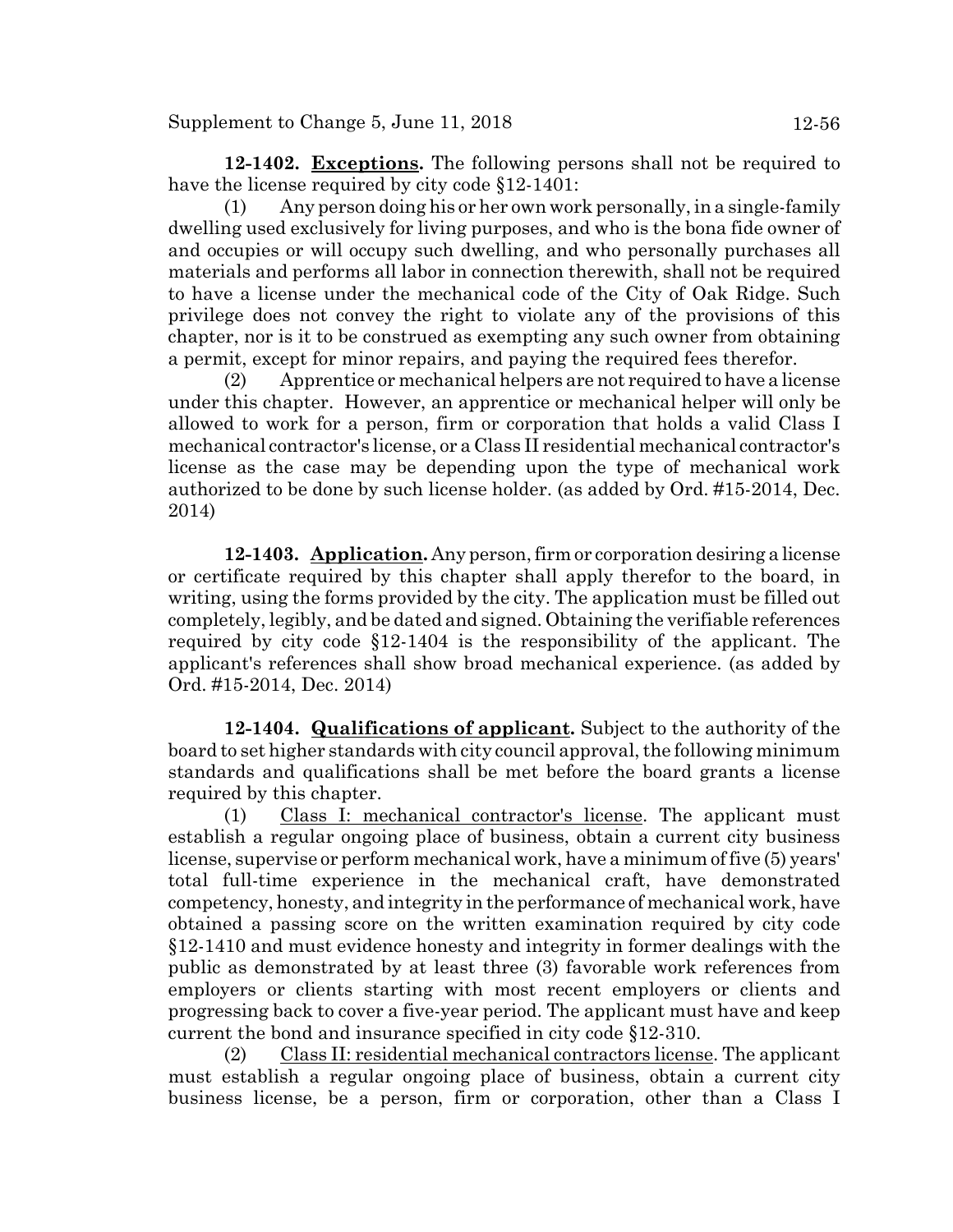mechanical contractor, who engages in the actual installation of mechanical systems in residential buildings not exceeding four (4) units, who has at least four (4) years' total full-time experience in the mechanical craft, has obtained a passing score on the written examination required by city code §12-1410, and must evidence honesty and integrity in former dealings with the public by at least three (3) favorable work references from former employers or clients, starting with most recent employers or clients and progressing back to cover a four (4) year period. The applicant must have and keep current the bond and insurance specified in city code §12-310. (as added by Ord. #15-2014, Dec. 2014)

**12-1405. Public hearing on application for Class I and Class II mechanical contractor licensing.** The board shall conduct a public hearing before a license is issued under this chapter to a Class I mechanical contractor, or Class II residential mechanical contractor. Such hearing shall be announced in a newspaper of general circulation at least ten (10) days prior to the date of the scheduled hearing. The announcement shall state the time, date, and place of hearing, and the name of the contractor as follows:

"On (date and location) there will be a hearing before the Trade Licensing Board of the City of Oak Ridge on a petition by (applicant's name) for a license to operate as a (Class I mechanical contractor, or Class II residential mechanical contractor) in the City of Oak Ridge. Any person who as a result of former dealings with (applicant's name) has reason to doubt his/her integrity or honesty or has a complaint about workmanship is urged to come forward at the above time and place and announce such information. Evidence reviewed in the public hearing will be considered in determining the competency, integrity, and honesty of applicants." (as added by Ord. #15-2014, Dec. 2014)

**12-1406. License to be obtained thirty days after meeting minimum licensing requirements: exception.** An applicant for a license under this chapter must obtain the license within thirty (30) days after successfully meeting all licensing requirements or the application will be null and void; provided, however, in the event of possible extenuating circumstances affecting an individual, a maximum period of ninety (90) days may be allowed for compliance with this section. (as added by Ord. #15-2014, Dec. 2014)

**12-1407. Fees.** Fees for mechanical examinations shall be established by the city manager. Fees for licenses and certificates granted or renewed under this chapter shall be established by the city manager. No examination shall be given or license granted until such fees have been paid. (as added by Ord. #15-2014, Dec. 2014)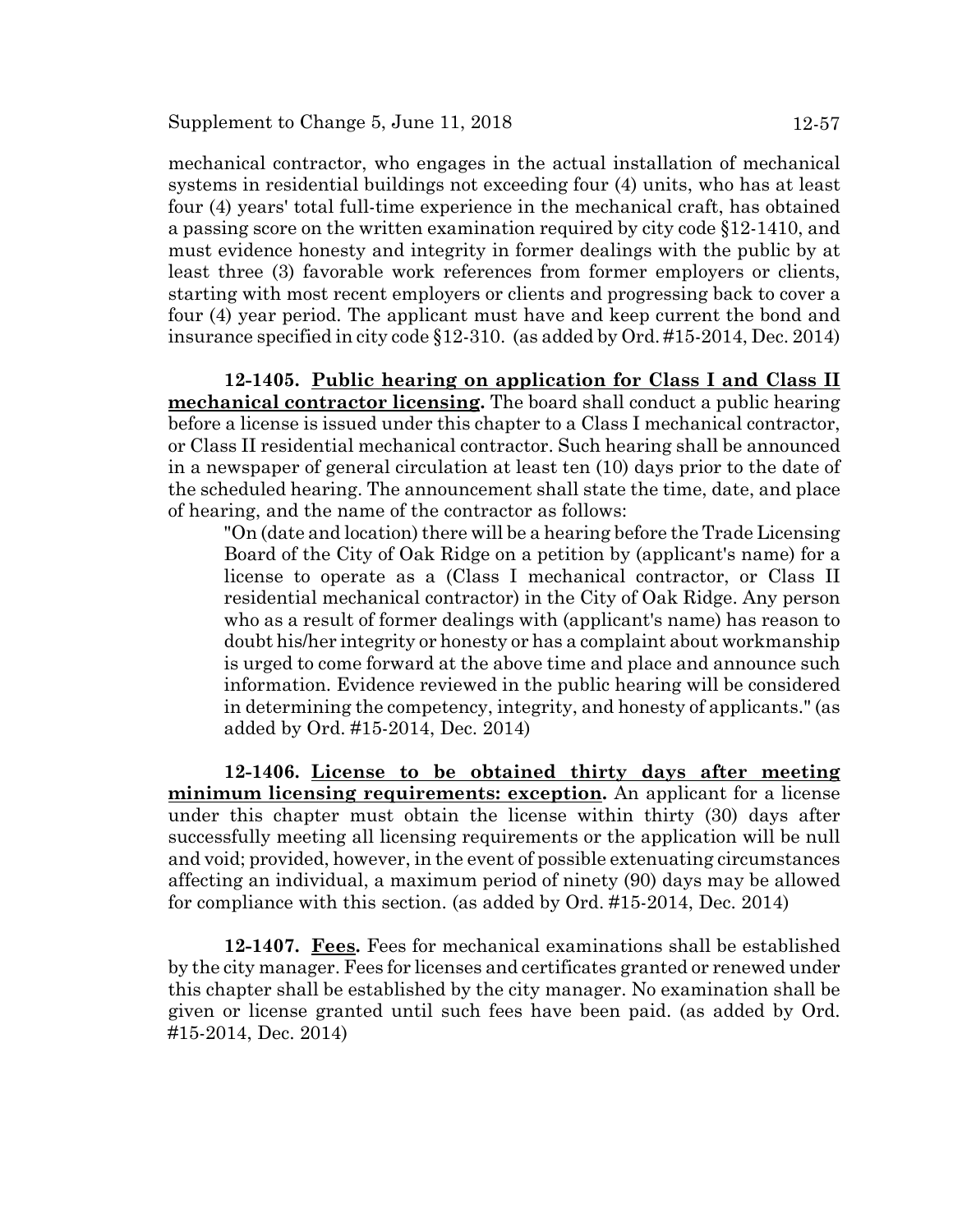**12-1408. Issuance generally.** The city manager shall issue an appropriate license or certificate under this chapter to each person, firm, or corporation who:

(1) Meets the qualifications therefor, pays the necessary fees, and who successfully passes the examination given by the board, or

(2) Holds a current and valid State of Tennessee mechanical contractors license.

The board shall notify the city manager of all persons, firms or corporations who are eligible for issuance of a license or certificate. (as added by Ord. #15-2014, Dec. 2014)

**12-1409. Issuance by reciprocity.** Any person not licensed under this chapter who exhibits a valid and effective license issued by a lawfully organized board of mechanical examiners or similar licensing body of another city in the United States having a standard of requirements equal. or superior to that of this city which board or body grants reciprocity to persons issued licenses by this city, shall be issued a license under this chapter without an examination, if such person otherwise meets the requirements of this chapter, for which the city shall collect a fee as established by the city manager for Class I mechanical contractors, and Class II residential mechanical contractors. The renewal fees for licenses issued under this section shall be as provided in city code § 2-1413. The board may waive the requirement that the licensing body from another jurisdiction grant reciprocity to persons issued licenses by the City of Oak Ridge where such other jurisdiction is outside a ten (10) mile radius from the city. (as added by Ord. #15-2014, Dec. 2014)

**12-1410. License contents.** Each certificate for a license issued in accordance with the provisions of this chapter shall specify the name of the person who has passed the examination, and, in the case of Class I mechanical contractors, and Class II residential mechanical contractors, the name of the person, firm or corporation the qualified person is employed by. (as added by Ord. #15-2014, Dec. 2014)

**12-1411. Work authorized.** (1) Class I mechanical contractor's license. A Class I mechanical contractor's license shall entitle the person, firm or corporation to whom it is issued to contract for, supervise, and engage in any type of mechanical work within the city.

(2) Class II residential mechanical contractor's license. A Class II residential mechanical contractor's license shall entitle the person, firm or corporation to whom it is issued to contract for and to engage in the business of mechanical work for residential dwellings not exceeding three (3) stories in height and four (4) dwelling units. For the purpose of this section, residential dwellings shall not include motels, hotels, health care facilities, retirement centers, and other such similar facilities. (as added by Ord. #15-2014, Dec. 2014)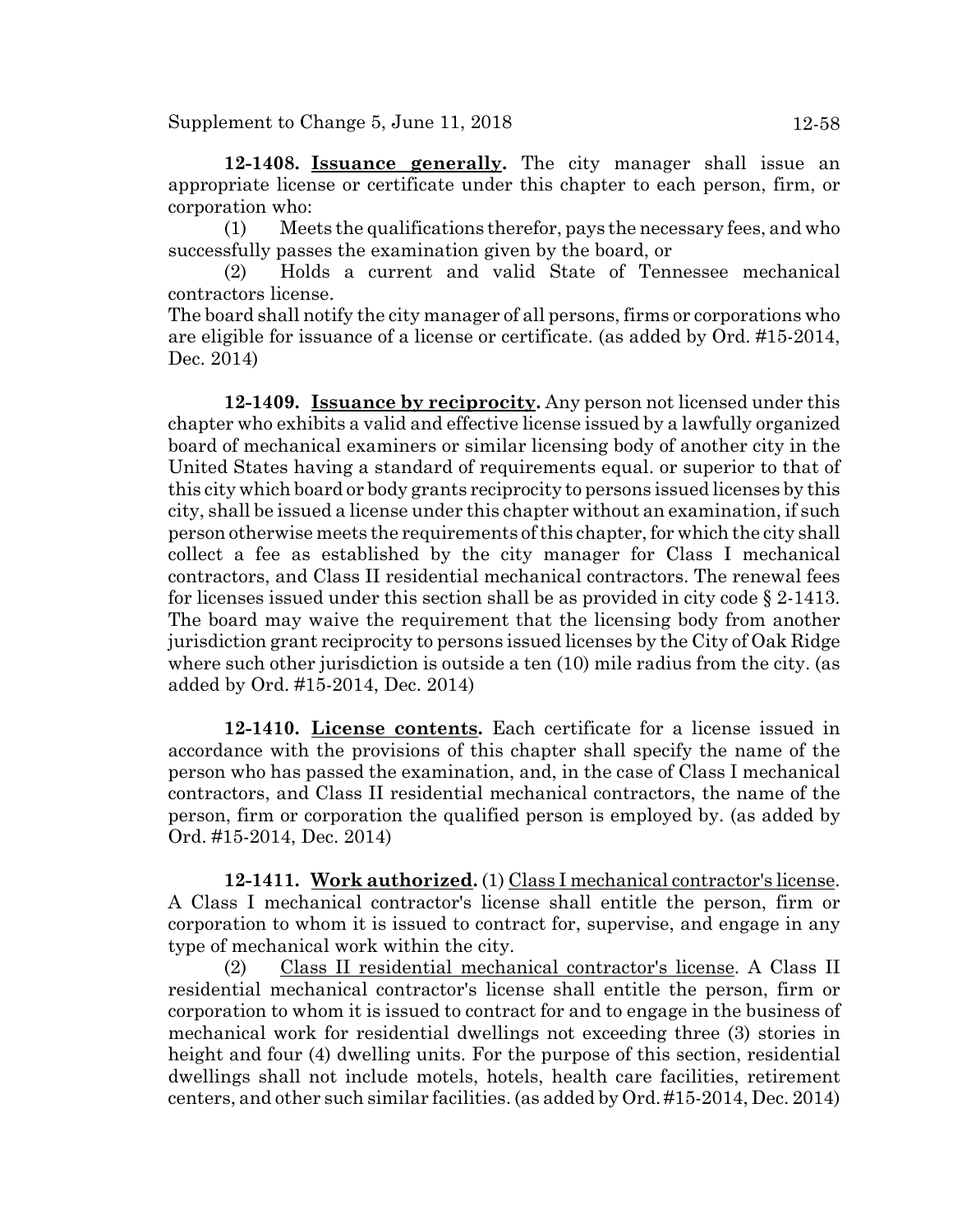Supplement to Change  $5$ , June  $11$ ,  $2018$  12-59

**12-1412. Display.** Every holder of a license under this chapter shall keep his or her license certificate displayed in a conspicuous place in his or her principal place of business or employment. (as added by Ord. #15-2014, Dec. 2014)

**12-1413. Expiration and renewal.** All licenses and certificates issued by the board under this chapter shall be issued annually with an expiration date of March 31 each year. Licenses and certificates may be renewed upon payment of the fee established by the city manager. If the license or certificate has not been renewed within one (1) year following the dale of expiration, the complete application process must be repeated, including repeating and passing the examination. The license or certificate must be renewed by the person, firm or corporation in whose name it was issued. (as added by Ord. #15-2014, Dec. 2014)

**12-1414. Disciplinary action.** (1) The board is hereby authorized to reprimand, suspend for up to one (1) year, or to revoke any license issued under this chapter:

(a) If the license was obtained through nondisclosure, misstatement, or misrepresentation of a material fact;

(b) Upon a finding of violation of the mechanical code of the City of Oak Ridge by an administrative hearing officer or judge where the conduct constituted a serious threat to the public safety;

(c) For repealed violations of the mechanical code of the City of Oak Ridge; provided a reprimand or suspension of up to ninety (90) days may be issued for any violation of the mechanical code;

(d) For civil fraud or intentional misrepresentation in the performance of work for which a license was issued under the mechanical code of the City of Oak Ridge;

(e) For allowing another to use the licensee's name to obtain permits;

(f) For doing business or work under the license of another or allowing a license to be used by another to do business; or

(g) For the licensed permit holder who has not provided an on site representative at the job site during the performance of mechanical work for which the permit was issued.

(2) Before any disciplinary action is taken against a licensee or certificate holder under this section, the licensee or certificate holder shall have notice in writing, enumerating the charges against him or her and be entitled to a hearing before the board no sooner than ten (10) days from receipt of this notice. The licensee or certificate holder shall be given an opportunity to present relevant testimony, oral or written, and shall have the right to cross-examination, and the right to be represented by an attorney. All testimony shall be given under oath. The board shall have the power to administer oaths,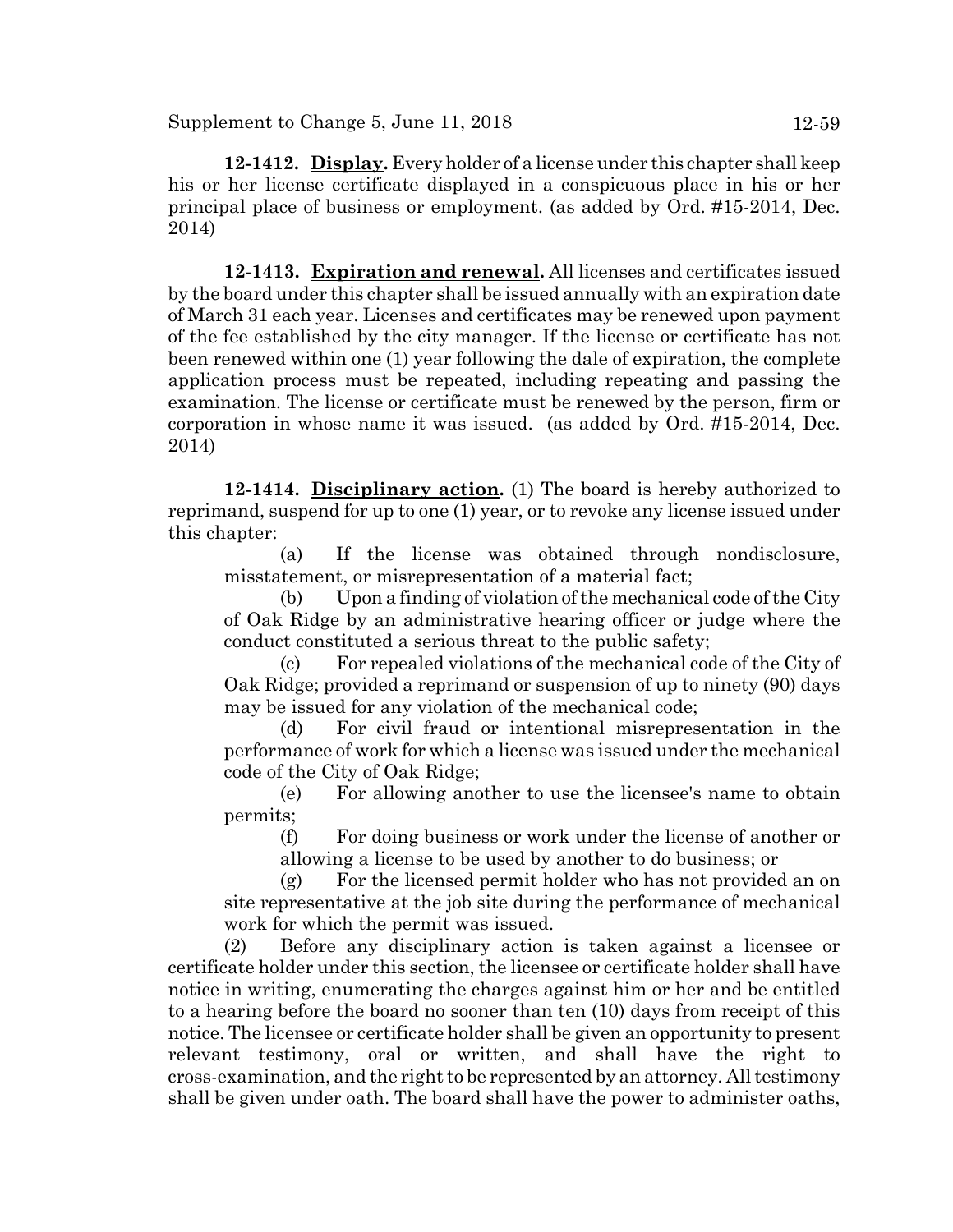issue subpoenas, and compel the attendance of witnesses for the purpose of hearings on licenses. The decision of the board shall be based upon the evidence produced at the hearing and made a part of the record thereof.

(3) Any person may bring a complaint before the board against a licensee or certificate holder for the purpose set forth in subsection (1). If the board finds a complaint provides a reasonable basis to indicate a reason for disciplinary action under this section, a hearing on the licensee or certificate holder shall be scheduled as set forth in subsection (2) hereof.

(4) A person, firm or corporation whose license or certificate has been revoked under this section shall not be permitted to reapply within one (1) year from the date of revocation, provided the board may waive any or all of such waiting period. (as added by Ord. #15-2014, Dec. 2014)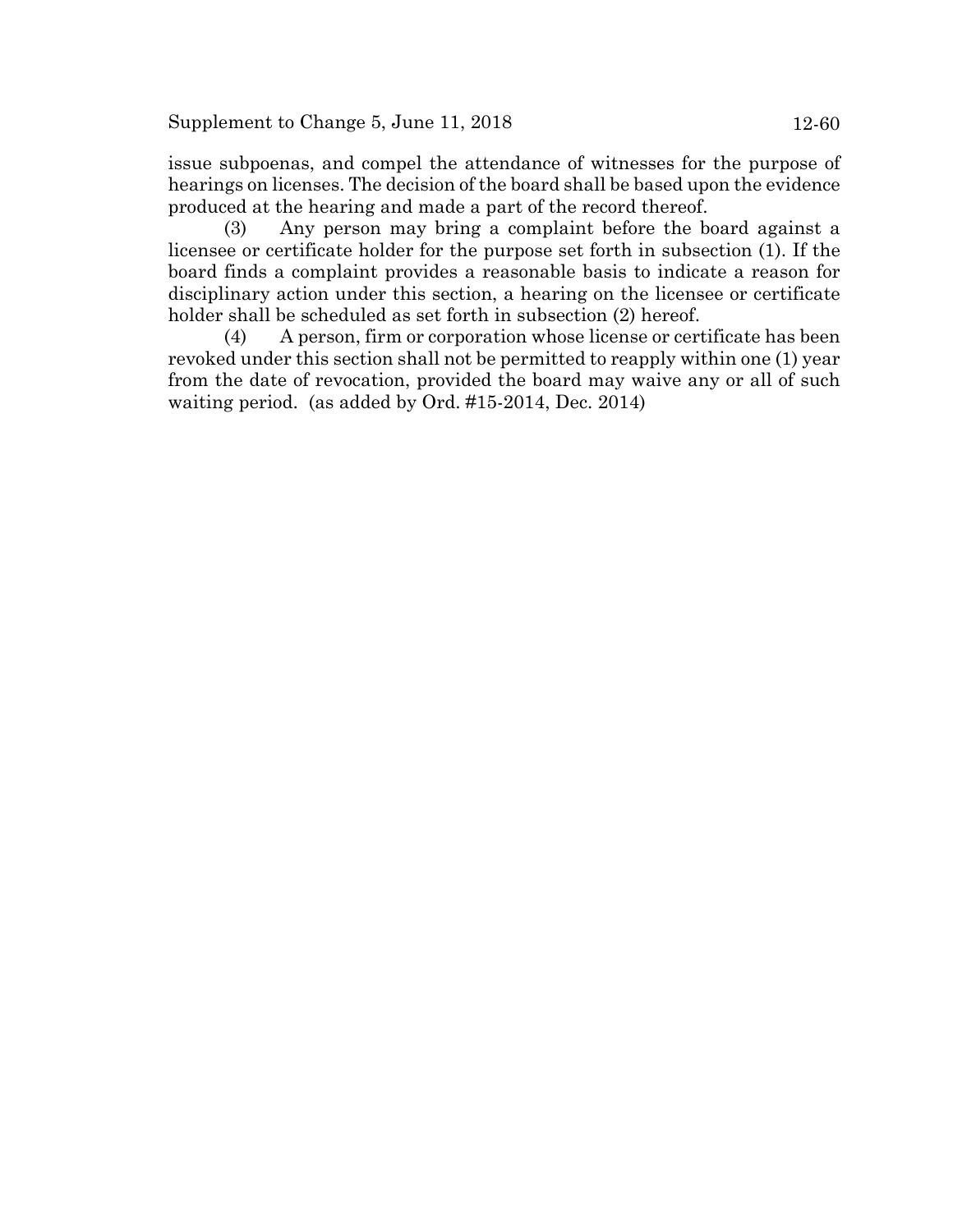### **MECHANICAL WORK PERMIT**

#### **SECTION**

- 12-1501. When required.
- 12-1502. When not required.
- 12-1503. Who is entitled to receive.
- 12-1504. Fees.
- 12-1505. Issuance.
- 12-1506. Effect.
- 12-1507. Invalidity if work not commenced or is abandoned.
- 12-1508. Revocation.

**12-1501. When required.** Except as otherwise provided in city code §12-1502, all mechanical work done in the city, including installing, altering, or repairing any mechanical installation, including ventilating, heating, cooling, air conditioning and refrigeration systems, incinerators and other energy related systems, shall be undertaken only after the issuance of a permit therefor by the city manager; provided, however, that emergency repairs and replacements may be made under the condition that a permit therefor shall be obtained within the next five (5) days. (as reserved by Ord. #14-2012, Oct. 2012, and added by Ord. #15-2014, Dec. 2014)

**12-1502. When not required.** (1) For the purposes of this section, minor "maintenance and repair" is defined as the replacement or repair of existing equipment.

(2) No permit shall be required for minor mechanical maintenance and repairs. (as added by Ord. #15-2014, Dec. 2014)

**12-1503. Who is entitled to receive.** Permits required by this chapter shall be issued only to:

- (1) Class I mechanical contractors.
- (2) Class II residential mechanical contractors.

(3) Homeowners doing their own work as authorized by city code §12-1505. (as added by Ord. #15-2014, Dec. 2014)

**12-1504. Fees.** The fees for permits required for inspection of new construction shall be established by the city manager. No permit or amendment to a permit shall be valid until such fees have been paid. (as added by Ord. #15-2014, Dec. 2014)

**12-1505. Issuance.** Before issuing a permit under this chapter, the city manager shall: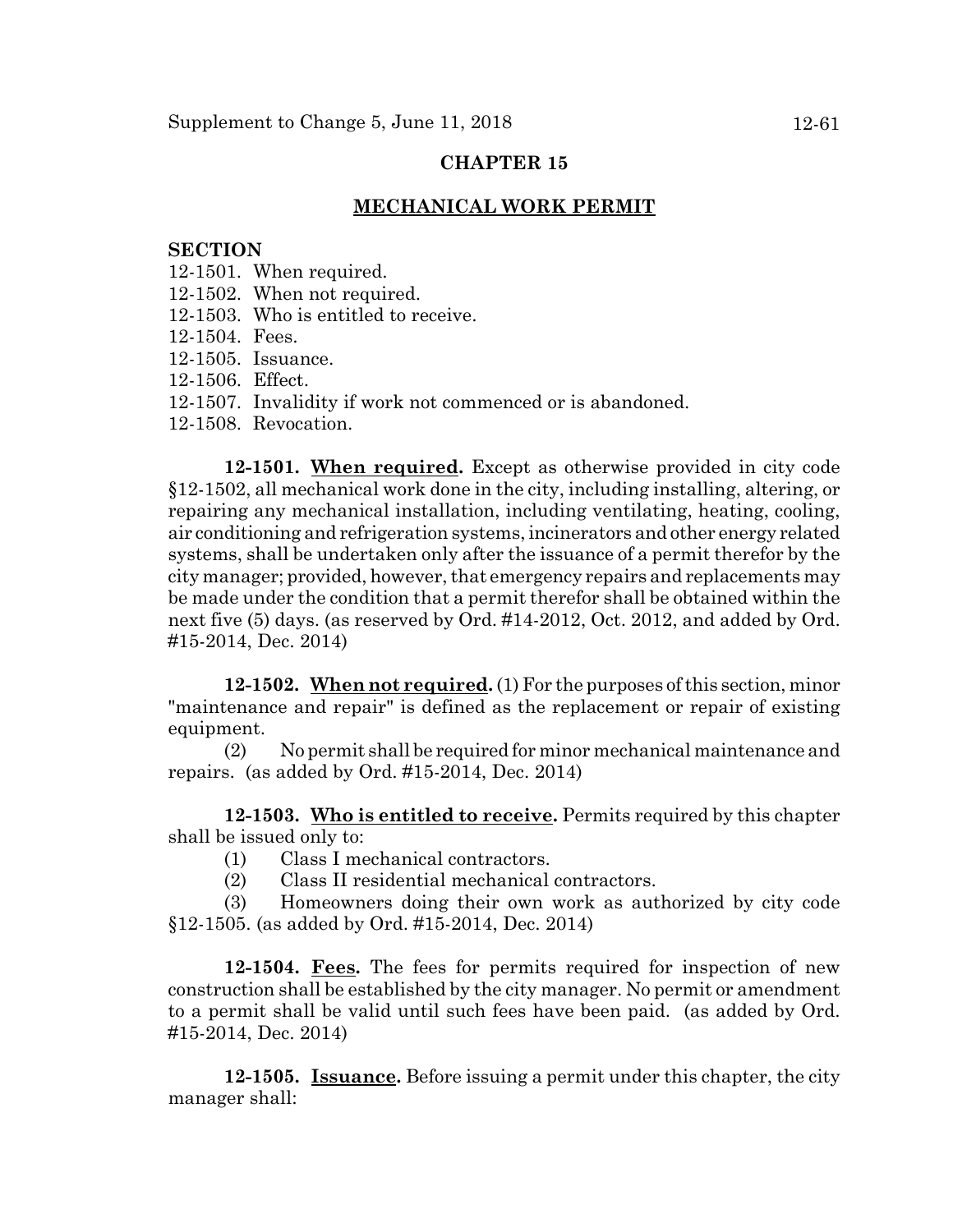Supplement to Change  $5$ , June  $11$ ,  $2018$  12-62

(1) Determine that the applicant has a current license or, in the case of a homeowner, that the homeowner has the knowledge and qualifications prescribed by the mechanical code of the City of Oak Ridge for mechanical installation and repair;

(2) Shall collect all fees due;

(3) Shall see to it or a current license holder, not a homeowner-that a responsible person is designated as the license holder's on-site representative who is authorized to represent the company for the work to be done under the permit; and

(4) Shall require plans of the proposed mechanical work as required by the code official.

A change in the on-site representative shall require written notification to the city manager. (as added by Ord. #15-2014, Dec. 2014)

**12-1506. Effect.** A permit issued under this chapter shall be construed to be a license to proceed with the work and shall not be construed as authority to violate, cancel, alter, or set aside any of the provisions of the mechanical code of the City of Oak Ridge, nor shall such issuance of a permit prevent the city manager from thereafter requiring correction of errors in construction, or of violations of the mechanical code of the City of Oak Ridge. (as added by Ord. #15-2014, Dec. 2014)

**12-1507. Invalidity if work not commenced or is abandoned.** A permit issued under this chapter shall become invalid unless the work authorized by it shall have been commenced within six (6) months after its issuance, or if the work authorized by such permit is suspended or abandoned for a period of one (1) year after the time the work is commenced; provided that, for cause, one (1) or more extensions of time, for periods not exceeding ninety (90) days each, may be allowed in writing by the city manager. (as added by Ord. #15-2014, Dec. 2014)

**12-1508. Revocation.** The city manager may revoke a permit issued under the provisions of this chapter, where there has been any false statement or misrepresentation as to a material fact upon which the permit was based, or when the permit has been otherwise erroneously issued. In all such cases, no permit fees shall be refunded. (as added by Ord. #15-2014, Dec. 2014)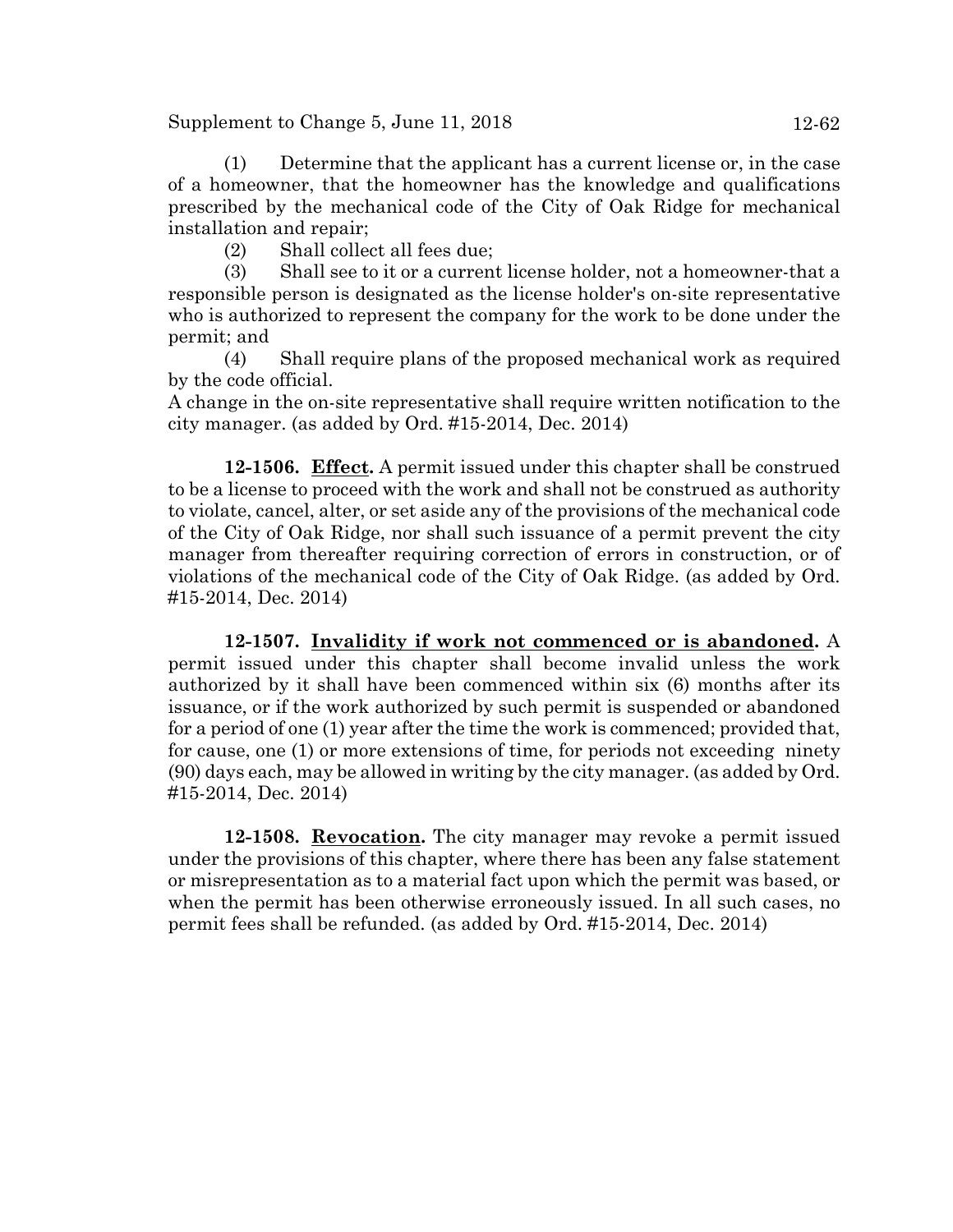### **CITATIONS AND ORDINANCE SUMMONSES**

#### **SECTION**

12-1601. Citations in lieu of arrest in non-traffic cases. 12-1602. Summonses in lieu of arrest.

### **12-1601. Citations in lieu of arrest in non-traffic cases**.

(1) Pursuant to Tennessee Code Annotated, § 7-63-101, et seq., city council appoints the code enforcement inspectors in the code enforcement division of the community development department as special police officers having the authority to issue citations in lieu of arrest for violations of the building, utility and housing codes adopted in title 12 of this code of ordinances.

(2) The citation in lieu of arrest shall contain the name and address of the person being cited and such other information necessary to identify and give the person cited notice of the charges against him, and state a specific date and place for the offender to appear and answer the charges against him. The citation shall also contain an agreement to appear, which shall be signed by the offender. If the offender refuses to sign the agreement to appear, the special officer shall proceed to have a warrant issued against the offender for the offense or seek the assistance of the police department.

(3) It shall be unlawful for any person to violate his agreement to appear in court, regardless of the disposition of the charge for which the citation in lieu of arrest was issued. (Ord. #6-01, Sept. 2001, as renumbered by Ord. #4-11, March 2011, and Ord. #14-2012, Oct. 2012)

**12-1602. Summonses in lieu of arrest**. (1) Pursuant to Tennessee Code Annotated, § 7-63-201, et seq., city council designates the code enforcement inspectors in the code enforcement division of the community development department with the authority to issue ordinance summonses in the areas of sanitation and litter control. These enforcement officers may not arrest violators or issue citations in lieu of arrest, but upon witnessing a violation of any ordinance, law or regulation in the areas of sanitation or litter control, may issue an ordinance summons and give the summons to the offender.

(2) The ordinance summons shall contain the name and address of the person being summoned and such other information necessary to identify and give the person summoned notice of the charge against him, and state a specific date and place for the offender to appear and answer the charges against him. The ordinance summons shall also contain an agreement to appear, which shall be signed by the offender. If the offender refuses to sign the agreement to appear, the enforcement officer shall proceed to have a warrant issued against the offender for the offense or seek the assistance of the police department.